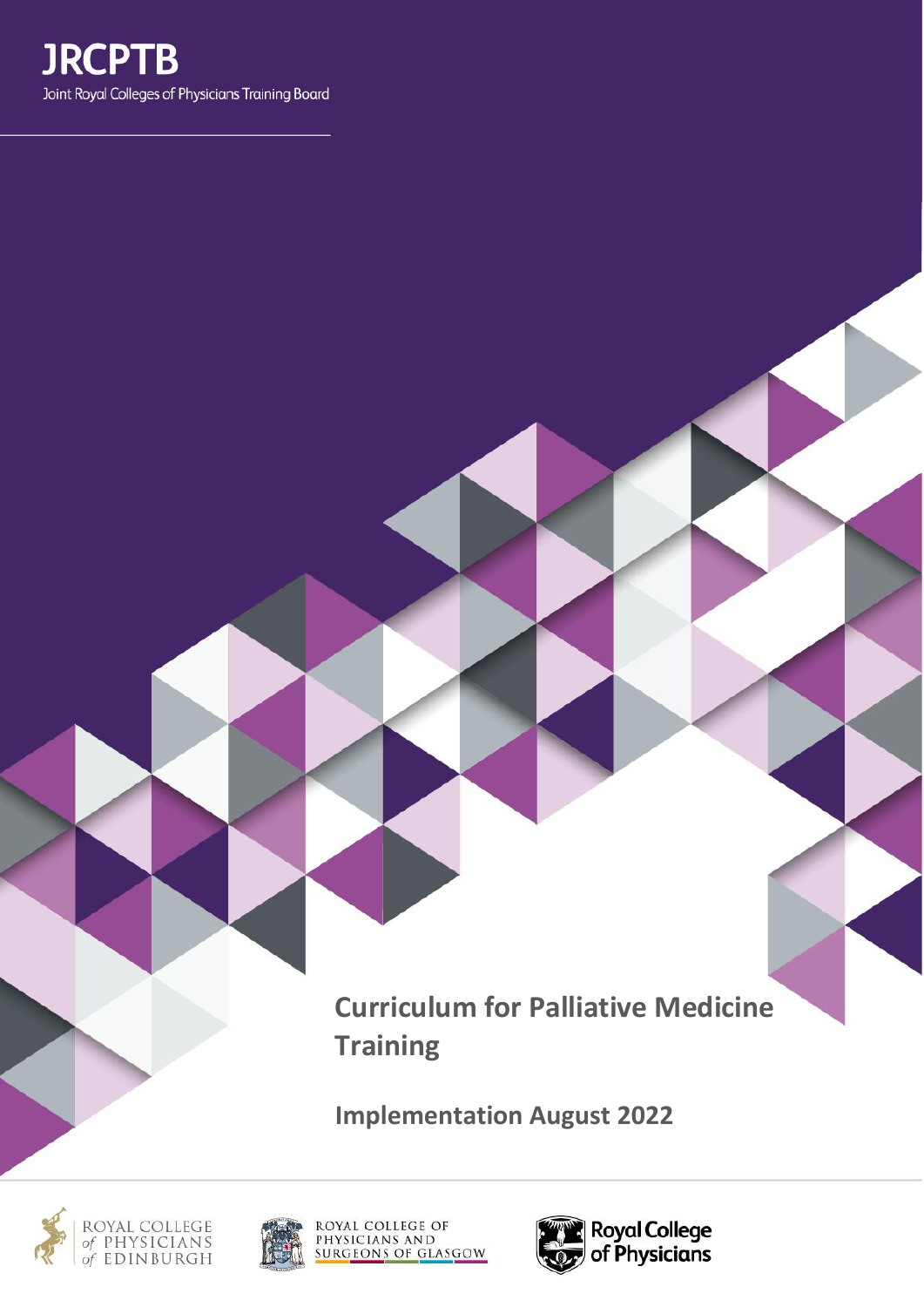## **Contents**

| 2.<br>2.1<br>2.2<br>2.3<br>2.6<br>3<br>3.1<br>3.2<br>3.3<br>3.4<br>3.5<br>3.6<br>$\overline{4}$<br>4.1<br>4.2<br>4.3<br>4.4<br>4.5<br>5<br>5.1<br>5.2<br>5.3<br>5.4<br>5.5<br>5.6<br>5.7<br>6<br>6.1<br>6.2<br>7<br>8<br>9 | 1. |  |  |
|----------------------------------------------------------------------------------------------------------------------------------------------------------------------------------------------------------------------------|----|--|--|
|                                                                                                                                                                                                                            |    |  |  |
|                                                                                                                                                                                                                            |    |  |  |
|                                                                                                                                                                                                                            |    |  |  |
|                                                                                                                                                                                                                            |    |  |  |
|                                                                                                                                                                                                                            |    |  |  |
|                                                                                                                                                                                                                            |    |  |  |
|                                                                                                                                                                                                                            |    |  |  |
|                                                                                                                                                                                                                            |    |  |  |
|                                                                                                                                                                                                                            |    |  |  |
|                                                                                                                                                                                                                            |    |  |  |
|                                                                                                                                                                                                                            |    |  |  |
|                                                                                                                                                                                                                            |    |  |  |
|                                                                                                                                                                                                                            |    |  |  |
|                                                                                                                                                                                                                            |    |  |  |
|                                                                                                                                                                                                                            |    |  |  |
|                                                                                                                                                                                                                            |    |  |  |
|                                                                                                                                                                                                                            |    |  |  |
|                                                                                                                                                                                                                            |    |  |  |
|                                                                                                                                                                                                                            |    |  |  |
|                                                                                                                                                                                                                            |    |  |  |
|                                                                                                                                                                                                                            |    |  |  |
|                                                                                                                                                                                                                            |    |  |  |
|                                                                                                                                                                                                                            |    |  |  |
|                                                                                                                                                                                                                            |    |  |  |
|                                                                                                                                                                                                                            |    |  |  |
|                                                                                                                                                                                                                            |    |  |  |
|                                                                                                                                                                                                                            |    |  |  |
|                                                                                                                                                                                                                            |    |  |  |
|                                                                                                                                                                                                                            |    |  |  |
|                                                                                                                                                                                                                            |    |  |  |
|                                                                                                                                                                                                                            |    |  |  |
|                                                                                                                                                                                                                            |    |  |  |
|                                                                                                                                                                                                                            |    |  |  |
|                                                                                                                                                                                                                            |    |  |  |
|                                                                                                                                                                                                                            |    |  |  |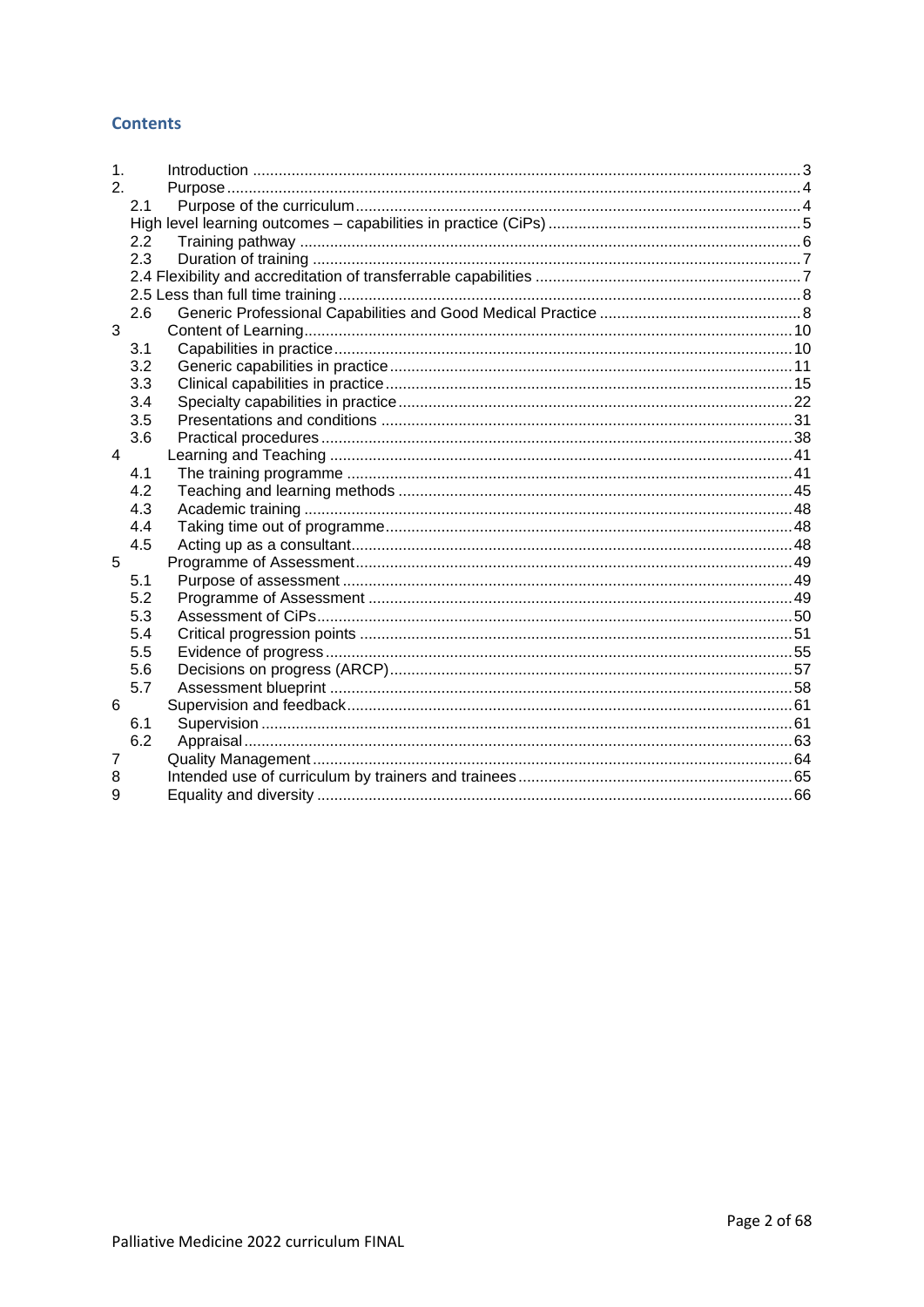# <span id="page-2-0"></span>**1. Introduction**

The Shape of Training (SoT) review was a catalyst for reform of postgraduate training of all doctors to ensure it is more patient focused, more general (especially in the early years) and with more flexibility of career structure. For physician training, the views and recommendations of SoT were similar to those of the Future Hospital Commission and the Francis report. With an ageing population, patients exhibit co-morbidities and increasing complexity, living with these conditions into older age. Patients with long term conditions and frailty have specific needs and require a palliative approach for the last years of their life. Much of this care is supported at home or in care homes so acute medical and palliative medicine services need a revised approach to training the physician of the future in order to meet these complex needs in both acute and community settings.

A further driver for change was the GMC review of the curricula and assessment standards and introduction of the General Professional Capabilities (GPC) framework. From May 2017, all postgraduate curricula should be based on higher level learning outcomes and must incorporate the generic professional capabilities. A fundamental component of the GPCs is ensuring that the patient is at the centre of any consultation and decision making. To this end, communication skills are emphasised throughout all of the internal medicine (IM) and Palliative Medicine capabilities in practice (see below) and evidenced through all work based assessments (and especially in the use of multi-source feedback and patient survey). Expert communication is seen as fundamental to the role of the Palliative Medicine physician and advanced communication skills have been built into the Palliative Medicine capabilities in practice. Trainees are encouraged to reflect on their communication skills throughout every stage of their training and the record of reflective practice has been embedded into Palliative Medicine physicians' assessment since 2010.

JRCPTB, on behalf of the Federation of Royal Colleges of Physicians, has produced a model for physician training that consists of an indicative seven-year (dual) training period leading to a CCT in a specialty (Palliative Medicine) and internal medicine. Candidates will be selected to enter specialist Palliative Medicine training following completion of stage 1 training in IM, during which there will be increasing responsibility for the acute medical take and the MRCP(UK) Diploma will be achieved. After this, there will be competitive entry into specialty plus internal medicine dual training. A minimum of three years will be spent training in the specialty and there will be a further one year of internal medicine integrated flexibly within the programme. This will ensure that CCT holders are competent to practice independently at consultant level in both Palliative Medicine and internal medicine.

This model will enhance the training of Palliative Medicine physicians, by enabling the management of the acutely unwell patient with an increased focus on chronic disease management, comorbidity and complexity. For Palliative Medicine doctors, there will be a significant focus on identifying reversibility (or lack of) in acutely unwell patients with lifelimiting conditions and in promoting safe management in non-acute settings, e.g. community and hospice. Enhanced IM skills will better equip Palliative Medicine physicians to work as members of the wider multidisciplinary teams enabling patients to remain in their usual place of residence or working alongside physicians in the acute hospital to most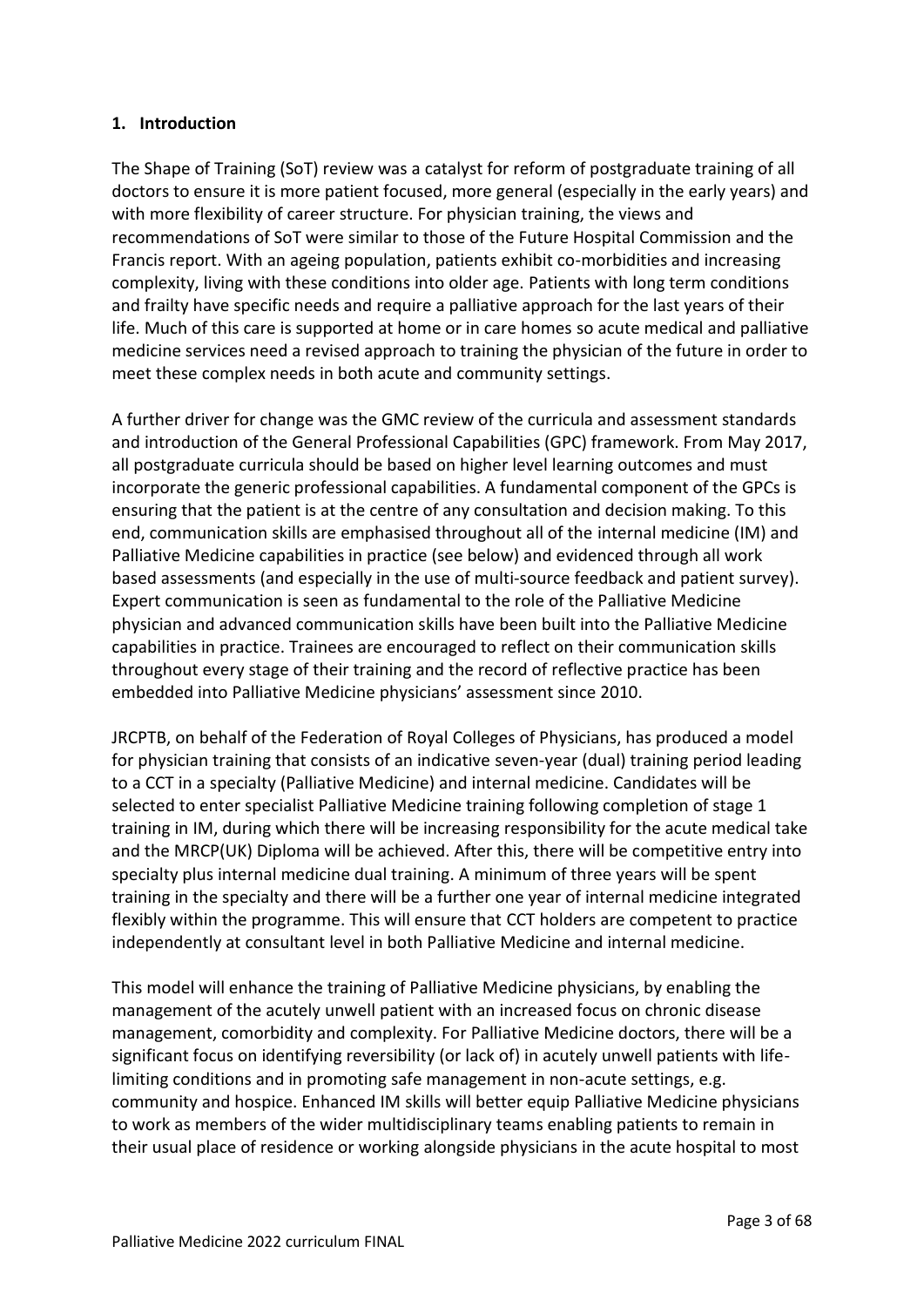effectively manage patients with complex palliative care needs and those approaching the end of their lives wherever this is based.

The curriculum for Palliative Medicine incorporates and emphasises the importance of the generic professional capabilities. Common capabilities will promote flexibility in postgraduate training in line with the recommendations set out in the GMC's report to the four UK governments. We believe a flexible approach is essential to deliver a sustainable model for physician training agile enough to respond to evolving patient need.

The curriculum for Palliative Medicine has been developed with the support and input of trainees, consultants actively involved in delivering teaching and training across the UK, service representatives and lay persons. This has been through the work of the Palliative Medicine Specialist Advisory Committee and its subgroups, with input from specialist societies (e.g. Association of Palliative Medicine), and a 'virtual' (email) trainee consultation group. This curriculum replaces the previous version dated 2010 (amended 2014.)

# <span id="page-3-0"></span>**2. Purpose**

# <span id="page-3-1"></span>**2.1 Purpose of the curriculum**

The purpose of the Palliative Medicine curriculum is to produce doctors with the generic professional and specialty specific capabilities to manage patients with advanced, progressive, life-limiting disease, for whom the focus of care is to optimise their quality of life through expert symptom management and psychological, social and spiritual support as part of a multi-professional team. The curriculum aims to produce physicians with the breadth and depth of experience and competence to work safely and effectively as a consultant in palliative medicine in all care settings in the UK (including acute hospital, hospice, care homes and community), and within the NHS and charitable/third sectors.

The model for Palliative Medicine training will:

- Build on the knowledge, skills and attitudes acquired during stage 1 IM training and ensure that Palliative Medicine doctors develop and demonstrate a range of essential capabilities for managing patients with a range of life-limiting, progressive conditions.
- Ensure trainee physicians can provide safe, high quality, holistic palliative care in all settings (including acute hospital, ambulatory, community, care home and hospice / specialist palliative care unit) during and on completion of their postgraduate training.
- Ensure that trainee physicians can acquire and demonstrate all of the GMC mandated GPCs including advanced communication skills.
- Ensure that Palliative Medicine doctors are capable of providing and enabling palliative care for those in harder to reach community settings such as psychiatric units, hostels and prisons.
- Allow flexibility between specialties through GPCs and higher-level learning outcomes.
- Further develop the attributes of professionalism, particularly recognition of the primacy of patient welfare that is required for safe and effective care of those with life-limiting, progressive conditions, and develop physicians who ensure patients' views are central to all decision making, which needs to be robust, individualised and incorporates a thorough understanding of medical ethics.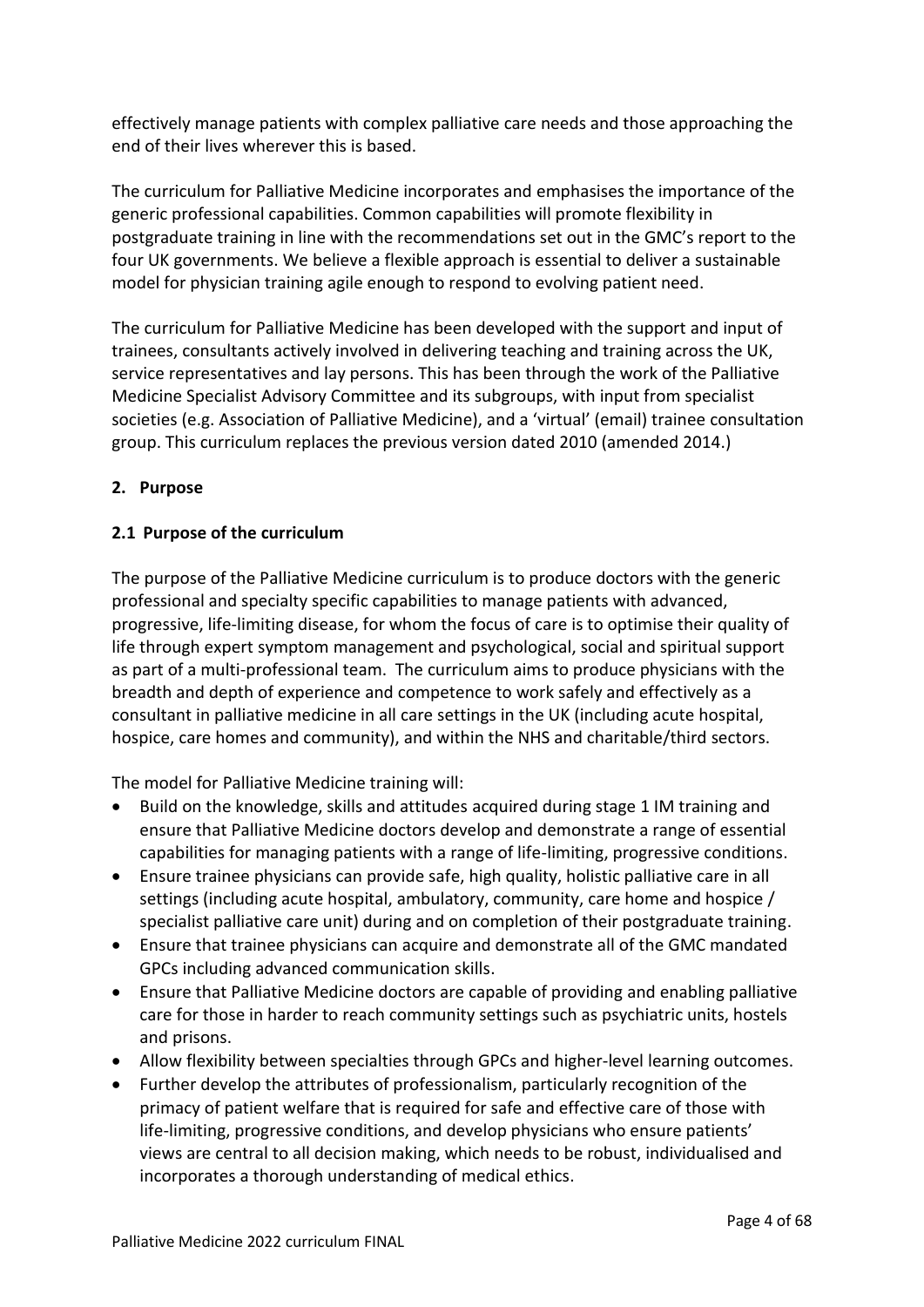- Ensure that Palliative Medicine physicians have advanced communication skills to manage complex and challenging situations with patient, carers and colleagues.
- Provide the opportunity to further develop leadership, team working and supervisory skills in order to deliver care in the setting of a contemporary multidisciplinary team to enable them to make independent clinical decisions on completion of training.
- Ensure the flexibility to allow trainees to train in academic medicine alongside their acquisition of clinical and generic capabilities.

This purpose statement has been endorsed by the GMC's Curriculum Oversight Group and confirmed as meeting the needs of the health services of the countries of the UK.

# <span id="page-4-0"></span>**2.2 High level learning outcomes – capabilities in practice (CiPs)**

## **Learning outcomes – capabilities in practice (CiPs)**

#### Generic CiPs

- 1. Able to successfully function within NHS organisational and management systems
- 2. Able to deal with ethical and legal issues related to clinical practice
- 3. Communicates effectively and is able to share decision making, while maintaining appropriate situational awareness, professional behaviour and professional judgement
- 4. Is focussed on patient safety and delivers effective quality improvement in patient care
- 5. Carrying out research and managing data appropriately
- 6. Acting as a clinical teacher and clinical supervisor

## Clinical CiPs (Internal Medicine)

- 1. Managing an acute unselected take
- 2. Managing the acute care of patients within a medical specialty service
- 3. Providing continuity of care to medical inpatients, including management of comorbidities and cognitive impairment
- 4. Managing patients in an outpatient clinic, ambulatory or community setting, including management of long term conditions
- 5. Managing medical problems in patients in other specialties and special cases
- 6. Managing a multi-disciplinary team including effective discharge planning
- 7. Delivering effective resuscitation and managing the acutely deteriorating patient
- 8. Managing end of life and applying palliative care skills

## Specialty CiPs

- 1. Managing patients with life limiting conditions across all care settings
- 2. Ability to manage complex pain in people with life limiting conditions across all care settings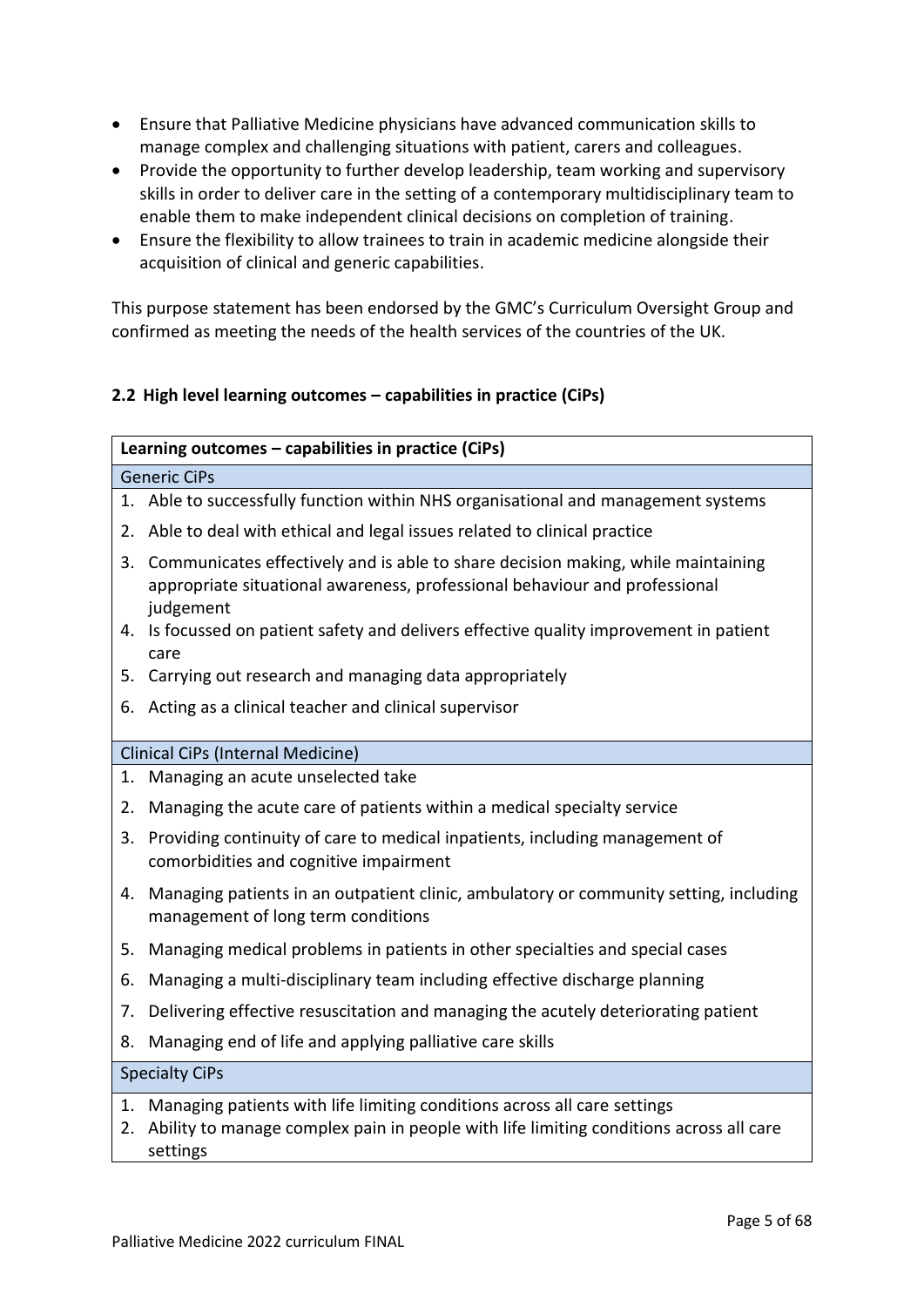- 3. Demonstrates the ability to manage complex symptoms secondary to life limiting conditions across all care settings
- 4. Ability to demonstrate effective advanced communication skills with patients with life-limiting conditions, those close to them and colleagues across all care settings
- 5. Ability to manage, lead and provide optimal care of the complex dying patient and those close to them across all care settings
- 6. Manages delivery of holistic psychosocial care in patients with life-limiting conditions and those close to them, including religious, cultural and spiritual care across all care settings
- 7. Demonstrates the ability to lead a palliative care service in any setting, including those in the third sector



# <span id="page-5-0"></span>**2.3 Training pathway**

Palliative Medicine specialty training will be managed by the Joint Royal College of Physicians Training Board (JRCPTB). Doctors in training will for the first time dual train in internal medicine and palliative medicine with the award of CCT (IM and Palliative Medicine) on completion of training. Palliative medicine doctors completing training will be required to work independently in all healthcare settings to enable delivery of palliative care services where most appropriate for the patient. As a minimum, doctors completing training will be required to have developed skills in managing patients in the acute hospital (working in advisory palliative care teams and/or managing specialist inpatient units); inpatient palliative care units (e.g. hospice) and community (working in advisory palliative care teams in collaboration with other primary care and speciality teams) and ideally in a mix of NHS and charitable/third sector services.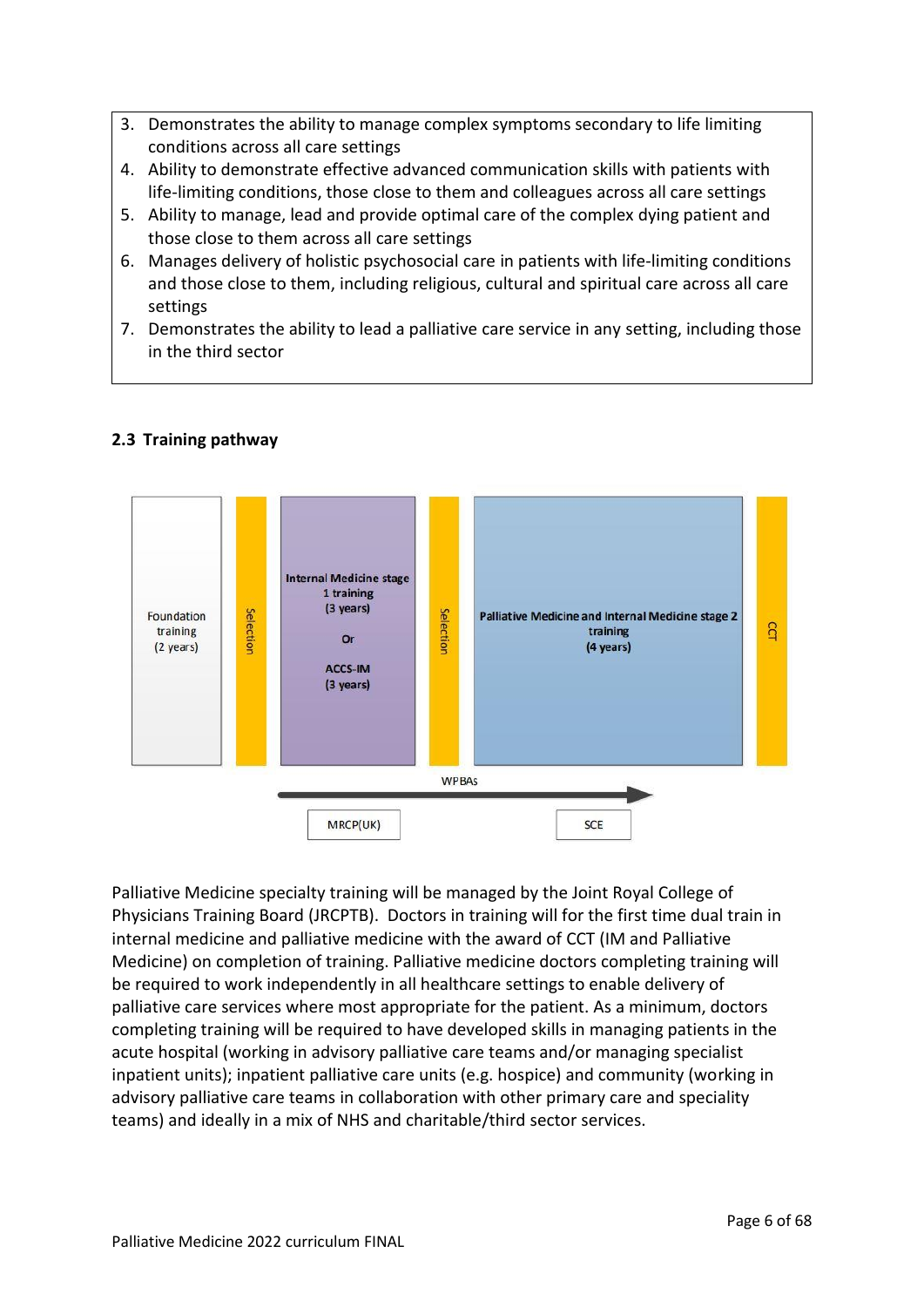Doctors in Palliative Medicine training will learn in a variety of settings (e.g. hospital, ambulatory, community, day hospice, care home and hospice/specialist inpatient units) using a range of methods, including workplace-based experiential learning, completing the specialty certificate examination, formal postgraduate teaching and simulation based education.

The generic capabilities and mapping of the curriculum to the GMC's Generic Professional Capabilities (GPC) framework will facilitate transferability of learning outcomes across other related specialties and disciplines. The palliative medicine CiPs reflect the scope of palliative medicine practice and have been developed to complement the GPCs.

There are no notable exclusions to the scope of practice.

# <span id="page-6-0"></span>**2.4 Duration of training**

JRCPTB, on behalf of the Federation of Royal Colleges of Physicians, has produced a model for physician training that consists of an indicative seven year (dual) training period leading to a CCT in a specialty (Palliative Medicine) and internal medicine. Candidates will be selected to enter specialist Palliative Medicine training following completion of stage 1 training in IM, during which there will be increasing responsibility for the acute medical take and the MRCP(UK) Diploma will be achieved. After this, there will be competitive entry into specialty plus internal medicine dual training. A minimum of three years will be spent training in the specialty and there will be a further one year of internal medicine integrated flexibly within the programme. This will ensure that CCT holders are competent to practice independently at consultant level in both palliative medicine and internal medicine, bringing acute and palliative care skills to the patient wherever they are based.

There will be options for those trainees who demonstrate exceptionally rapid development and acquisition of capabilities to complete training more rapidly than the current indicative time although it is recognised that clinical experience is a fundamental aspect of development as a good physician (guidance on completing training early will be available on the [JRCPTB website\)](http://www.jrcptb.org.uk/). There may also be a small number of trainees who develop more slowly and will require an extension of training in line the Reference Guide for Postgraduate Specialty Training in the UK (The Gold Guide) $<sup>1</sup>$ .</sup>

# <span id="page-6-1"></span>**2.5 Flexibility and accreditation of transferrable capabilities**

The curriculum incorporates and emphasises the importance of the generic professional capabilities (GPCs). GPCs will promote flexibility in postgraduate training as these common capabilities can be transferred from specialty to specialty. In addition, the generic CiPs will be shared across all physicianly curricula and the IM clinical CiPs will be shared across all group 1 specialities, supporting flexibility for trainees to move between these specialties without needing to repeat aspects of training. The curriculum supports the accreditation of transferrable competencies (using the Academy framework).

<sup>&</sup>lt;sup>1</sup> [A Reference Guide for Postgraduate Specialty Training in the UK](https://www.copmed.org.uk/publications/the-gold-guide)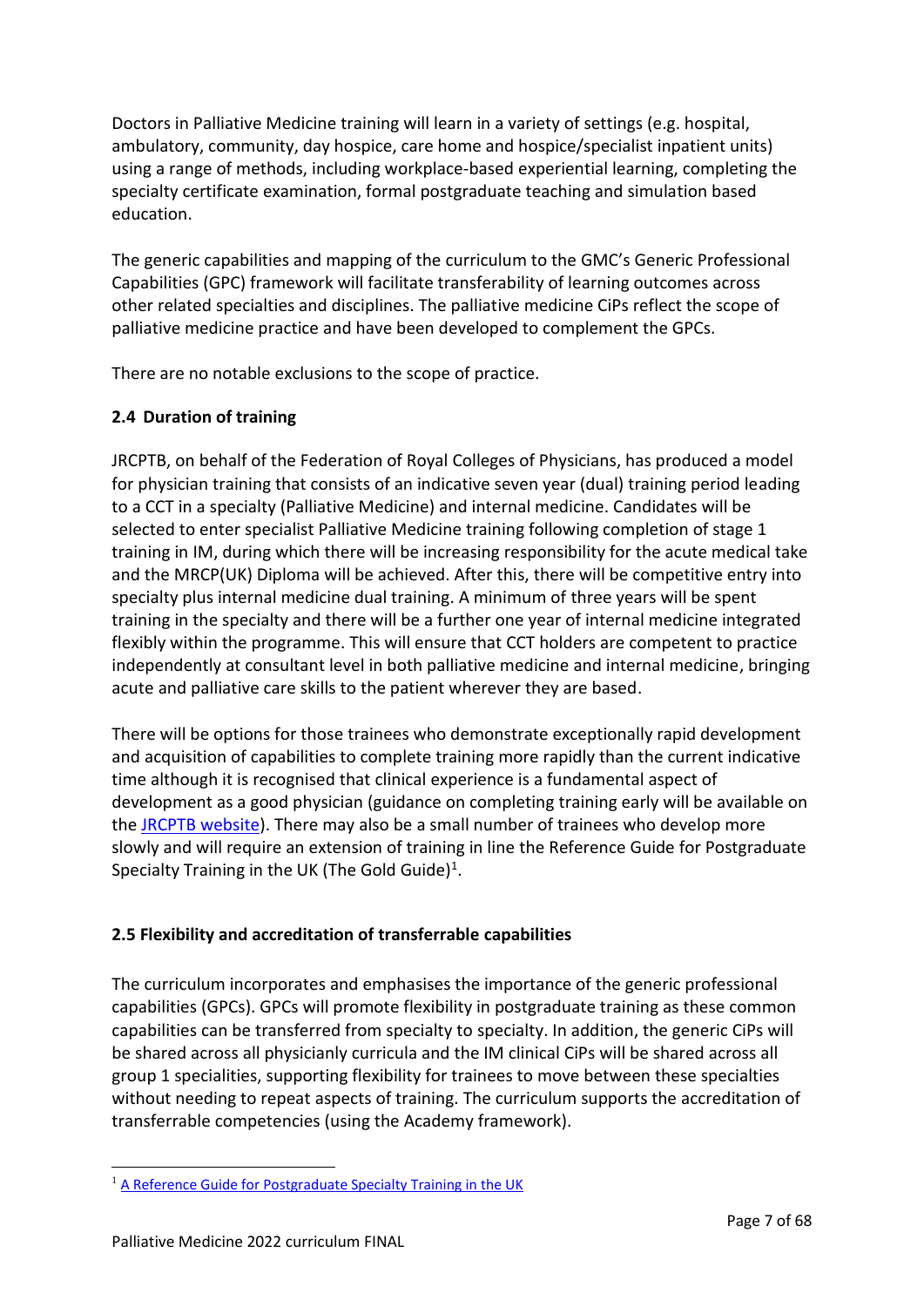Palliative Medicine as a specialty has traditionally taken doctors in training from a variety of backgrounds in addition to IM (most commonly general practice) and currently each year a small number of doctors transfer from other medical specialties, including oncology, haematology and geriatric medicine. It is anticipated that doctors looking to enter palliative medicine training from General Practice, Acute Care Common Stem (ACCS) Anaesthesia [Anaes], ACCS Emergency Medicine [EM] and Emergency Medicine will be able to transfer to IM stage 1 as outlined in the IM curriculum.

Palliative Medicine shares some competencies with other specialty curricula, such as oncology (e.g. awareness of patterns of disease progression in cancer patients; management of symptoms caused by cancer treatment; and assessment and management of oncological emergencies) and geriatric medicine (e.g. management of patients with lifelimiting conditions and multi-morbidity, including managing uncertainty and assessing reversibility; multiprofessional team working; advance care planning; interface in community settings, including care homes.) This would allow flexibility for doctors transferring between specialties post IM3 and will present opportunities for cross-specialty training.

# <span id="page-7-0"></span>**2.6 Less than full time training**

Trainees are entitled to opt for less than full time training programmes. Less than full time trainees should undertake a pro rata share of the out-of-hours duties (including on-call and other out-of-hours commitments) required of their full-time colleagues in the same programme and at the equivalent stage.

Less than full time trainees should assume that their clinical training will be of a duration pro-rata with the time indicated/recommended, but this should be reviewed in accordance with the Gold Guide.

# <span id="page-7-1"></span>**2.7 Generic Professional Capabilities and Good Medical Practice**

The GMC has developed the Generic professional capabilities (GPC) framework<sup>2</sup> with the Academy of Medical Royal Colleges (AoMRC) to describe the fundamental, career-long, generic capabilities required of every doctor. The framework describes the requirement to develop and maintain key professional values and behaviours, knowledge, and skills, using a common language. GPCs also represent a system-wide, regulatory response to the most common contemporary concerns about patient safety and fitness to practise within the medical profession. The framework will be relevant at all stages of medical education, training and practice.

<sup>2</sup> [Generic professional capabilities framework](http://www.gmc-uk.org/education/postgraduate/GPC.asp)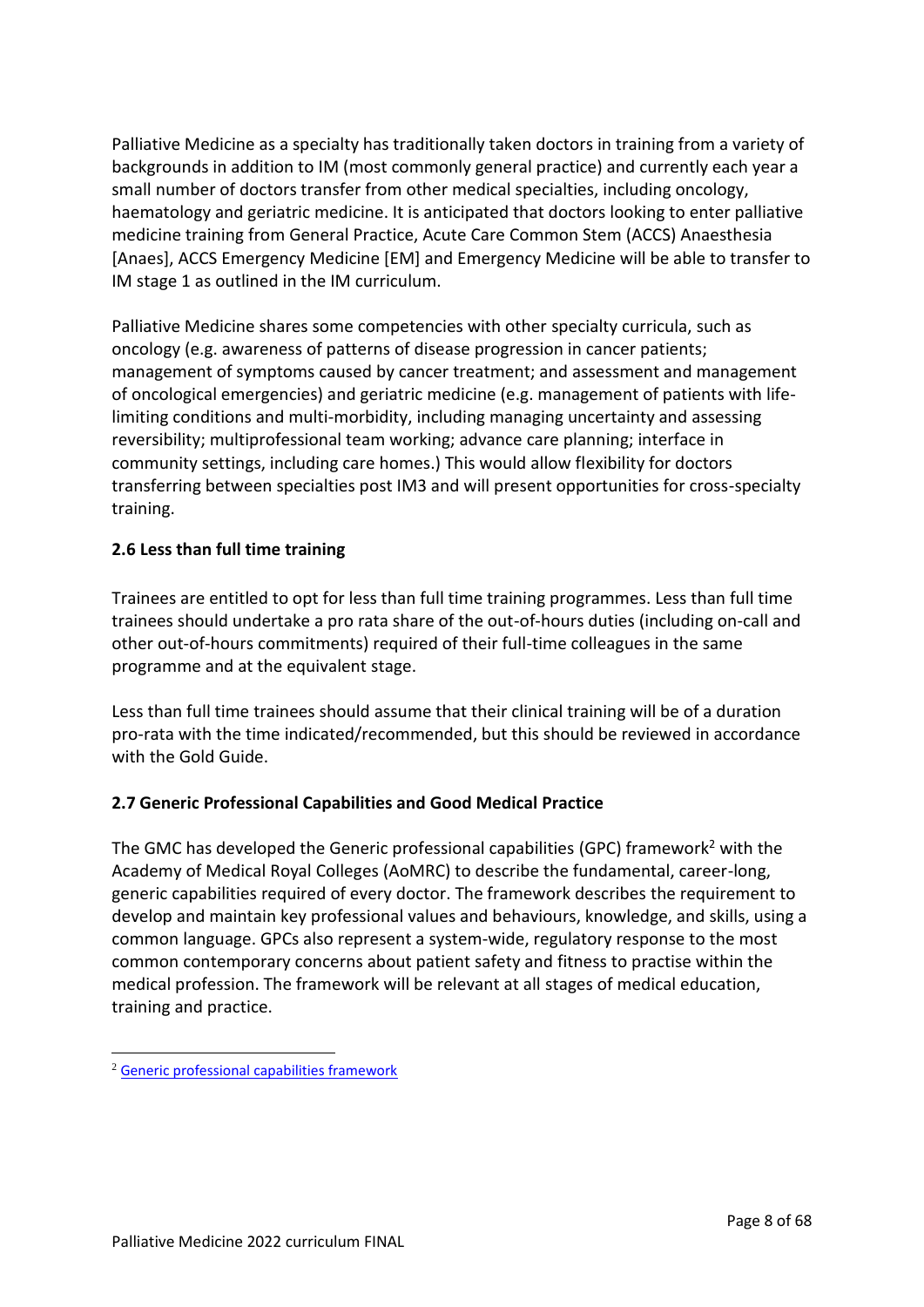The nine domains of the GMC's Generic Professional Capabilities



Good medical practice (GMP)<sup>3</sup> is embedded at the heart of the GPC framework. In describing the principles, duties and responsibilities of doctors the GPC framework articulates GMP as a series of achievable educational outcomes to enable curriculum design and assessment.

The GPC framework describes nine domains with associated descriptors outlining the 'minimum common regulatory requirement' of performance and professional behaviour for those completing a CCT or its equivalent. These attributes are common, minimum and generic standards expected of all medical practitioners achieving a CCT or its equivalent.

The nine domains and subsections of the GPC framework are directly identifiable in the IM curriculum. They are mapped to each of the generic and clinical CiPs, which are in turn mapped to the assessment blueprints. This is to emphasise those core professional capabilities that are essential to safe clinical practice and that they must be demonstrated at every stage of training as part of the holistic development of responsible professionals.

This approach will allow early detection of issues most likely to be associated with fitness to practise and to minimise the possibility that any deficit is identified during the final phases of training.

<sup>3</sup> [Good Medical Practice](http://www.gmc-uk.org/guidance/good_medical_practice.asp)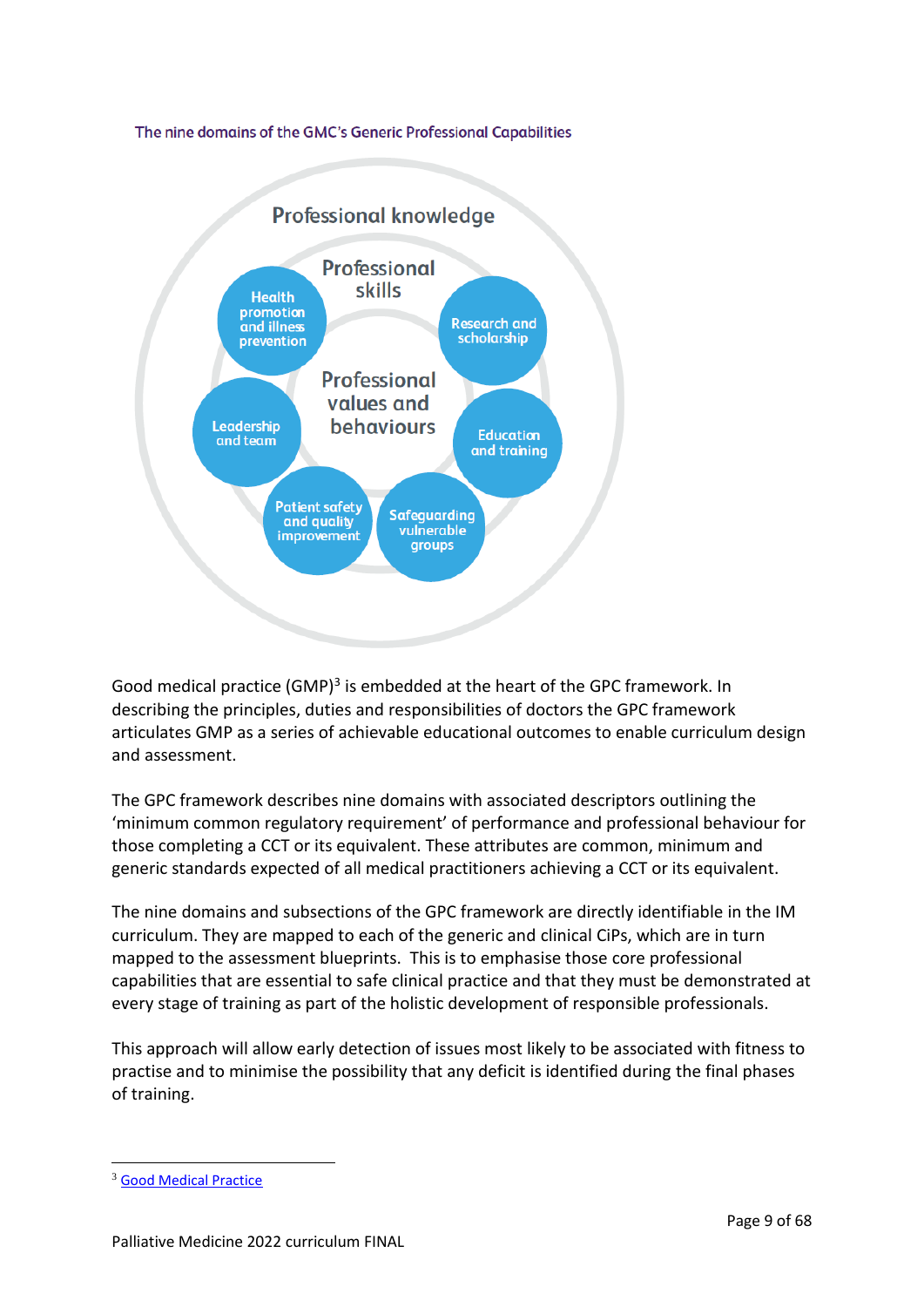# <span id="page-9-0"></span>**3 Content of Learning**

The curriculum is spiral and topics and themes will be revisited to expand understanding and expertise. The level of entrustment for capabilities in practice (CiPs) will increase as an individual progresses from needing direct supervision to be entrusted to act unsupervised.

# <span id="page-9-1"></span>**3.1 Capabilities in practice**

CiPs describe the professional tasks or work within the scope of the specialty and internal medicine. CiPs are based on the concept of entrustable professional activities<sup>4</sup>, which use the professional judgement of appropriately trained, expert assessors as a defensible way of forming global judgements of professional performance.

Each CiP has a set of descriptors associated with that activity or task. Descriptors are intended to help trainees and trainers recognise the knowledge, skills and attitudes, which should be demonstrated. Doctors in training may use these capabilities to provide evidence of how their performance meets or exceeds the minimum expected level of performance for their year of training. The descriptors are not a comprehensive list and there are many more examples that would provide equally valid evidence of performance.

Many of the CiP descriptors refer to patient centred care and shared decision-making. This is to emphasise the importance of patients being at the centre of decisions about their own treatment and care, by exploring care or treatment options and their risks and benefits and discussing choices available.

Additionally, the clinical CiPs repeatedly refer to the need to demonstrate professional behaviour with regard to patients, carers, colleagues and others. Good doctors work in partnership with patients and respect their rights to privacy and dignity. They treat each patient as an individual. They do their best to make sure all patients receive good care and treatment that will support them to live as well as possible, whatever their illness or disability. Appropriate professional behaviour should reflect the principles of GMP and the GPC framework.

In order to complete training and be recommended to the GMC for the award of CCT and entry to the specialist register, the doctor must demonstrate that they are capable of unsupervised practice in all generic and clinical CiPs. Once a trainee has achieved level 4 sign off for a CiP it will not be necessary to repeat assessment of that CiP if capability is maintained (in line with standards of professional conduct).

This section of the curriculum details the six generic CiPs, eight clinical CiPs for internal medicine (stage 2) and seven of specialty CiPs for Palliative Medicine. The expected levels of performance, mapping to relevant GPCs and the evidence that may be used to make an entrustment decision are given for each CiP. The list of evidence for each CiP is not prescriptive and other types of evidence may be equally valid for that CiP.

<sup>4</sup> [Nuts and bolts of entrustable professional activities](https://www.ncbi.nlm.nih.gov/pmc/articles/PMC3613304/)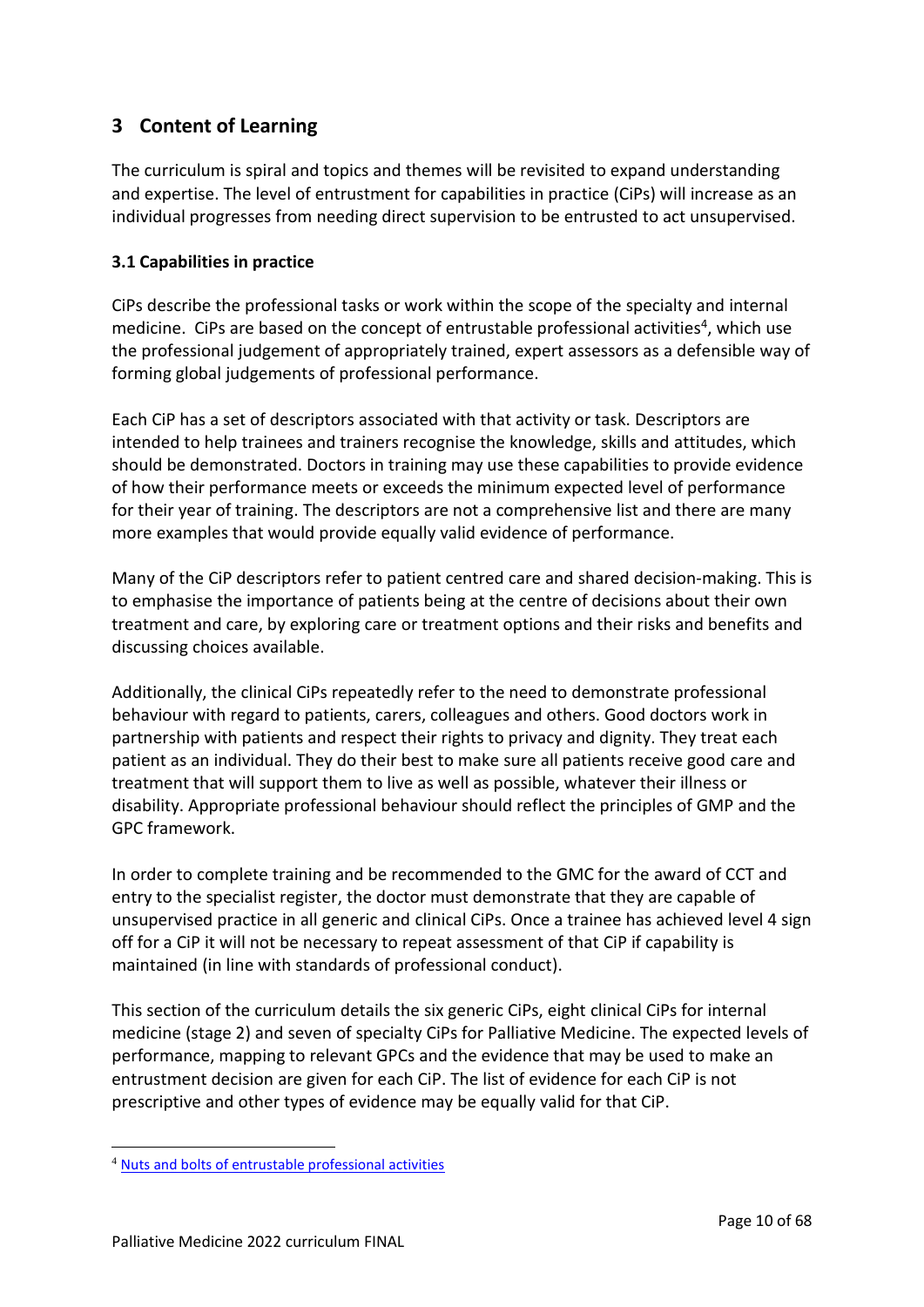# <span id="page-10-0"></span>**3.2 Generic capabilities in practice**

The six generic CiPs cover the universal requirements of all specialties as described in GMP and the GPC framework. Assessment of the generic CiPs will be underpinned by the descriptors for the nine GPC domains and evidenced against the performance and behaviour expected at that stage of training. Satisfactory sign off will indicate that there are no concerns. It will not be necessary to assign a level of supervision for these non-clinical CiPs.

In order to ensure consistency and transferability, the generic CiPs have been grouped under the GMP-aligned categories used in the Foundation Programme curriculum plus an additional category for wider professional practice:

- Professional behaviour and trust
- Communication, team-working and leadership
- Safety and quality
- Wider professional practice

For each generic CiP there is a set of descriptors of the observable skills and behaviours which would demonstrate that a trainee has met the minimum level expected. The descriptors are not a comprehensive list and there may be more examples that would provide equally valid evidence of performance.

| <b>KEY</b>   |                               |             |                                         |  |
|--------------|-------------------------------|-------------|-----------------------------------------|--|
| <b>ACAT</b>  | Acute care assessment tool    | <b>ALS</b>  | <b>Advanced Life Support</b>            |  |
| CbD          | Case-based discussion         | <b>DOPS</b> | Direct observation of procedural skills |  |
| <b>GCP</b>   | <b>Good Clinical Practice</b> | <b>MCR</b>  | Multiple consultant report              |  |
| Mini-CEX     | Mini-clinical evaluation      | <b>PS</b>   | Patient survey                          |  |
|              | exercise                      |             |                                         |  |
| <b>MSF</b>   | Multi source feedback         | TO          | Teaching observation                    |  |
| <b>QIPAT</b> | Quality improvement           |             |                                         |  |
|              | project assessment tool       |             |                                         |  |

| <b>Generic capabilities in practice (CiPs)</b>                                    |                                                                     |  |
|-----------------------------------------------------------------------------------|---------------------------------------------------------------------|--|
|                                                                                   |                                                                     |  |
|                                                                                   |                                                                     |  |
|                                                                                   | <b>Category 1: Professional behaviour and trust</b>                 |  |
| 1. Able to function successfully within NHS organisational and management systems |                                                                     |  |
|                                                                                   |                                                                     |  |
|                                                                                   |                                                                     |  |
| <b>Descriptors</b>                                                                | • Aware of and adheres to the GMC professional requirements         |  |
|                                                                                   | • Aware of public health issues including population health, social |  |
|                                                                                   | detriments of health and global health perspectives                 |  |
|                                                                                   | • Demonstrates effective clinical leadership                        |  |
|                                                                                   | • Demonstrates promotion of an open and transparent culture         |  |
|                                                                                   | • Keeps practice up to date through learning and teaching           |  |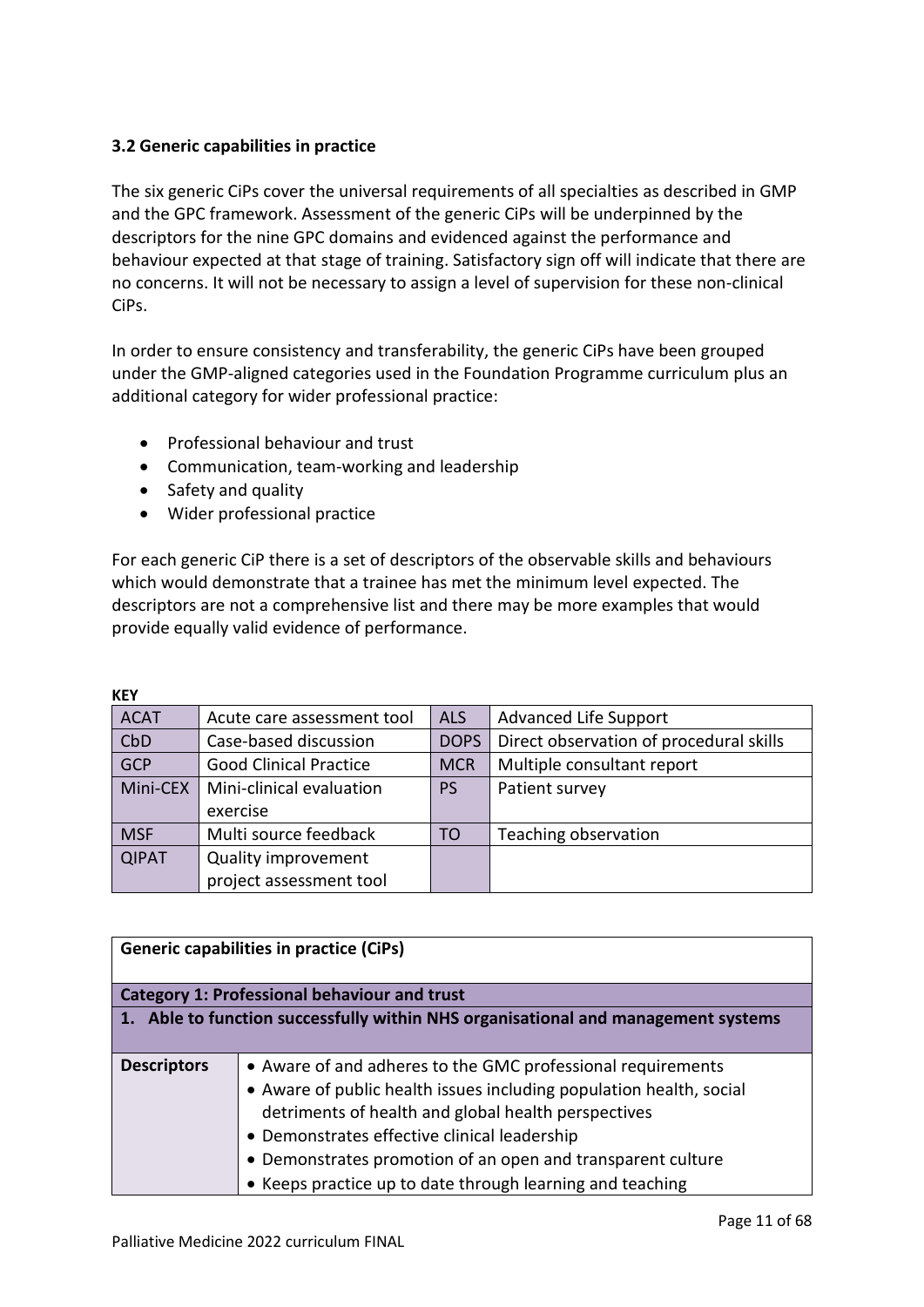|                    | • Demonstrates engagement in career planning                                        |
|--------------------|-------------------------------------------------------------------------------------|
|                    | • Demonstrates capabilities in dealing with complexity and uncertainty              |
|                    | • Aware of the role of and processes for operational structures within              |
|                    | the NHS Aware of the need to use resources wisely                                   |
| <b>GPCs</b>        | Domain 1: Professional values and behaviours                                        |
|                    | Domain 3: Professional knowledge                                                    |
|                    | professional requirements                                                           |
|                    | national legislative requirements                                                   |
|                    | the health service and healthcare systems in the four countries                     |
|                    | Domain 9: Capabilities in research and scholarship                                  |
| <b>Evidence to</b> | <b>MCR</b>                                                                          |
| inform             | <b>MSF</b>                                                                          |
| decision           | Active role in governance structures                                                |
|                    | Management course                                                                   |
|                    | End of placement reports                                                            |
|                    | 2. Able to deal with ethical and legal issues related to clinical practice          |
|                    |                                                                                     |
| <b>Descriptors</b> | • Aware of national legislation and legal responsibilities, including               |
|                    | safeguarding vulnerable groups                                                      |
|                    | • Behaves in accordance with ethical and legal requirements                         |
|                    | • Demonstrates ability to offer apology or explanation when                         |
|                    | appropriate                                                                         |
|                    | • Demonstrates ability to lead the clinical team in ensuring that                   |
|                    | medical legal factors are considered openly and consistently                        |
| <b>GPCs</b>        | Domain 3: Professional knowledge                                                    |
|                    | professional requirements<br>$\bullet$                                              |
|                    | national legislative requirements                                                   |
|                    | the health service and healthcare systems in the four countries                     |
|                    | Domain 4: Capabilities in health promotion and illness prevention                   |
|                    | Domain 7: Capabilities in safeguarding vulnerable groups                            |
|                    | Domain 8: Capabilities in education and training                                    |
|                    | Domain 9: Capabilities in research and scholarship                                  |
| <b>Evidence to</b> | <b>MCR</b>                                                                          |
| inform             | <b>MSF</b>                                                                          |
| decision           | CbD                                                                                 |
|                    | <b>DOPS</b>                                                                         |
|                    | Mini-CEX                                                                            |
|                    | ALS certificate                                                                     |
|                    | End of life care and capacity assessment                                            |
|                    | End of placement reports                                                            |
|                    | <b>Category 2: Communication, teamworking and leadership</b>                        |
|                    | 3. Communicates effectively and is able to share decision making, while maintaining |
|                    | appropriate situational awareness, professional behaviour and professional          |
| judgement          |                                                                                     |
| <b>Descriptors</b> | • Communicates clearly with patients and carers in a variety of settings            |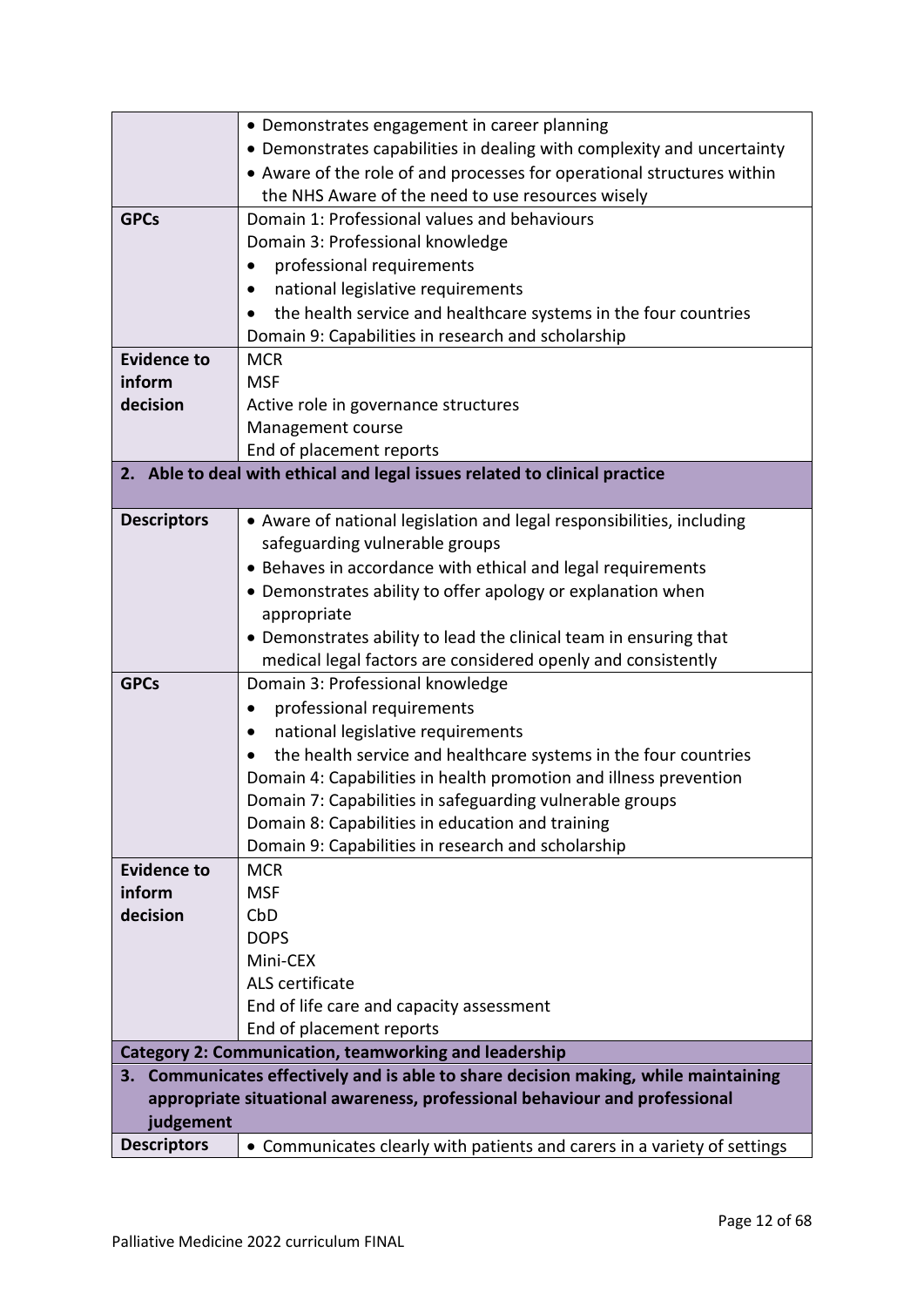|                                       | • Communicates effectively with clinical and other professional                        |
|---------------------------------------|----------------------------------------------------------------------------------------|
|                                       | colleagues                                                                             |
|                                       | • Identifies and manages barriers to communication (eg cognitive                       |
|                                       | impairment, speech and hearing problems, capacity issues)                              |
|                                       | • Demonstrates effective consultation skills including effective verbal                |
|                                       | and nonverbal interpersonal skills                                                     |
|                                       | • Shares decision making by informing the patient, prioritising the                    |
|                                       | patient's wishes, and respecting the patient's beliefs, concerns and                   |
|                                       | expectations                                                                           |
|                                       | • Shares decision making with children and young people                                |
|                                       | • Applies management and team working skills appropriately, including                  |
|                                       | influencing, negotiating, re-assessing priorities and effectively                      |
|                                       | managing complex, dynamic situations                                                   |
| <b>GPCs</b>                           | Domain 2: Professional skills                                                          |
|                                       | practical skills<br>٠                                                                  |
|                                       | communication and interpersonal skills                                                 |
|                                       | dealing with complexity and uncertainty<br>$\bullet$                                   |
|                                       | clinical skills (history taking, diagnosis and medical management;                     |
|                                       | consent; humane interventions; prescribing medicines safely; using                     |
|                                       | medical devices safely; infection control and communicable                             |
|                                       | disease)                                                                               |
|                                       | Domain 5: Capabilities in leadership and teamworking                                   |
| <b>Evidence to</b>                    | <b>MCR</b>                                                                             |
| inform<br>decision                    | <b>MSF</b><br><b>PS</b>                                                                |
|                                       | End of placement reports                                                               |
|                                       | ES report                                                                              |
| <b>Category 3: Safety and quality</b> |                                                                                        |
|                                       | 4. Is focussed on patient safety and delivers effective quality improvement in patient |
| care                                  |                                                                                        |
| <b>Descriptors</b>                    | • Makes patient safety a priority in clinical practice                                 |
|                                       | • Raises and escalates concerns where there is an issue with patient                   |
|                                       | safety or quality of care                                                              |
|                                       | • Demonstrates commitment to learning from patient safety                              |
|                                       | investigations and complaints                                                          |
|                                       | • Shares good practice appropriately                                                   |
|                                       | • Contributes to and delivers quality improvement                                      |
|                                       | • Understands basic Human Factors principles and practice at individual,               |
|                                       | team, organisational and system levels                                                 |
|                                       | • Understands the importance of non-technical skills and crisis resource               |
|                                       | management                                                                             |
|                                       | • Recognises and works within limit of personal competence                             |
|                                       | • Avoids organising unnecessary investigations or prescribing poorly                   |
|                                       | evidenced treatments                                                                   |
| <b>GPCs</b>                           | Domain 1: Professional values and behaviours                                           |
|                                       | Domain 2: Professional skills                                                          |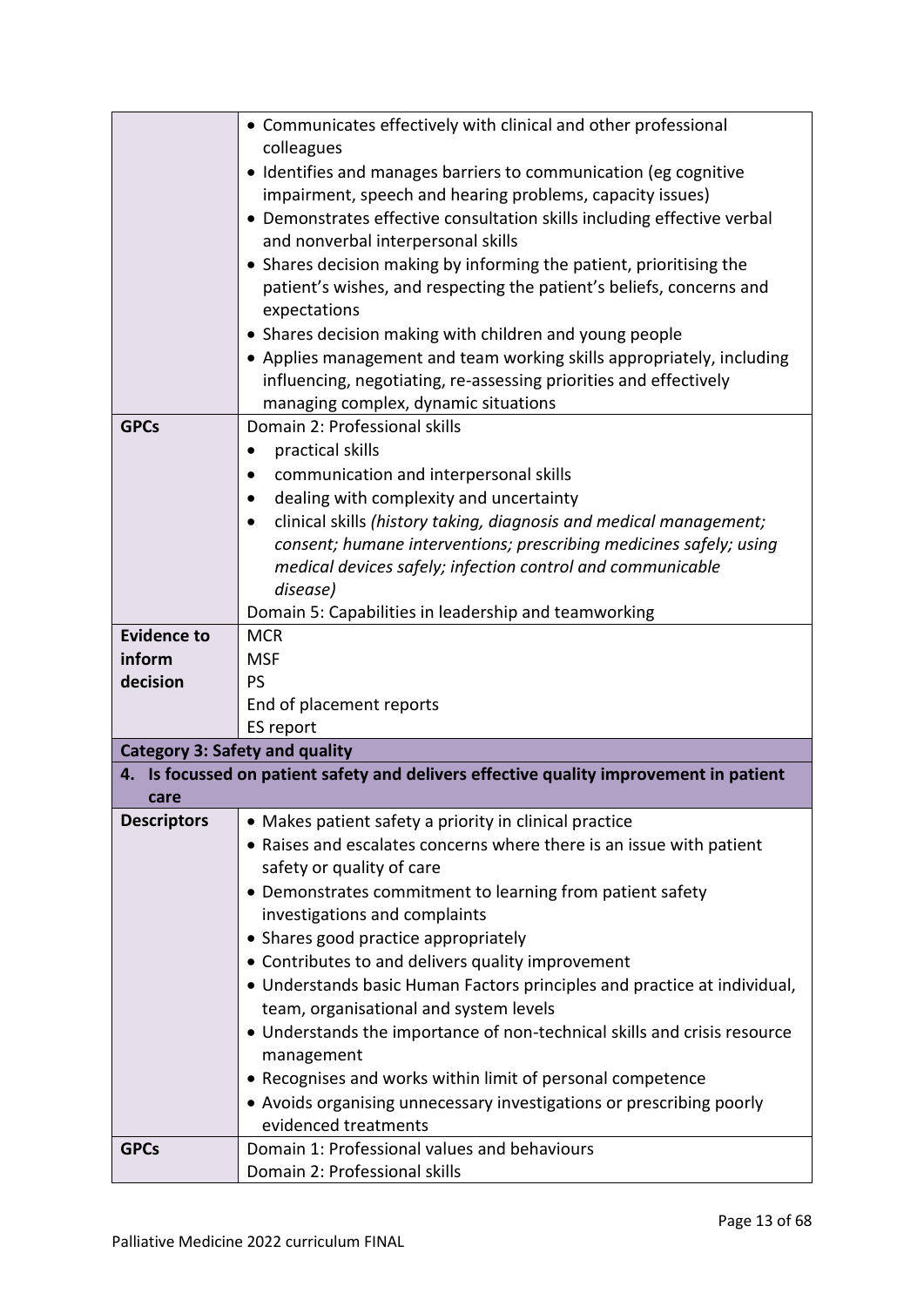|                    | practical skills<br>٠                                                        |
|--------------------|------------------------------------------------------------------------------|
|                    | communication and interpersonal skills                                       |
|                    | dealing with complexity and uncertainty                                      |
|                    | clinical skills (history taking, diagnosis and medical management;           |
|                    | consent; humane interventions; prescribing medicines safely; using           |
|                    | medical devices safely; infection control and communicable                   |
|                    | disease)                                                                     |
|                    | Domain 3: Professional knowledge                                             |
|                    | professional requirements                                                    |
|                    | national legislative requirements                                            |
|                    |                                                                              |
|                    | the health service and healthcare systems in the four countries<br>$\bullet$ |
|                    | Domain 4: Capabilities in health promotion and illness prevention            |
|                    | Domain 5: Capabilities in leadership and teamworking                         |
|                    | Domain 6: Capabilities in patient safety and quality improvement             |
|                    | patient safety                                                               |
|                    | quality improvement                                                          |
| <b>Evidence to</b> | <b>MCR</b>                                                                   |
| inform             | <b>MSF</b>                                                                   |
| decision           | <b>QIPAT</b>                                                                 |
|                    | End of placement reports                                                     |
|                    | <b>Category 4: Wider professional practice</b>                               |
|                    | 5. Carrying out research and managing data appropriately                     |
|                    |                                                                              |
| <b>Descriptors</b> | • Manages clinical information/data appropriately                            |
|                    | • Understands principles of research and academic writing                    |
|                    | • Demonstrates ability to carry out critical appraisal of the literature     |
|                    | • Understands the role of evidence in clinical practice and demonstrates     |
|                    | shared decision making with patients                                         |
|                    | • Demonstrates appropriate knowledge of research methods, including          |
|                    | qualitative and quantitative approaches in scientific enquiry                |
|                    | • Demonstrates appropriate knowledge of research principles and              |
|                    | concepts and the translation of research into practice                       |
|                    | • Follows guidelines on ethical conduct in research and consent for          |
|                    | research                                                                     |
|                    | • Understands public health epidemiology and global health patterns          |
|                    | • Recognises potential of applied informatics, genomics, stratified risk     |
|                    | and personalised medicine and seeks advice for patient benefit when          |
|                    | appropriate                                                                  |
| <b>GPCs</b>        | Domain 3: Professional knowledge                                             |
|                    | professional requirements                                                    |
|                    | national legislative requirements                                            |
|                    |                                                                              |
|                    | the health service and healthcare systems in the four countries              |
|                    | Domain 7: Capabilities in safeguarding vulnerable groups                     |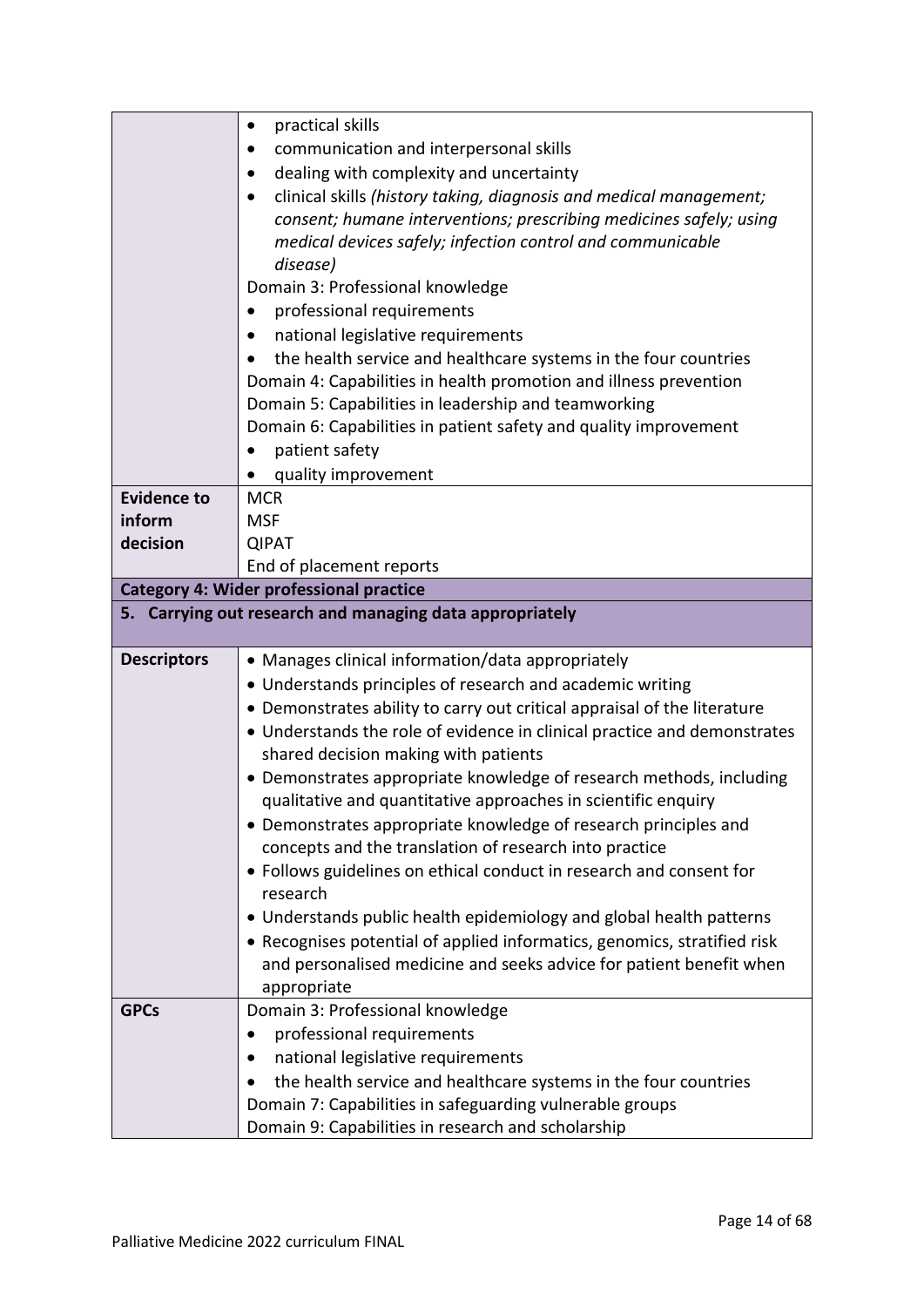| <b>Evidence to</b> | <b>MCR</b>                                                                   |
|--------------------|------------------------------------------------------------------------------|
| inform             | <b>MSF</b>                                                                   |
| decision           | GCP certificate (if involved in clinical research)                           |
|                    | Evidence of literature search and critical appraisal of research             |
|                    | Use of clinical guidelines                                                   |
|                    | Quality improvement and audit                                                |
|                    | Evidence of research activity                                                |
|                    | End of placement reports                                                     |
|                    | 6. Acting as a clinical teacher and clinical supervisor                      |
|                    |                                                                              |
| <b>Descriptors</b> | • Delivers effective teaching and training to medical students, junior       |
|                    | doctors and other health care professionals                                  |
|                    | • Delivers effective feedback with action plan                               |
|                    | • Able to supervise less experienced trainees in their clinical assessment   |
|                    | and management of patients                                                   |
|                    | • Able to supervise less experienced trainees in carrying out appropriate    |
|                    | practical procedures                                                         |
|                    | • Able to act a clinical supervisor to doctors in earlier stages of training |
| <b>GPCs</b>        | Domain 1: Professional values and behaviours                                 |
|                    | Domain 8: Capabilities in education and training                             |
| <b>Evidence to</b> | <b>MCR</b>                                                                   |
| inform             | <b>MSF</b>                                                                   |
| decision           | TO                                                                           |
|                    | Relevant training course                                                     |
|                    | End of placement reports                                                     |

# <span id="page-14-0"></span>**3.3 Clinical capabilities in practice**

The eight IM clinical CiPs describe the clinical tasks or activities which are essential to the practice of Internal Medicine. The clinical CiPs have been mapped to the nine GPC domains to reflect the professional generic capabilities required to undertake the clinical tasks.

Satisfactory sign off will require educational supervisors to make entrustment decisions on the level of supervision required for each CiP and if this is satisfactory for the stage of training, the trainee can progress. More detail is provided in the programme of assessment section of the curriculum.

| <b>Clinical CiPs - Internal Medicine</b> |                                                                                                                                                                                                                                                 |  |
|------------------------------------------|-------------------------------------------------------------------------------------------------------------------------------------------------------------------------------------------------------------------------------------------------|--|
| Managing an acute unselected take<br>4.7 |                                                                                                                                                                                                                                                 |  |
| <b>Descriptors</b>                       | • Demonstrates professional behaviour with regard to patients, carers,<br>colleagues and others<br>• Delivers patient centred care including shared decision making<br>• Takes a relevant patient history including patient symptoms, concerns, |  |
|                                          | priorities and preferences                                                                                                                                                                                                                      |  |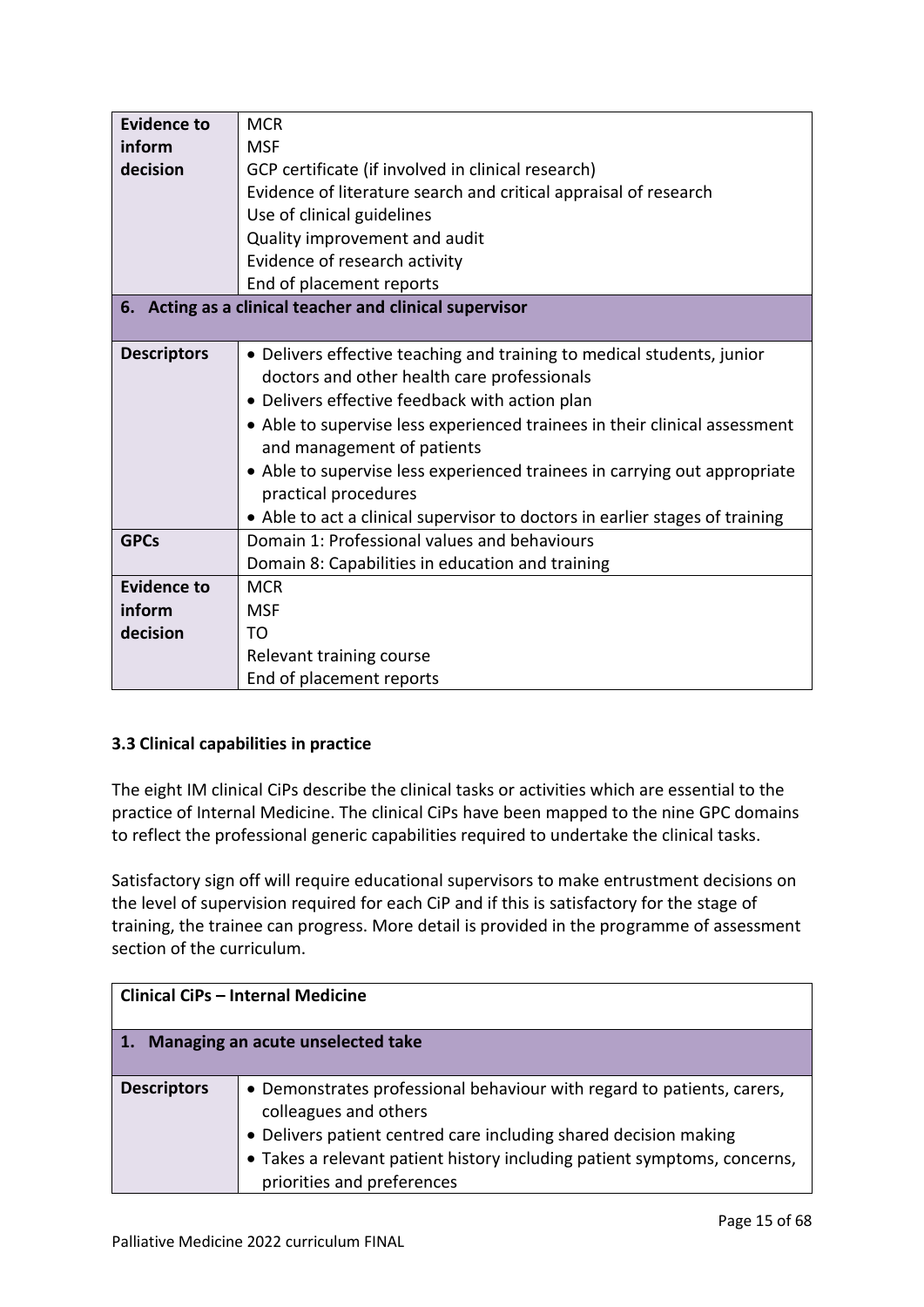|                              | • Performs accurate clinical examinations                                         |
|------------------------------|-----------------------------------------------------------------------------------|
|                              | • Shows appropriate clinical reasoning by analysing physical and                  |
|                              | psychological findings                                                            |
|                              | • Formulates an appropriate differential diagnosis                                |
|                              | • Formulates an appropriate diagnostic and management plan, taking                |
|                              | into account patient preferences, and the urgency required                        |
|                              | • Explains clinical reasoning behind diagnostic and clinical management           |
|                              | decisions to patients/carers/guardians and other colleagues                       |
|                              | • Appropriately selects, manages and interprets investigations                    |
|                              | • Recognises need to liaise with specialty services and refers where              |
|                              | appropriate                                                                       |
| <b>GPCs</b>                  | Domain 1: Professional values and behaviours                                      |
|                              | Domain 2: Professional skills                                                     |
|                              | practical skills                                                                  |
|                              | communication and interpersonal skills                                            |
|                              | dealing with complexity and uncertainty                                           |
|                              | clinical skills (history taking, diagnosis and medical management;                |
|                              | consent; humane interventions; prescribing medicines safely; using                |
|                              | medical devices safely; infection control and communicable                        |
|                              | disease)                                                                          |
|                              | Domain 3: Professional knowledge                                                  |
|                              | professional requirements<br>$\bullet$                                            |
|                              | national legislation                                                              |
|                              | the health service and healthcare systems in the four countries                   |
|                              | Domain 4: Capabilities in health promotion and illness prevention                 |
|                              | Domain 5: Capabilities in leadership and teamworking                              |
|                              | Domain 6: Capabilities in patient safety and quality improvement                  |
|                              | patient safety                                                                    |
|                              | quality improvement                                                               |
| <b>Evidence to</b><br>inform | <b>MCR</b><br><b>MSF</b>                                                          |
| decision                     | CbD                                                                               |
|                              | <b>ACAT</b>                                                                       |
|                              | Logbook of cases                                                                  |
|                              | Simulation training with assessment                                               |
| 2.                           | Managing the acute care of patients within a medical specialty service            |
| <b>Descriptors</b>           | Able to manage patients who have been referred acutely to a<br>$\bullet$          |
|                              | specialised medical service as opposed to the acute unselected take               |
|                              | (eg cardiology and respiratory medicine acute admissions)                         |
|                              | Demonstrates professional behaviour with regard to patients, carers,<br>$\bullet$ |
|                              | colleagues and others                                                             |
|                              | Delivers patient centred care including shared decision making<br>٠               |
|                              | Takes a relevant patient history including patient symptoms,<br>٠                 |
|                              | concerns, priorities and preferences                                              |
|                              | Performs accurate clinical examinations                                           |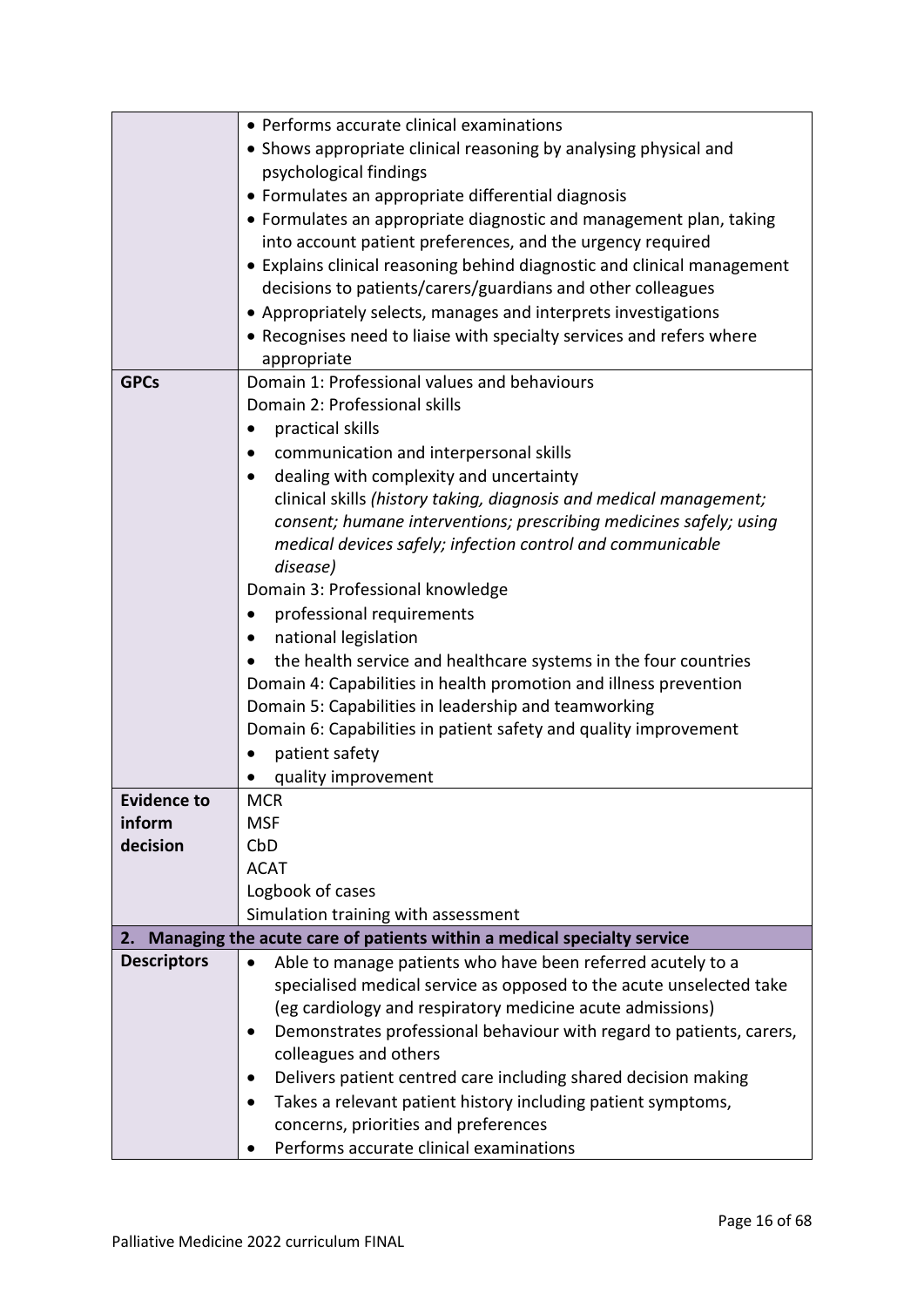|                    | Shows appropriate clinical reasoning by analysing physical and<br>$\bullet$                                              |
|--------------------|--------------------------------------------------------------------------------------------------------------------------|
|                    | psychological findings                                                                                                   |
|                    | Formulates an appropriate differential diagnosis<br>$\bullet$                                                            |
|                    | Formulates an appropriate diagnostic and management plan, taking                                                         |
|                    | into account patient preferences, and the urgency required                                                               |
|                    | Explains clinical reasoning behind diagnostic and clinical management                                                    |
|                    | decisions to patients/carers/guardians and other colleagues                                                              |
|                    | Appropriately selects, manages and interprets investigations                                                             |
|                    | Demonstrates appropriate continuing management of acute medical                                                          |
|                    | illness in a medical specialty setting                                                                                   |
|                    | Refers patients appropriately to other specialties as required                                                           |
| <b>GPCs</b>        | Domain 1: Professional values and behaviours                                                                             |
|                    | Domain 2: Professional skills:                                                                                           |
|                    | practical skills<br>$\bullet$                                                                                            |
|                    | communication and interpersonal skills                                                                                   |
|                    | dealing with complexity and uncertainty                                                                                  |
|                    | clinical skills (history taking, diagnosis and medical management;                                                       |
|                    | consent; humane interventions; prescribing medicines safely; using                                                       |
|                    | medical devices safely; infection control and communicable                                                               |
|                    | disease)                                                                                                                 |
|                    | Domain 3: Professional knowledge                                                                                         |
|                    | professional requirements<br>٠                                                                                           |
|                    | national legislation                                                                                                     |
|                    | the health service and healthcare systems in the four countries                                                          |
|                    | Domain 4: Capabilities in health promotion and illness prevention                                                        |
|                    | Domain 5: Capabilities in leadership and teamworking<br>Domain 6: Capabilities in patient safety and quality improvement |
|                    | patient safety                                                                                                           |
|                    | quality improvement                                                                                                      |
| <b>Evidence to</b> | <b>MCR</b>                                                                                                               |
| inform             | <b>MSF</b>                                                                                                               |
| decision           | CbD                                                                                                                      |
|                    | <b>ACAT</b>                                                                                                              |
|                    | Logbook of cases                                                                                                         |
|                    | Simulation training with assessment                                                                                      |
| 3.                 | Providing continuity of care to medical inpatients, including management of                                              |
|                    | comorbidities and cognitive impairment                                                                                   |
| <b>Descriptors</b> | • Demonstrates professional behaviour with regard to patients, carers,                                                   |
|                    | colleagues and others                                                                                                    |
|                    | • Delivers patient centred care including shared decision making                                                         |
|                    | • Demonstrates effective consultation skills                                                                             |
|                    | • Formulates an appropriate diagnostic and management plan, taking                                                       |
|                    | into account patient preferences, and the urgency required                                                               |
|                    | • Explains clinical reasoning behind diagnostic and clinical management                                                  |
|                    | decisions to patients/carers/guardians and other colleagues                                                              |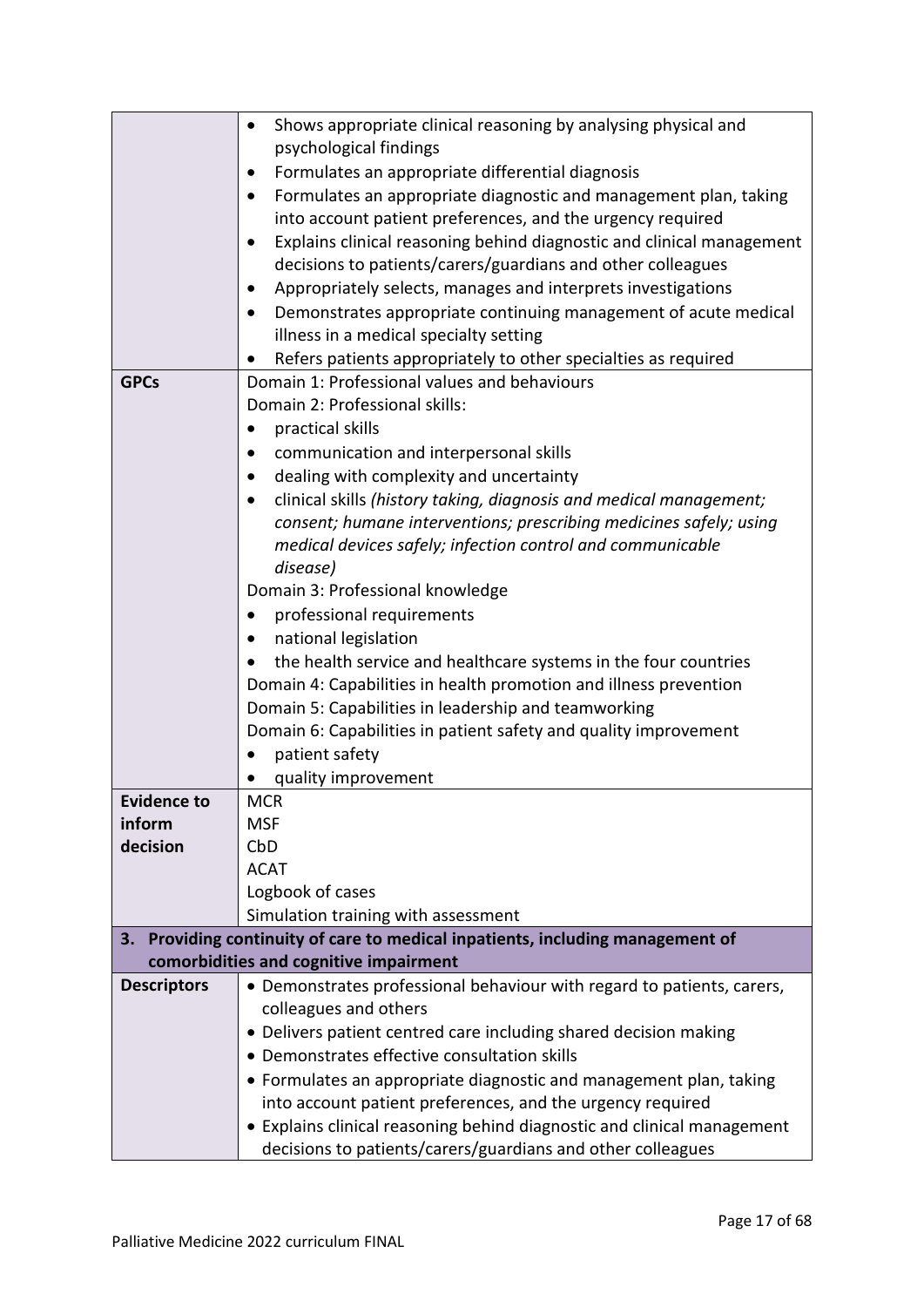|                    | • Demonstrates appropriate continuing management of acute medical          |
|--------------------|----------------------------------------------------------------------------|
|                    | illness inpatients admitted to hospital on an acute unselected take or     |
|                    | selected take                                                              |
|                    | • Recognises need to liaise with specialty services and refers where       |
|                    | appropriate                                                                |
|                    | • Appropriately manages comorbidities in medial inpatients (unselected     |
|                    | take, selected acute take or specialty admissions)                         |
|                    | • Demonstrates awareness of the quality of patient experience              |
| <b>GPCs</b>        | Domain 1: Professional values and behaviours                               |
|                    | Domain 2: Professional skills                                              |
|                    |                                                                            |
|                    | practical skills<br>٠                                                      |
|                    | communication and interpersonal skills                                     |
|                    | dealing with complexity and uncertainty                                    |
|                    | clinical skills (history taking, diagnosis and medical management;         |
|                    | consent; humane interventions; prescribing medicines safely; using         |
|                    | medical devices safely; infection control and communicable                 |
|                    | disease)                                                                   |
|                    | Domain 3: Professional knowledge                                           |
|                    | professional requirements<br>٠                                             |
|                    | national legislation                                                       |
|                    | the health service and healthcare systems in the four countries            |
|                    | Domain 4: Capabilities in health promotion and illness prevention          |
|                    |                                                                            |
|                    | Domain 5: Capabilities in leadership and team-working                      |
|                    | Domain 6: Capabilities in patient safety and quality improvement           |
|                    | patient safety<br>$\bullet$                                                |
|                    | quality improvement                                                        |
| <b>Evidence to</b> | <b>MCR</b>                                                                 |
| inform             | <b>MSF</b>                                                                 |
| decision           | <b>ACAT</b>                                                                |
|                    | Mini-CEX                                                                   |
|                    | <b>DOPS</b>                                                                |
| 4.                 | Managing patients in an outpatient clinic, ambulatory or community setting |
|                    | (including management of long term conditions)                             |
| <b>Descriptors</b> | • Demonstrates professional behaviour with regard to patients, carers,     |
|                    | colleagues and others                                                      |
|                    | • Delivers patient centred care including shared decision making           |
|                    | • Demonstrates effective consultation skills                               |
|                    | • Formulates an appropriate diagnostic and management plan, taking         |
|                    |                                                                            |
|                    | into account patient preferences                                           |
|                    | • Explains clinical reasoning behind diagnostic and clinical management    |
|                    | decisions to patients/carers/guardians and other colleagues                |
|                    | • Appropriately manages comorbidities in outpatient clinic, ambulatory     |
|                    | or community setting                                                       |
|                    | • Demonstrates awareness of the quality of patient experience              |
| <b>GPCs</b>        | Domain 1: Professional values and behaviours                               |
|                    | Domain 2: Professional skills                                              |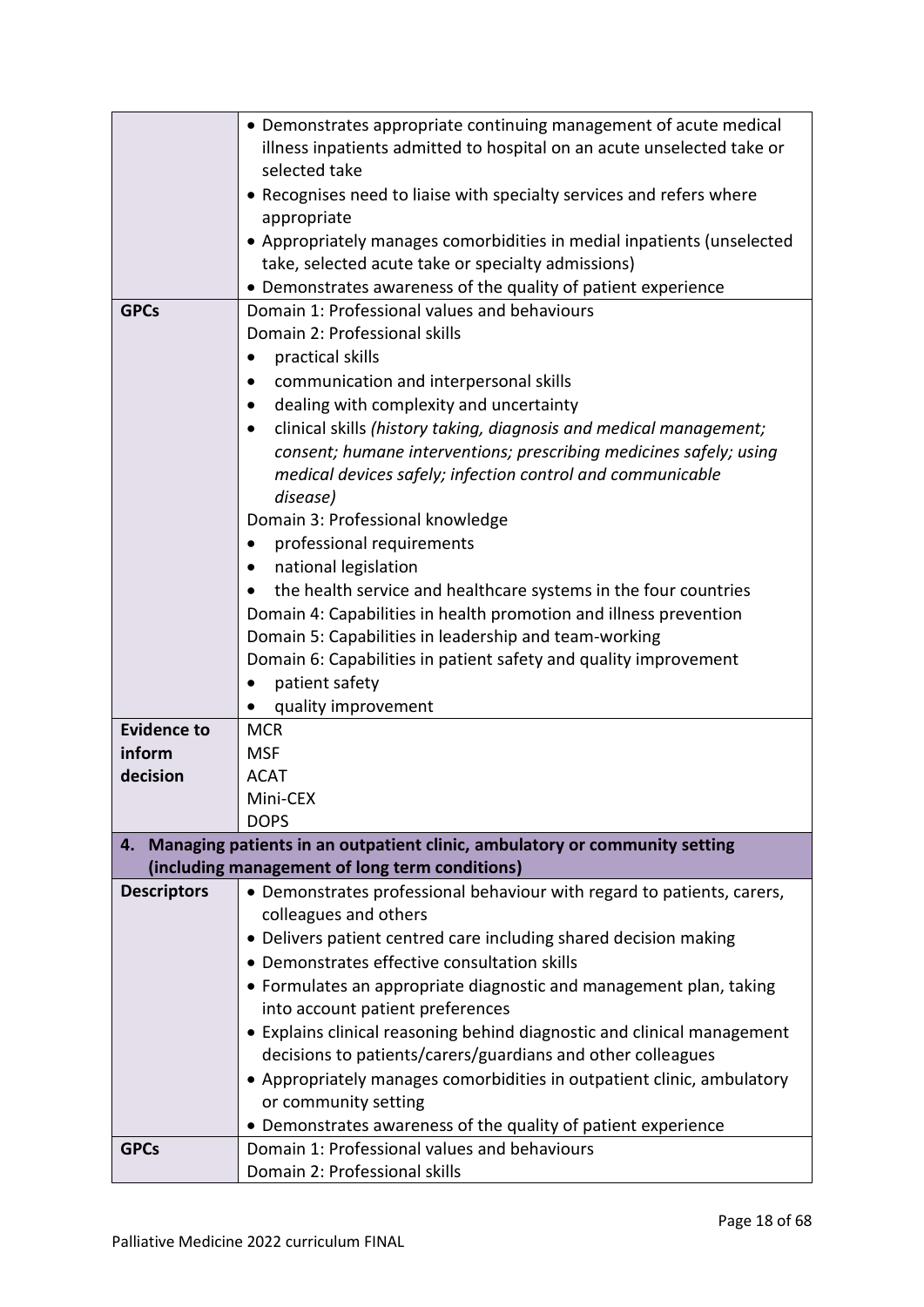|                    | practical skills<br>$\bullet$                                                   |
|--------------------|---------------------------------------------------------------------------------|
|                    | communication and interpersonal skills                                          |
|                    | dealing with complexity and uncertainty                                         |
|                    | clinical skills (history taking, diagnosis and medical management;              |
|                    | consent; humane interventions; prescribing medicines safely; using              |
|                    | medical devices safely; infection control and communicable                      |
|                    | disease)                                                                        |
|                    | Domain 3: Professional knowledge                                                |
|                    | professional requirements                                                       |
|                    | national legislation<br>٠                                                       |
|                    | the health service and healthcare systems in the four countries                 |
|                    | Domain 5: Capabilities in leadership and team-working                           |
| <b>Evidence to</b> | <b>MCR</b>                                                                      |
| inform             | <b>ACAT</b>                                                                     |
| decision           | mini-CEX                                                                        |
|                    | <b>PS</b>                                                                       |
|                    | Letters generated at outpatient clinics                                         |
|                    | 5. Managing medical problems in patients in other specialties and special cases |
|                    |                                                                                 |
| <b>Descriptors</b> | • Demonstrates effective consultation skills (including when in                 |
|                    | challenging circumstances)                                                      |
|                    | • Demonstrates management of medical problems in inpatients under               |
|                    | the care of other specialties                                                   |
|                    | • Demonstrates appropriate and timely liaison with other medical                |
|                    | specialty services when required                                                |
| <b>GPCs</b>        | Domain 1: Professional values and behaviours                                    |
|                    | Domain 2: Professional skills                                                   |
|                    | practical skills                                                                |
|                    | communication and interpersonal skills                                          |
|                    | dealing with complexity and uncertainty                                         |
|                    | clinical skills (history taking, diagnosis and medical management;              |
|                    | consent; humane interventions; prescribing medicines safely; using              |
|                    | medical devices safely; infection control and communicable                      |
|                    | disease)                                                                        |
|                    | Domain 7: Capabilities in safeguarding vulnerable groups                        |
| <b>Evidence to</b> | <b>MCR</b>                                                                      |
| inform             | <b>ACAT</b>                                                                     |
| decision           | CbD                                                                             |
|                    | 6. Managing a multi-disciplinary team including effective discharge planning    |
|                    |                                                                                 |
| <b>Descriptors</b> | • Applies management and team working skills appropriately, including           |
|                    | influencing, negotiating, continuously re-assessing priorities and              |
|                    | effectively managing complex, dynamic situations                                |
|                    | Ensures continuity and coordination of patient care through the                 |
|                    | appropriate transfer of information demonstrating safe and effective            |
|                    | handover                                                                        |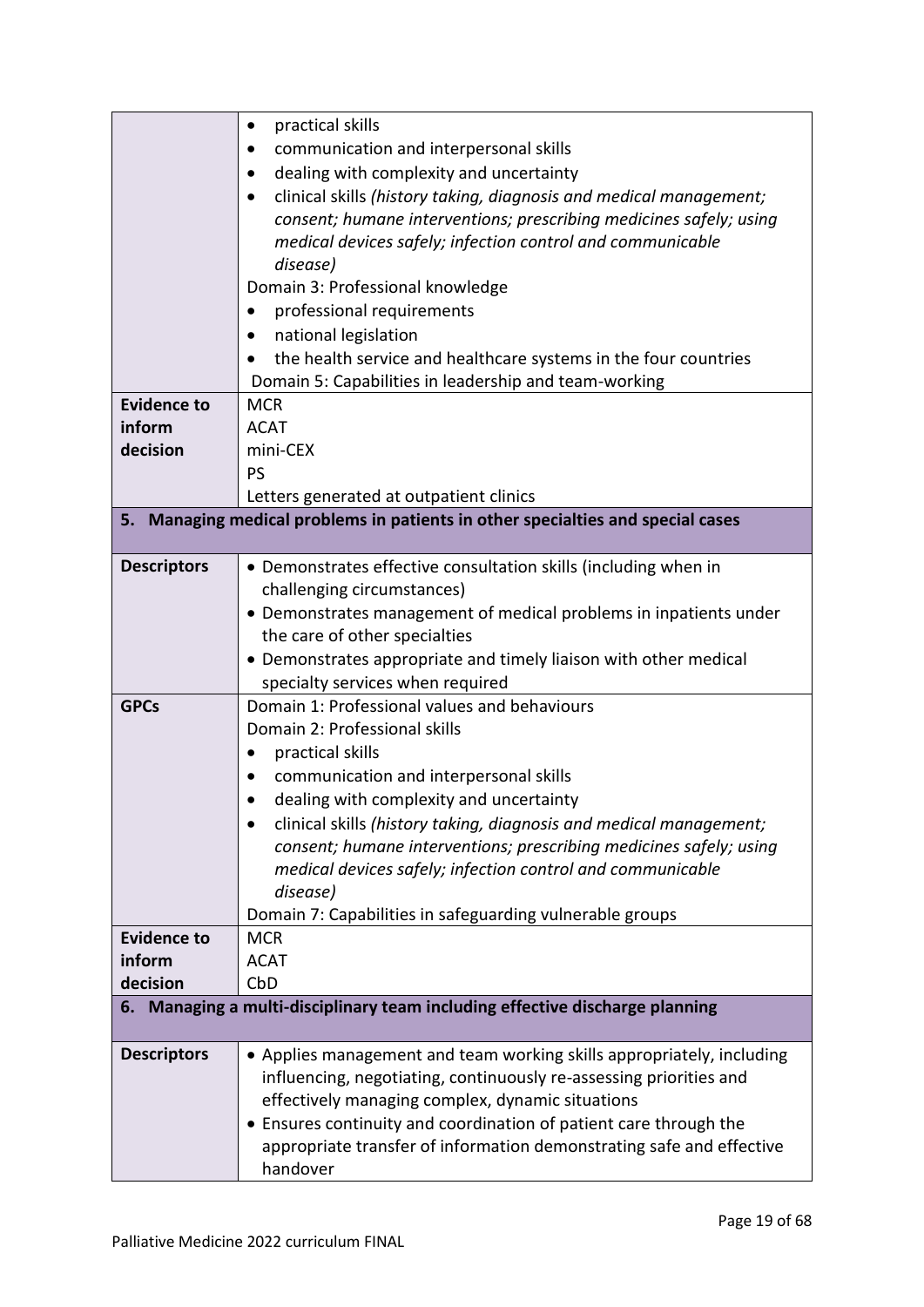|                    | • Effectively estimates length of stay                                            |
|--------------------|-----------------------------------------------------------------------------------|
|                    | • Delivers patient centred care including shared decision making                  |
|                    | · Identifies appropriate discharge plan                                           |
|                    | • Recognises the importance of prompt and accurate information                    |
|                    | sharing with primary care team following hospital discharge                       |
| <b>GPCs</b>        | Domain 1: Professional values and behaviours                                      |
|                    | Domain 2: Professional skills                                                     |
|                    | practical skills                                                                  |
|                    | communication and interpersonal skills                                            |
|                    | dealing with complexity and uncertainty                                           |
|                    | clinical skills (history taking, diagnosis and medical management;                |
|                    | consent; humane interventions; prescribing medicines safely; using                |
|                    | medical devices safely; infection control and communicable                        |
|                    | disease)                                                                          |
|                    | Domain 5: Capabilities in leadership and teamworking                              |
| <b>Evidence to</b> | <b>MCR</b>                                                                        |
| inform             | <b>MSF</b>                                                                        |
| decision           | <b>ACAT</b>                                                                       |
|                    | Discharge summaries                                                               |
| 7.                 | Delivering effective resuscitation and managing the acutely deteriorating patient |
|                    |                                                                                   |
| <b>Descriptors</b> | • Demonstrates prompt assessment of the acutely deteriorating patient,            |
|                    | including those who are shocked or unconscious                                    |
|                    | • Demonstrates the professional requirements and legal processes                  |
|                    | associated with consent for resuscitation                                         |
|                    | • Participates effectively in decision making with regard to resuscitation        |
|                    | decisions, including decisions not to attempt CPR, and involves patients          |
|                    | and their families                                                                |
|                    | • Demonstrates competence in carrying out resuscitation                           |
| <b>GPCs</b>        | Domain 1: Professional values and behaviours                                      |
|                    | Domain 2: Professional skills                                                     |
|                    | practical skills<br>$\bullet$                                                     |
|                    | communication and interpersonal skills<br>$\bullet$                               |
|                    | dealing with complexity and uncertainty<br>$\bullet$                              |
|                    | clinical skills (history taking, diagnosis and medical management;                |
|                    | consent; humane interventions; prescribing medicines safely; using                |
|                    | medical devices safely; infection control and communicable                        |
|                    | disease)                                                                          |
|                    | Domain 3: Professional knowledge                                                  |
|                    | professional requirements                                                         |
|                    | national legislation<br>٠                                                         |
|                    | the health service and healthcare systems in the four countries<br>$\bullet$      |
|                    | Domain 5: Capabilities in leadership and team-working                             |
|                    | Domain 6: Capabilities in patient safety and quality improvement                  |
|                    | patient safety                                                                    |
|                    | quality improvement                                                               |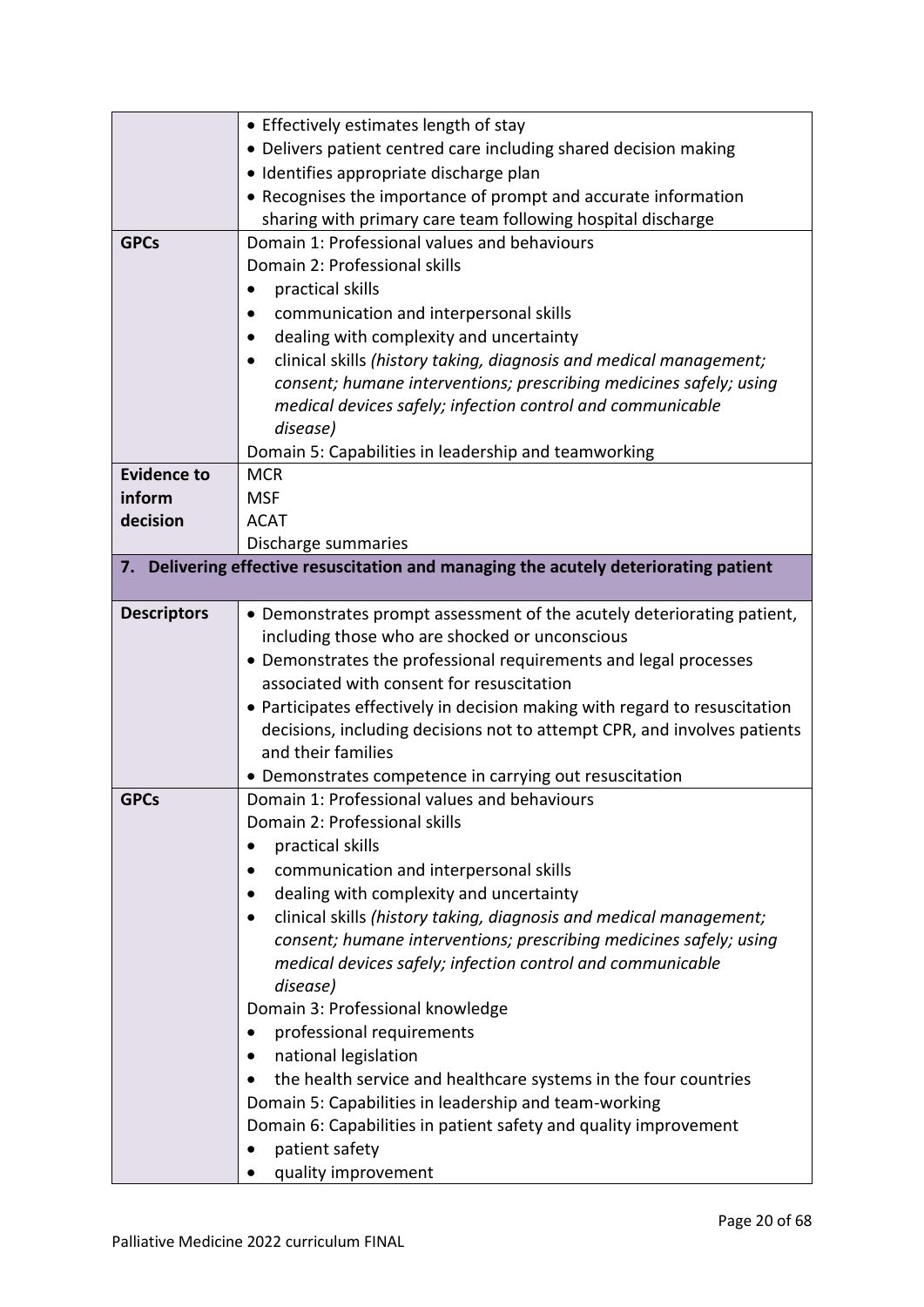|                    | Domain 7: Capabilities in safeguarding vulnerable groups                                                                                                                                                                                                                                          |
|--------------------|---------------------------------------------------------------------------------------------------------------------------------------------------------------------------------------------------------------------------------------------------------------------------------------------------|
| <b>Evidence to</b> | <b>MCR</b>                                                                                                                                                                                                                                                                                        |
| inform             | <b>DOPS</b>                                                                                                                                                                                                                                                                                       |
| decision           | <b>ACAT</b>                                                                                                                                                                                                                                                                                       |
|                    | <b>MSF</b>                                                                                                                                                                                                                                                                                        |
|                    | ALS certificate                                                                                                                                                                                                                                                                                   |
|                    | Logbook of cases                                                                                                                                                                                                                                                                                  |
|                    | Reflection                                                                                                                                                                                                                                                                                        |
|                    | Simulation training with assessment                                                                                                                                                                                                                                                               |
|                    | 8. Managing end of life and applying palliative care skills                                                                                                                                                                                                                                       |
|                    |                                                                                                                                                                                                                                                                                                   |
| <b>Descriptors</b> | Identifies patients with limited reversibility of their medical condition<br>$\bullet$<br>and determines palliative and end of life care needs<br>Identifies the dying patient and develops an individualised care plan,<br>$\bullet$<br>including anticipatory prescribing at end of life        |
|                    | Demonstrates safe and effective use of syringe pumps in the<br>palliative care population                                                                                                                                                                                                         |
|                    | Able to manage non-complex symptom control including pain<br>Facilitates referrals to specialist palliative care across all settings<br>Demonstrates effective consultation skills in challenging<br>circumstances<br>Demonstrates compassionate professional behaviour and clinical<br>judgement |
| <b>GPCs</b>        | Domain 1: Professional values and behaviours                                                                                                                                                                                                                                                      |
|                    | Domain 2: Professional skills:                                                                                                                                                                                                                                                                    |
|                    | practical skills                                                                                                                                                                                                                                                                                  |
|                    | communication and interpersonal skills<br>$\bullet$                                                                                                                                                                                                                                               |
|                    | dealing with complexity and uncertainty<br>$\bullet$                                                                                                                                                                                                                                              |
|                    | clinical skills (history taking, diagnosis and medical management;                                                                                                                                                                                                                                |
|                    | consent; humane interventions; prescribing medicines safely; using                                                                                                                                                                                                                                |
|                    | medical devices safely; infection control and communicable                                                                                                                                                                                                                                        |
|                    | disease)                                                                                                                                                                                                                                                                                          |
|                    | Domain 3: Professional knowledge                                                                                                                                                                                                                                                                  |
|                    | professional requirements                                                                                                                                                                                                                                                                         |
|                    | national legislation                                                                                                                                                                                                                                                                              |
|                    | the health service and healthcare systems in the four countries                                                                                                                                                                                                                                   |
| <b>Evidence to</b> | <b>MCR</b>                                                                                                                                                                                                                                                                                        |
| inform             | CbD                                                                                                                                                                                                                                                                                               |
| decision           | Mini-CEX                                                                                                                                                                                                                                                                                          |
|                    | <b>MSF</b>                                                                                                                                                                                                                                                                                        |
|                    | Regional teaching                                                                                                                                                                                                                                                                                 |
|                    | Reflection                                                                                                                                                                                                                                                                                        |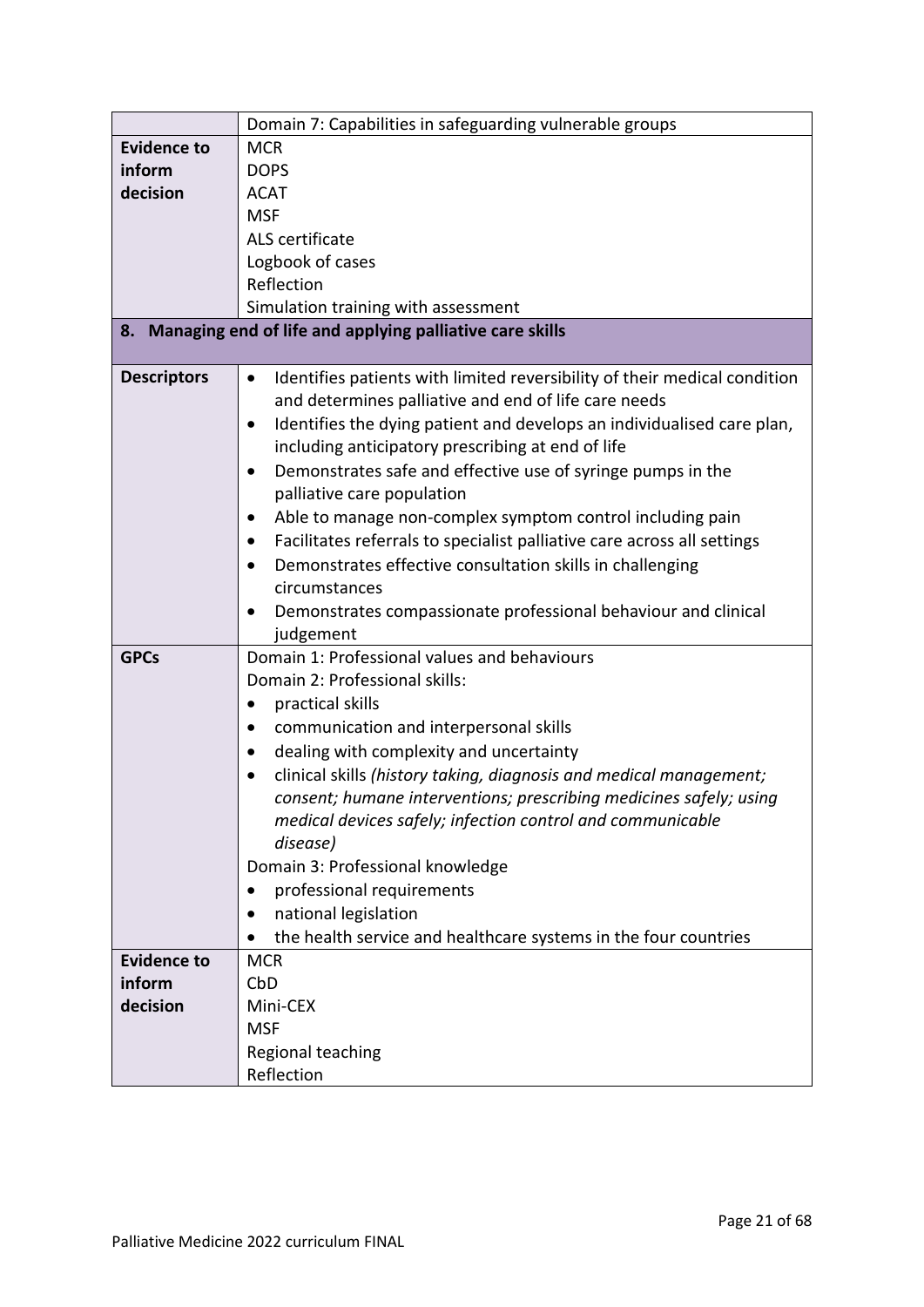# <span id="page-21-0"></span>**3.4 Specialty capabilities in practice**

 $\cdot$ 

The specialty CiPs describe the clinical tasks or activities which are essential to the practice of Palliative Medicine. The CiPs have been mapped to the nine GPC domains to reflect the professional generic capabilities required to undertake the clinical tasks.

Satisfactory sign off will require educational supervisors to make entrustment decisions on the level of supervision required for each CiP and if this is satisfactory for the stage of training, the trainee can progress. More detail is provided in the programme of assessment section of the curriculum.

| KEY          |                               |               |                                          |
|--------------|-------------------------------|---------------|------------------------------------------|
| <b>ACAT</b>  | Acute care assessment tool    | <b>DOPS</b>   | Direct observation of procedural skills  |
| <b>CbD</b>   | Case-based discussion         | <b>SCE</b>    | <b>Specialty Certificate Examination</b> |
|              |                               |               | (Knowledge based assessment)             |
| <b>GCP</b>   | <b>Good Clinical Practice</b> | <b>MCR</b>    | Multiple consultant report               |
| Mini-        | Mini-clinical evaluation      | <b>PS</b>     | Patient survey                           |
| <b>CEX</b>   | exercise                      |               |                                          |
| <b>MSF</b>   | Multi source feedback         | <b>TO</b>     | Teaching observation                     |
| <b>QIPAT</b> | <b>Quality improvement</b>    | <b>LEADER</b> | Clinical leadership development tool     |
|              | project assessment tool       |               |                                          |

| <b>Specialty CiPs: Palliative Medicine</b> |                                                                                                                                                                                                                                                                                                                                                                                                                                                                                                                                                                                                                                                                                                                                                                                                                                                                                                                                                                                                                                                                                                                                                                                                                                     |
|--------------------------------------------|-------------------------------------------------------------------------------------------------------------------------------------------------------------------------------------------------------------------------------------------------------------------------------------------------------------------------------------------------------------------------------------------------------------------------------------------------------------------------------------------------------------------------------------------------------------------------------------------------------------------------------------------------------------------------------------------------------------------------------------------------------------------------------------------------------------------------------------------------------------------------------------------------------------------------------------------------------------------------------------------------------------------------------------------------------------------------------------------------------------------------------------------------------------------------------------------------------------------------------------|
|                                            | 1. Managing patients with life limiting conditions across all care settings                                                                                                                                                                                                                                                                                                                                                                                                                                                                                                                                                                                                                                                                                                                                                                                                                                                                                                                                                                                                                                                                                                                                                         |
| <b>Descriptors</b>                         | Demonstrates ability to:<br>Undertake a holistic palliative care assessment; and to<br>$\circ$<br>formulate, prioritise, communicate and implement an<br>effective palliative care plan<br>Manage a caseload of patients with complex palliative care<br>$\circ$<br>problems across a range of care settings and promote<br>coordinated care, in and out of hours<br>Understand the impact of multi-morbidity, advanced ageing<br>$\circ$<br>and frailty in people with life-limiting conditions<br>Effective management of medical emergencies across all palliative<br>care settings, including determining when intervention is<br>inappropriate and how to manage this in the patient's usual<br>residence if appropriate<br>Ability to support patients and those close to them to identify<br>meaning in their lives, enhance well-being and where appropriate,<br>support people to focus towards realistic hope and goals<br>Understanding of and application of the ethical and legal frameworks<br>of decision-making in teenagers and young adults<br>Awareness of the specific needs of those in hard to reach or<br>$\bullet$<br>marginalised groups that traditionally struggle to access palliative<br>care services |

Palliative Medicine 2022 curriculum FINAL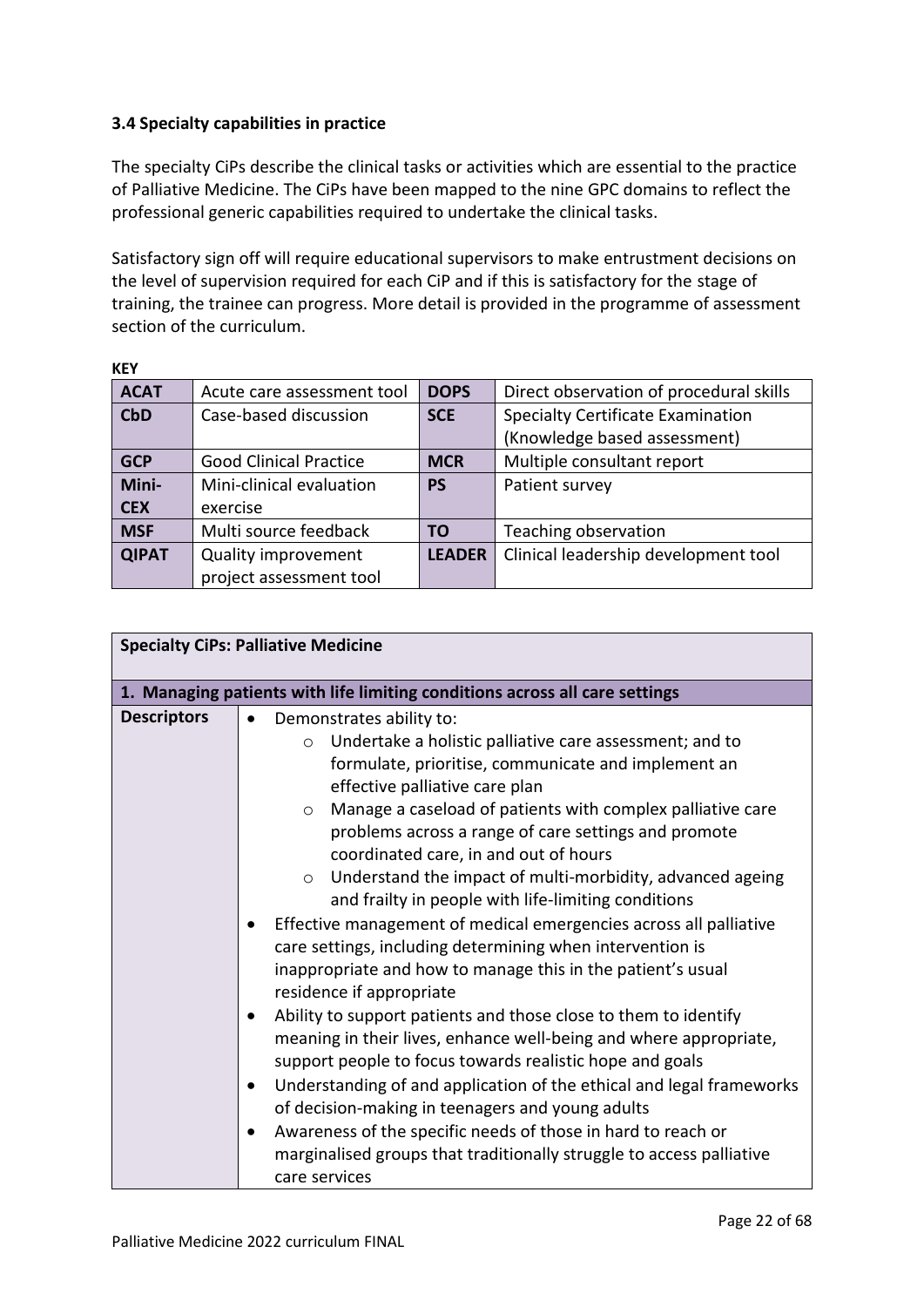| <b>GPCs</b>        | Domain 1: Professional values and behaviours                                         |
|--------------------|--------------------------------------------------------------------------------------|
|                    | Domain 2: Professional skills                                                        |
|                    | Communication and interpersonal skills                                               |
|                    | Dealing with complexity and uncertainty                                              |
|                    | Clinical skills                                                                      |
|                    | Domain 3: Professional knowledge                                                     |
|                    | National legislative requirements<br>٠                                               |
|                    | The health service and healthcare systems in the four UK countries                   |
|                    | Domain 4: Capabilities in health promotion and illness prevention                    |
|                    | Domain 5: Capabilities in leadership and team working                                |
|                    | Domain 6: Capabilities in patient safety and quality improvement                     |
|                    |                                                                                      |
| <b>Evidence to</b> | <b>SCE</b>                                                                           |
| inform             | CbD                                                                                  |
| decision           | mini-CEX                                                                             |
|                    | <b>DOPS</b>                                                                          |
|                    | Reflective practice<br><b>MCR</b>                                                    |
|                    | ES report                                                                            |
|                    | Range of clinical activity reviewed and/or description of range of                   |
|                    | experience in different settings (e.g. out of hours work; range of                   |
|                    | hospital, community and palliative care inpatient experience)                        |
|                    | 2. Ability to manage complex pain in people with life-limiting conditions across all |
| care settings      |                                                                                      |
| <b>Descriptors</b> | Up-to-date knowledge, understanding and skills to assess and<br>$\bullet$            |
|                    | manage complex pain secondary to life-limiting progressive disease,                  |
|                    | taking into account patient preferences and reversibility                            |
|                    | Knowledge of the pathophysiology of pain to inform pain assessment                   |
|                    | and management                                                                       |
|                    | Application of evidence-based knowledge and skill in the effective                   |
|                    | use of non-pharmacological management, opioid & non-opioid                           |
|                    | analgesics to manage complex pain, including safe prescribing in                     |
|                    | patients with organ failure, frailty and low body weight or who are in               |
|                    | the last hours or days of life                                                       |
|                    | Knowledge of managing pain whilst minimising longer term adverse<br>$\bullet$        |
|                    | effects in those with progressive disease but longer prognoses                       |
|                    | Appropriate knowledge of interventional pain techniques to                           |
|                    | effectively manage complex pain that is not responding to                            |
|                    | conventional treatments                                                              |
|                    |                                                                                      |
|                    | Ability to refer to and share care with other pain services<br>$\bullet$             |
|                    | Ability to safely manage pain in the context of drug misuse and<br>$\bullet$         |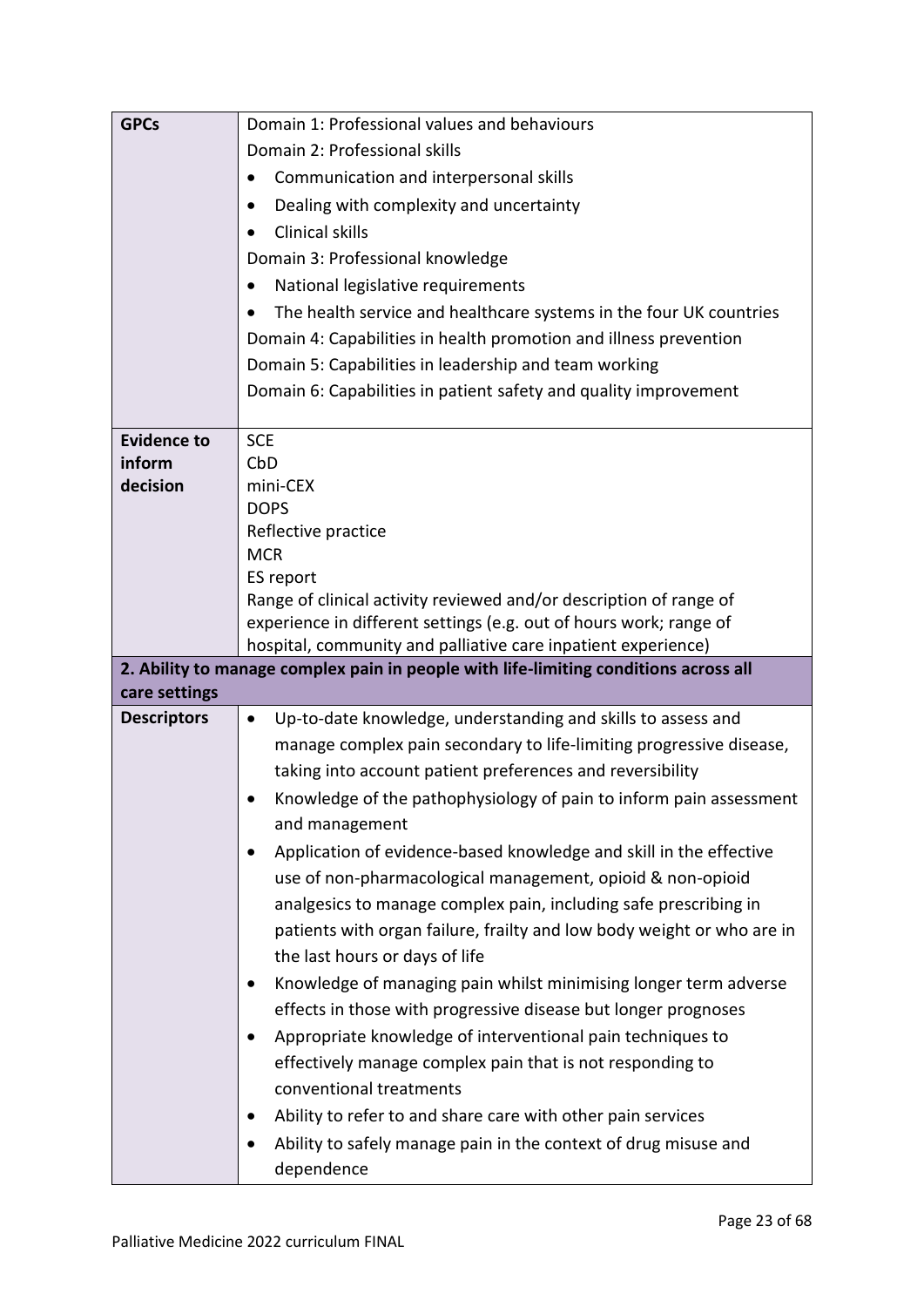| <b>GPCs</b>        | Domain 1: Professional values and behaviours<br>Domain 2: Professional skills<br><b>Practical skills</b><br>$\bullet$<br>Communication and interpersonal skills<br><b>Clinical skills</b><br>Domain 3: Professional knowledge<br>Domain 5: Capabilities in leadership and team working<br>Domain 6: Capabilities in patient safety and quality improvement<br>Domain 9: Capabilities in research and scholarship |
|--------------------|------------------------------------------------------------------------------------------------------------------------------------------------------------------------------------------------------------------------------------------------------------------------------------------------------------------------------------------------------------------------------------------------------------------|
| <b>Evidence to</b> | <b>SCE</b>                                                                                                                                                                                                                                                                                                                                                                                                       |
| inform<br>decision | CbD                                                                                                                                                                                                                                                                                                                                                                                                              |
|                    | mini-CEX<br><b>DOPs</b>                                                                                                                                                                                                                                                                                                                                                                                          |
|                    | Reflective practice                                                                                                                                                                                                                                                                                                                                                                                              |
|                    | <b>MCR</b>                                                                                                                                                                                                                                                                                                                                                                                                       |
|                    | ES report                                                                                                                                                                                                                                                                                                                                                                                                        |
|                    | Review of clinical activity, e.g. community and interventional pain                                                                                                                                                                                                                                                                                                                                              |
|                    | experience                                                                                                                                                                                                                                                                                                                                                                                                       |
|                    |                                                                                                                                                                                                                                                                                                                                                                                                                  |
|                    | 3. Demonstrates the ability to manage complex symptoms secondary to life-limiting<br>conditions across all care settings                                                                                                                                                                                                                                                                                         |
| <b>Descriptors</b> | Advanced skills in the identification and assessment of physical,<br>$\bullet$                                                                                                                                                                                                                                                                                                                                   |
|                    | psychological and psychiatric symptoms in patients with progressive                                                                                                                                                                                                                                                                                                                                              |
|                    | life-limiting illnesses and ability to formulate clear, individualised                                                                                                                                                                                                                                                                                                                                           |
|                    | management plans taking into account patient preferences and                                                                                                                                                                                                                                                                                                                                                     |
|                    | reversibility                                                                                                                                                                                                                                                                                                                                                                                                    |
|                    | Advanced understanding of the pathophysiology of symptoms to                                                                                                                                                                                                                                                                                                                                                     |
|                    | inform assessment and management                                                                                                                                                                                                                                                                                                                                                                                 |
|                    | Application of evidence-based knowledge and skill to manage                                                                                                                                                                                                                                                                                                                                                      |
|                    | physical symptoms in life-limiting illness across a range of systems,                                                                                                                                                                                                                                                                                                                                            |
|                    | e.g. respiratory, cardiac, gastrointestinal, genitourinary, neurological,                                                                                                                                                                                                                                                                                                                                        |
|                    | psychiatric, musculoskeletal and dermatological                                                                                                                                                                                                                                                                                                                                                                  |
|                    | Application of appropriate knowledge and skill in managing mental<br>$\bullet$                                                                                                                                                                                                                                                                                                                                   |
|                    | health/psychiatric issues in patients with life limiting conditions,                                                                                                                                                                                                                                                                                                                                             |
|                    | including awareness of when to refer to specialist mental health                                                                                                                                                                                                                                                                                                                                                 |
|                    | services                                                                                                                                                                                                                                                                                                                                                                                                         |
|                    | Ability to effectively use non-pharmacological interventions for                                                                                                                                                                                                                                                                                                                                                 |
|                    | symptoms to treat patients with life-limiting progressive disease                                                                                                                                                                                                                                                                                                                                                |
|                    | Detailed understanding of pharmacology and therapeutics of drugs<br>٠                                                                                                                                                                                                                                                                                                                                            |
|                    | used for managing physical and psychiatric symptoms, including safe                                                                                                                                                                                                                                                                                                                                              |
|                    | prescribing in patients with organ failure, frailty and low body weight                                                                                                                                                                                                                                                                                                                                          |
|                    | or who are actively dying                                                                                                                                                                                                                                                                                                                                                                                        |
|                    |                                                                                                                                                                                                                                                                                                                                                                                                                  |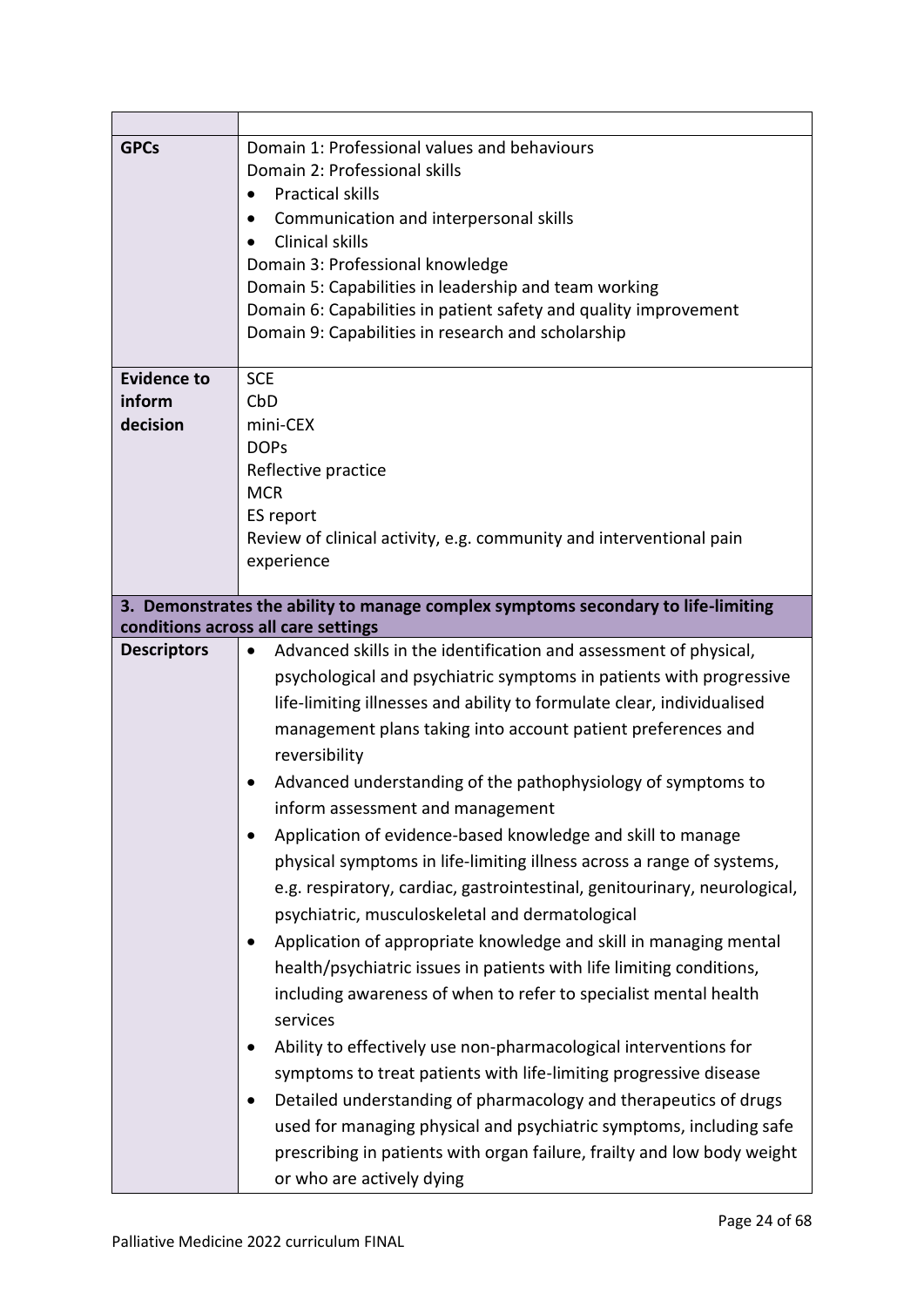|                                          | Appropriate knowledge of the use of drugs outside their product<br>$\bullet$<br>license and the legislation relevant to safe prescribing in NHS and<br>third sector organisations                                                                                                                                                                                                                                                                                                           |
|------------------------------------------|---------------------------------------------------------------------------------------------------------------------------------------------------------------------------------------------------------------------------------------------------------------------------------------------------------------------------------------------------------------------------------------------------------------------------------------------------------------------------------------------|
| <b>GPCs</b>                              | Domain 1: Professional values and behaviours<br>Domain 2: Professional skills<br><b>Practical skills</b><br>Communication and interpersonal skills<br>Clinical skills<br>Domain 3: Professional knowledge<br>Domain 5: Capabilities in leadership and team working<br>Domain 6: Capabilities in patient safety and quality improvement<br>Domain 9: Capabilities in research and scholarship                                                                                                |
| <b>Evidence to</b><br>inform<br>decision | <b>SCE</b><br>CbD<br>mini-CEX<br>Reflective practice<br><b>MCR</b><br>ES report<br>Review of clinical activity, e.g. community experience                                                                                                                                                                                                                                                                                                                                                   |
|                                          | 4. Ability to demonstrate effective advanced communication skills with patients with                                                                                                                                                                                                                                                                                                                                                                                                        |
| <b>Descriptors</b>                       | life-limiting conditions, those close to them and colleagues across all care settings<br>Demonstration of advanced communication skills, including ability to<br>$\bullet$                                                                                                                                                                                                                                                                                                                  |
|                                          |                                                                                                                                                                                                                                                                                                                                                                                                                                                                                             |
|                                          | consult, negotiate and involve patients and those close to them in<br>their care<br>Demonstrates ability to<br>focus on the positive goals for patients and their families, to<br>O                                                                                                                                                                                                                                                                                                         |
|                                          | make the most of time remaining<br>manage complex and challenging situations with patients,<br>O<br>those close to them and colleagues<br>facilitate effective communication of complex issues and<br>$\circ$<br>information as patients transfer across settings<br>identify obstacles to communication and skills in overcoming<br>$\circ$<br>these<br>Ability to enhance communication across organisations and care<br>settings, to support the multi-professional team managing people |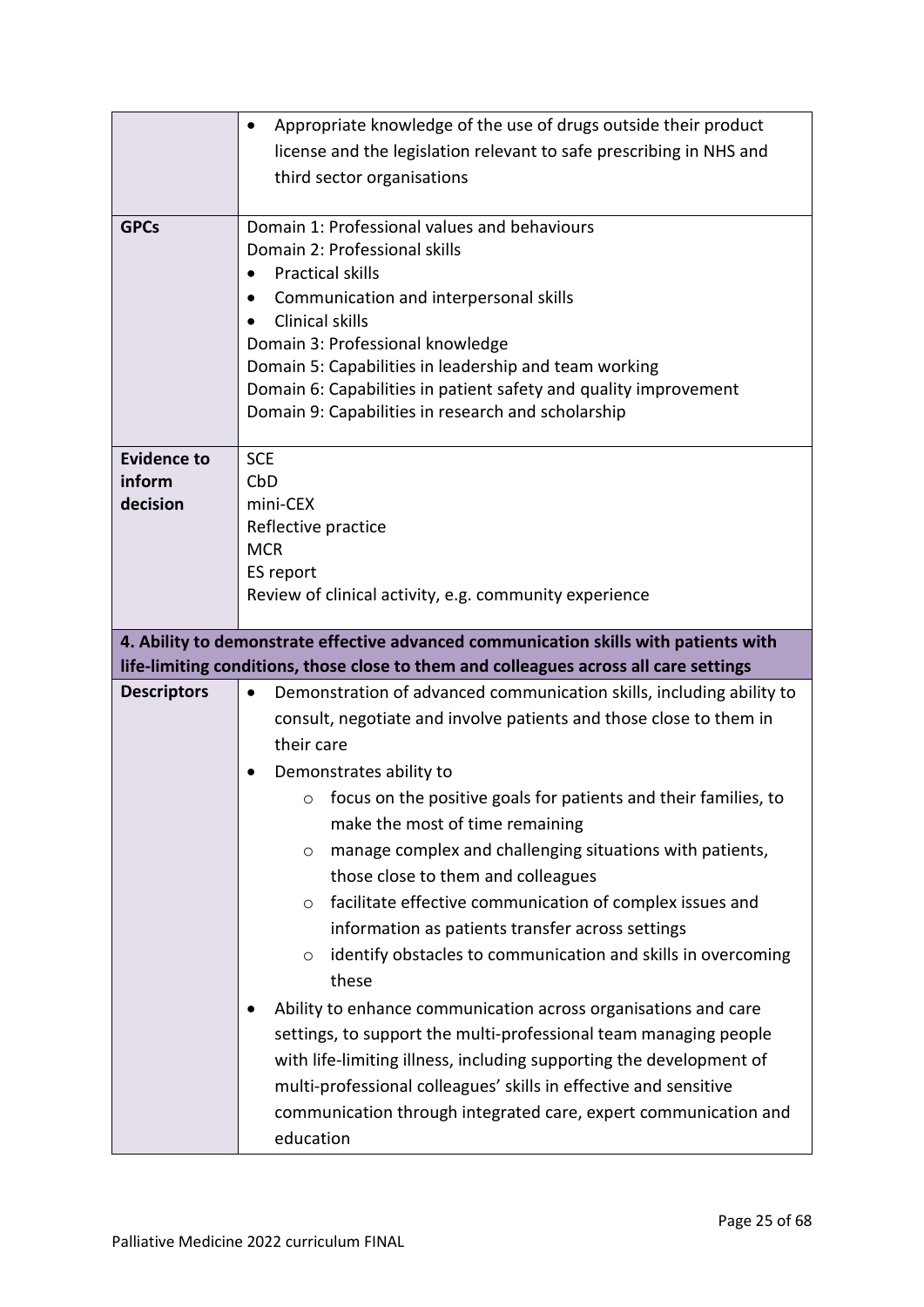|                    | Awareness of advantages of using technology to aid clinical                      |
|--------------------|----------------------------------------------------------------------------------|
|                    | assessment and communication in the palliative care population, e.g.             |
|                    | telemedicine, virtual clinics and remote consultations, remote                   |
|                    | teaching and peer support                                                        |
|                    | Awareness of opportunities and limitations for people in creating and            |
|                    | managing digital legacies via social media platforms                             |
|                    | Ability to advocate for vulnerable patients with life-limiting<br>$\bullet$      |
|                    | conditions and those close to them and to navigate ethical and legally           |
|                    | challenging situations, such as end of life decision making                      |
|                    | Ability to provide an expert opinion for other specialties on complex            |
|                    | ethical or legal issues relevant to palliative care, including                   |
|                    | communicating decisions effectively; managing professional and                   |
|                    | family meetings; using expert communication as a form of                         |
|                    | treatment/intervention                                                           |
|                    | Demonstrates an awareness of the skills needed to communicate                    |
|                    | with teenagers and young adults and to support development of self-              |
|                    | determination/emerging autonomy in the context of the family unit                |
|                    | when transitioning from paediatric to adult services, within often               |
|                    | well-established patterns of communication                                       |
|                    |                                                                                  |
| <b>GPCs</b>        | Domain 1: Professional values and behaviours                                     |
|                    | Domain 2: Professional skills                                                    |
|                    | <b>Practical skills</b>                                                          |
|                    | Communication and interpersonal skills<br>Clinical skills                        |
|                    | Dealing with complexity and uncertainty                                          |
|                    | Domain 7: Capabilities in safeguarding vulnerable groups                         |
|                    | Domain 8: Capabilities in education and training                                 |
|                    |                                                                                  |
| <b>Evidence to</b> | Mini CEX                                                                         |
| inform<br>decision | CbD                                                                              |
|                    | <b>MSF</b><br>Reflective practice                                                |
|                    | <b>MCR</b>                                                                       |
|                    | ES report                                                                        |
|                    | Simulation training                                                              |
|                    | Patient survey                                                                   |
|                    | Evidence of advanced communication skills training (as agreed by                 |
|                    | local training programme)                                                        |
|                    | 5. Ability to manage, lead and provide optimal care of the complex dying patient |
|                    | and those close to them across all care settings                                 |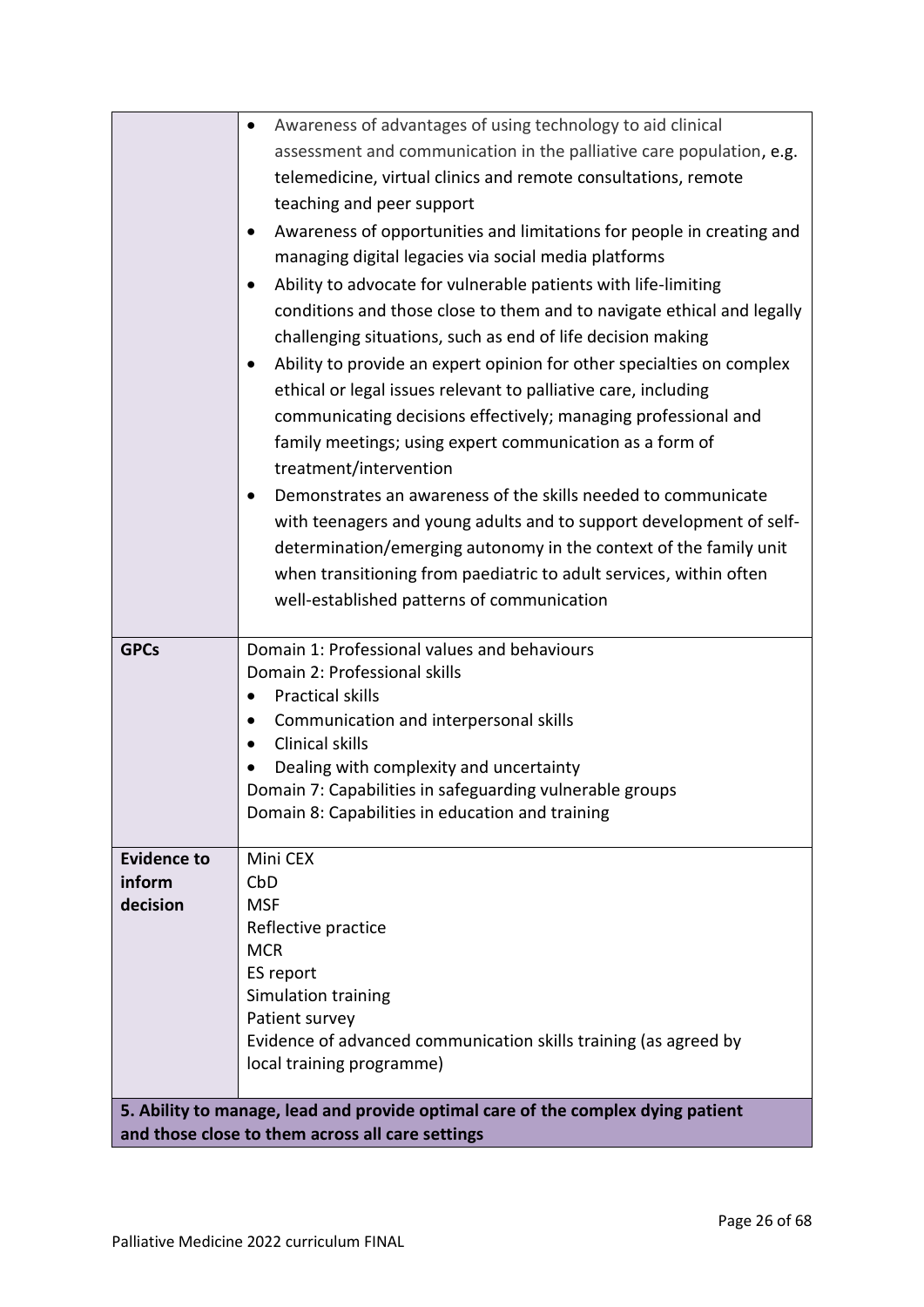| <b>Descriptors</b> | Ability to recognise (and support other clinicians to recognise) dying,<br>$\bullet$<br>including an understanding of clinical uncertainty and limited<br>reversibility in people with progressive life-limiting conditions<br>Safe implementation of anticipatory care for patients who are                                                                                            |
|--------------------|-----------------------------------------------------------------------------------------------------------------------------------------------------------------------------------------------------------------------------------------------------------------------------------------------------------------------------------------------------------------------------------------|
|                    | approaching the last days of life, including prescribing, advance care<br>planning, escalation plans and establishing priorities for care<br>Ability to proactively support other professionals in developing<br>effective management strategies and plans for caring for dying<br>patients<br>Ability to coordinate palliative care and support teams caring for                       |
|                    | those with specific needs such as learning disability or complex<br>mental health needs<br>Safe and effective use of medication in the dying phase to manage<br>common and complex symptoms<br>Ability to judge the appropriateness of interventions in dying patients                                                                                                                  |
|                    | Awareness of the role environment plays in caring for the dying<br>patient and ability to adapt accordingly e.g. hospital, own home,<br>hospice/inpatient unit, care home or other community setting/place<br>of residence or secure settings such as prison<br>Ability to identify and manage distress at the end of life in patients<br>٠<br>(and those close to them) and colleagues |
|                    | Demonstrates detailed understanding and application of the ethical<br>and legal frameworks and legislation supporting decision making at<br>the end of life, including mental capacity legislation and the national<br>medical examiner scheme (England and Wales)<br>Development of expert skills in ethical reasoning and decision-making<br>in end-of-life care                      |
|                    | Awareness of dying as a social process; appreciates and facilitates the<br>role of a wider social network and non-professional support at this<br>time and understands the positive impacts of health-promotion and<br>community engagement in end of life care                                                                                                                         |
| <b>GPCs</b>        | Domain 1: Professional values and behaviours<br>Domain 2: Professional skills<br><b>Practical skills</b><br>Communication and interpersonal skills<br>Clinical skills<br>Dealing with complexity and uncertainty<br>Domain 3: Professional knowledge<br>Domain 7: Capabilities in safeguarding vulnerable groups<br>Domain 8: Capabilities in education and training                    |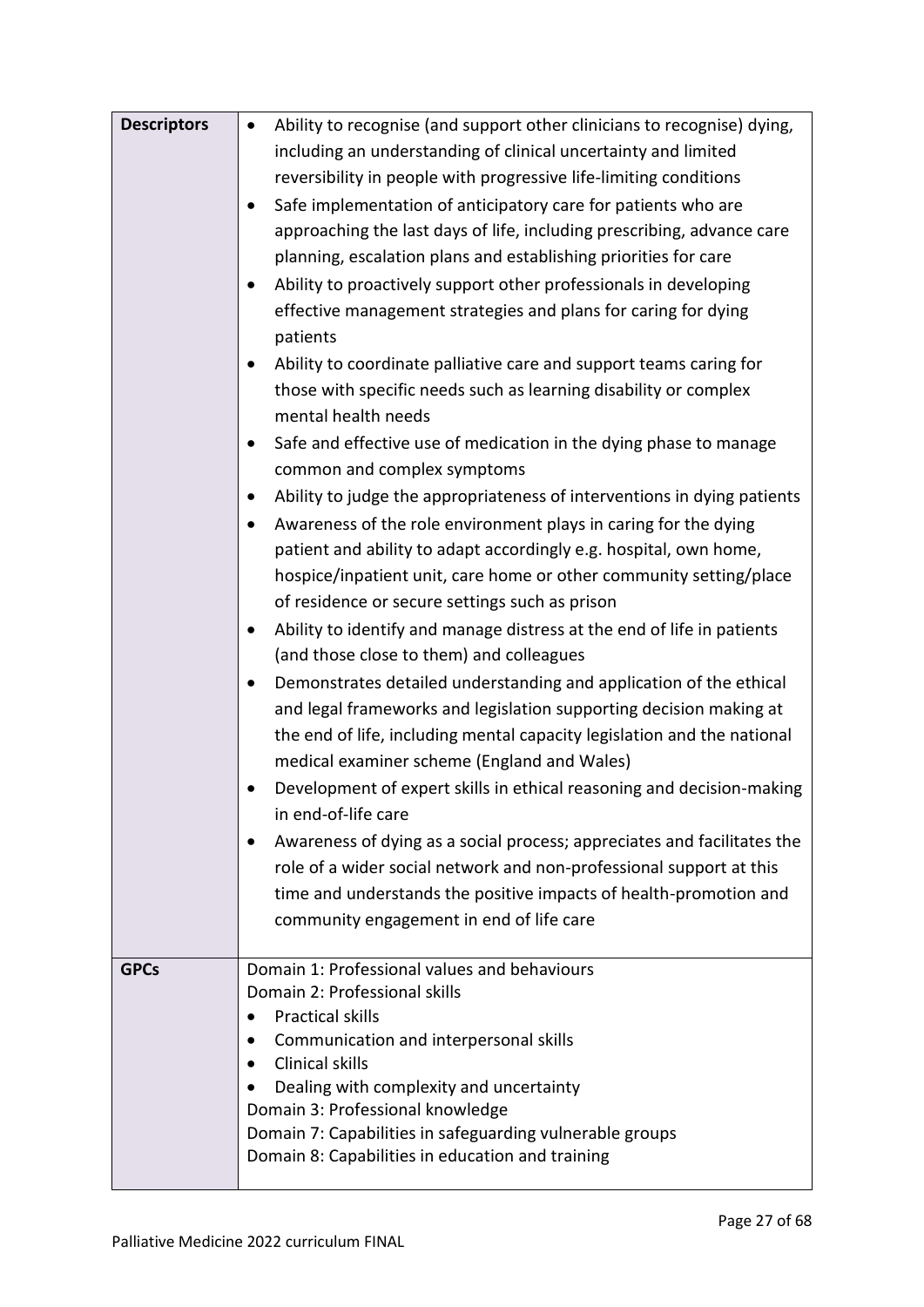| <b>Evidence to</b> | <b>SCE</b>                                                                            |
|--------------------|---------------------------------------------------------------------------------------|
| inform             | CbD                                                                                   |
| decision           | mini-CEX                                                                              |
|                    | Reflective practice                                                                   |
|                    | <b>MCR</b>                                                                            |
|                    | <b>LEADER</b>                                                                         |
|                    | ES report                                                                             |
|                    | Review of clinical activity patient log, e.g. community experience                    |
|                    |                                                                                       |
|                    | 6. Manages delivery of holistic psychosocial care of patients and those close to      |
|                    | them, including loss and grief; and religious, cultural and spiritual care across all |
| care settings      |                                                                                       |
| <b>Descriptors</b> | Ability to identify, assess and manage complex psychosocial issues<br>$\bullet$       |
|                    | affecting patients and those close to them and healthcare                             |
|                    | professionals in the context of life-limiting disease                                 |
|                    | Ability to utilise the multi-professional team, across care settings and<br>$\bullet$ |
|                    | between services, to provide customised patient-centred care for                      |
|                    |                                                                                       |
|                    | patients with complex psychosocial issues                                             |
|                    | User of appropriate knowledge and skill to support patients and<br>$\bullet$          |
|                    | those close to them in dealing with distress, loss and grief, including               |
|                    | support for those at risk of prolonged or abnormal bereavement and                    |
|                    | the needs of children (including siblings) at different developmental                 |
|                    | stages, teenagers and young adults                                                    |
|                    | Awareness of the range of psychological interventions that can be<br>$\bullet$        |
|                    | used to support patients and those close to them                                      |
|                    |                                                                                       |
|                    | Awareness of the positive and negative impacts of caring on those<br>٠                |
|                    | close to patients with life-limiting illness, including ability to work,              |
|                    | life-style changes and managing concurrent physical and mental                        |
|                    | illness                                                                               |
|                    | Awareness of need for people and those close to them to maintain<br>$\bullet$         |
|                    | social participation and support networks; to support informal carers                 |
|                    | in both the positive and enriching and challenging aspects of care                    |
|                    | giving; and of the potential for empowered, supportive informal                       |
|                    | networks to improve outcomes                                                          |
|                    |                                                                                       |
|                    | Knowledge of the responses and needs of children or adults with<br>$\bullet$          |
|                    | learning difficulties                                                                 |
|                    | Knowledge of and skills in recognising and managing mental illness in<br>$\bullet$    |
|                    | patients with life limiting conditions, including the ability to                      |
|                    | differentiate between appropriate sadness and depression                              |
|                    | Ability to recognise and manage agitated, violent and/or suicidal<br>$\bullet$        |
|                    | patients and/or those close to them, including liaison with                           |
|                    |                                                                                       |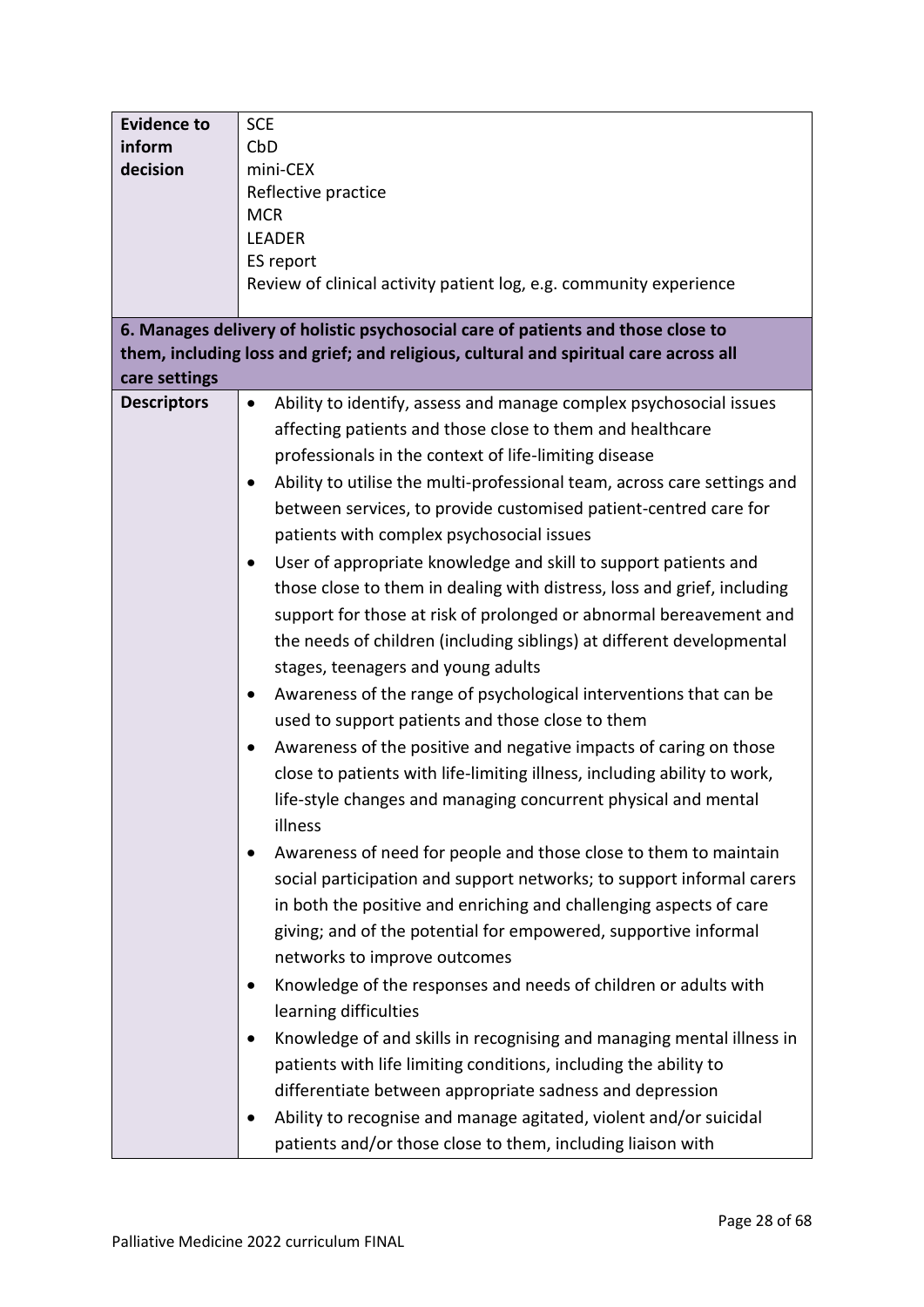|                                          | psychological/psychiatric services and use of appropriate legal<br>frameworks<br>Awareness of rehabilitation approaches to maximise physical and<br>social functioning in the context of advanced life-limiting illness<br>Knowledge of financial and welfare benefits available<br>Awareness of and ability to work alongside the community and social<br>resources available to support vulnerable people, e.g. those that are<br>homeless, in custody, without recourse to public funds, or those with<br>learning or physical disability<br>Knowledge and skills to elicit spiritual concerns and to recognise and<br>respond to spiritual distress; and respects differing spiritual beliefs<br>and practices<br>Understanding of the impact of culture, ethnicity and sexuality in<br>$\bullet$<br>response to life-limiting conditions and at the end of life, including an<br>awareness that this may affect equity of access to services |
|------------------------------------------|---------------------------------------------------------------------------------------------------------------------------------------------------------------------------------------------------------------------------------------------------------------------------------------------------------------------------------------------------------------------------------------------------------------------------------------------------------------------------------------------------------------------------------------------------------------------------------------------------------------------------------------------------------------------------------------------------------------------------------------------------------------------------------------------------------------------------------------------------------------------------------------------------------------------------------------------------|
| <b>GPCs</b>                              | Domain 1: Professional values and behaviours<br>Domain 2: Professional skills<br><b>Practical skills</b><br>Communication and interpersonal skills<br>Clinical skills<br>Dealing with complexity and uncertainty<br>Domain 3: Professional knowledge<br>Domain 7: Capabilities in safeguarding vulnerable groups<br>Domain 8: Capabilities in education and training                                                                                                                                                                                                                                                                                                                                                                                                                                                                                                                                                                              |
| <b>Evidence to</b><br>inform<br>decision | <b>SCE</b><br>CbD<br>mini-CEX<br><b>MSF</b><br>Reflective practice<br><b>MCR</b><br>ES report<br>Summary of clinical activity, e.g. community experience                                                                                                                                                                                                                                                                                                                                                                                                                                                                                                                                                                                                                                                                                                                                                                                          |
| the third sector                         | 7. Demonstrates the ability to lead a palliative care service in any setting, including                                                                                                                                                                                                                                                                                                                                                                                                                                                                                                                                                                                                                                                                                                                                                                                                                                                           |
| <b>Descriptors</b>                       | Demonstrates ability to synthesise complex clinical and psychosocial<br>$\bullet$<br>information leading to patient-centred decision-making in all settings<br>Ability to provide an expert opinion in situations where there is<br>clinical uncertainty or conflict with patients and/or those close to<br>them                                                                                                                                                                                                                                                                                                                                                                                                                                                                                                                                                                                                                                  |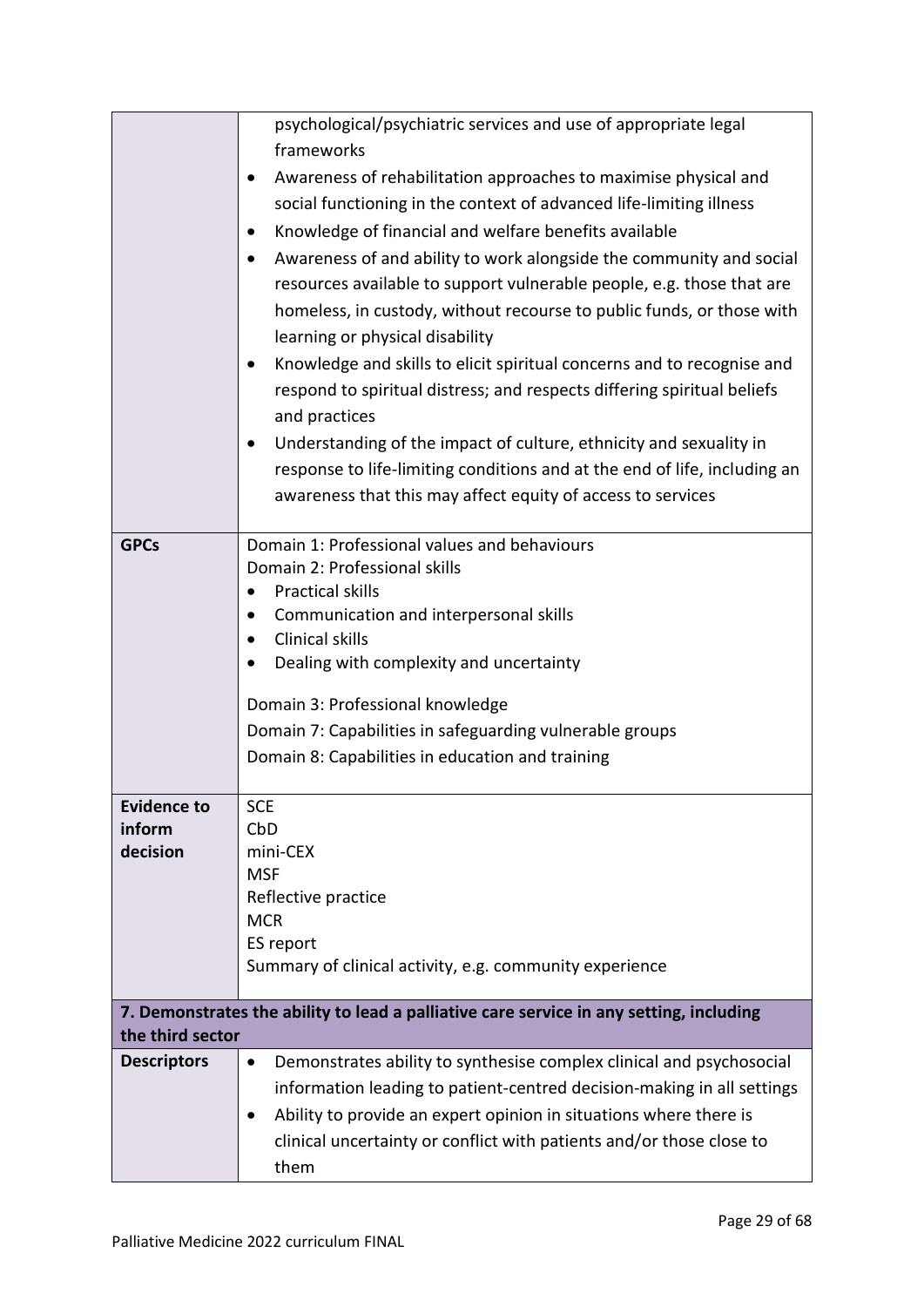|             | Ability to coordinate care across settings in collaboration with<br>$\bullet$       |
|-------------|-------------------------------------------------------------------------------------|
|             | hospital and community providers to optimise patient centred care                   |
|             | and use of resources                                                                |
|             | Ability to collate information from all members of the<br>$\bullet$                 |
|             | multidisciplinary team and, if necessary, appropriately challenge                   |
|             | other senior healthcare professionals in multi-professional                         |
|             | discussions to support decision making across all care settings                     |
|             | Demonstrates ability to support, educate, influence and develop                     |
|             | members of the wider multi-professional team to deliver high quality                |
|             | palliative care across all care settings                                            |
|             |                                                                                     |
|             | Engagement with palliative care research, audit and quality                         |
|             | improvement to inform service development and evaluation across<br>settings         |
|             | Awareness of understanding population needs, including remote or<br>$\bullet$       |
|             | rural communities, when developing and delivering palliative care                   |
|             | services                                                                            |
|             | Understanding of the principles of financial management of palliative<br>$\bullet$  |
|             | care services in the NHS and third sector                                           |
|             | Understanding of the management of pharmacy budgets and<br>$\bullet$                |
|             | regulatory aspects of controlled drugs, particularly in third sector                |
|             | organisations                                                                       |
|             | Effective leadership, negotiation and management skills, including                  |
|             | involvement in strategy and management of palliative care services                  |
|             | across care settings in the NHS and third sector, including                         |
|             | engagement with commissioners, multi-protection care networks and                   |
|             | the broader health economy                                                          |
|             | Understanding of the structures that support effective leadership and               |
|             | management in NHS and third sector organisations, including the role                |
|             | of volunteers, fundraising teams and trustees                                       |
|             | Awareness of the range of strategies that could be utilised to deliver<br>$\bullet$ |
|             | sustainable healthcare services across all settings, including third                |
|             | sector                                                                              |
|             |                                                                                     |
| <b>GPCs</b> | Domain 1: Professional values and behaviours                                        |
|             | Domain 2: Professional skills                                                       |
|             | <b>Practical skills</b><br>$\bullet$                                                |
|             | Communication and interpersonal skills                                              |
|             | Clinical skills<br>$\bullet$                                                        |
|             | Dealing with complexity and uncertainty                                             |
|             | Domain 3: Professional knowledge                                                    |
|             | National legislative requirements                                                   |
|             | The health service and healthcare systems in the four countries                     |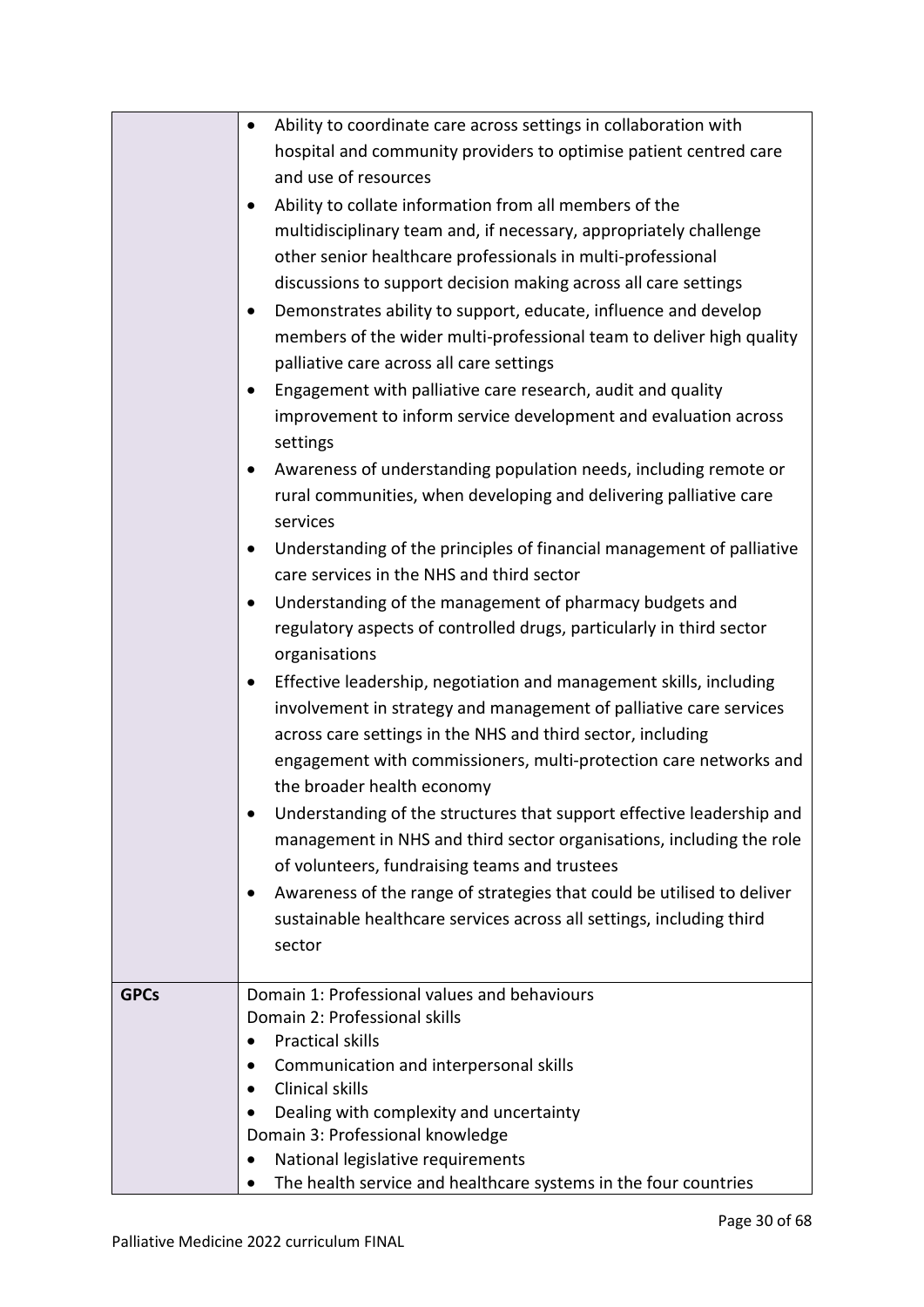|                    | Domain 4: Capabilities in health promotion and illness prevention<br>Domain 5: Capabilities in leadership and team working |
|--------------------|----------------------------------------------------------------------------------------------------------------------------|
|                    |                                                                                                                            |
| <b>Evidence to</b> | <b>SCE</b>                                                                                                                 |
| inform             | CbD                                                                                                                        |
| decision           | mini-CEX                                                                                                                   |
|                    | MSF                                                                                                                        |
|                    | Reflective practice                                                                                                        |
|                    | <b>MCR</b>                                                                                                                 |
|                    | ES report                                                                                                                  |
|                    | Management course                                                                                                          |
|                    | LEADER                                                                                                                     |
|                    | Quality improvement project/research experience                                                                            |
|                    | Review of clinical activity patient log, e.g. community or out of hours                                                    |
|                    | experience                                                                                                                 |
|                    | Reflections on incidents and complaints                                                                                    |

# <span id="page-30-0"></span>**3.5 Presentations and conditions**

Palliative care as a speciality focusses on making the most of the time left for living for those undergoing the experiences of death, dying, loss and care giving, at the same time as managing the negative impacts of life-limiting illnesses. The scope of presentations and conditions seen by a Palliative Medicine doctor are broad and cannot be encapsulated by a finite list of presentations and conditions. Palliative Medicine is also a needs-based specialty, rather than one focussing solely on diagnosis. It provides expertise in the physical and psychosocial management of people with a wide range of life-limiting conditions and is not limited to any specific diseases. Whereas traditionally, Palliative Medicine was associated with cancer and end of life care, doctors completing training in Palliative Medicine are now expected to be able to manage palliative care issues for patients with a wide range of diagnoses and at different stages of people's disease trajectory, including short-term interventions for patients with treatment options and reversibility. Increasingly, Palliative Medicine specialists are also consulted to provide specialist advice on patients with complex physical and psychosocial needs in the context of significant, but not necessarily life-threatening illness; trainees need to develop skills that support a needs and case-based approach to best support colleagues, patients and families with complex needs.

Trainees will develop advanced Palliative Medicine assessment skills, including information gathering, history taking and examination, focussing on a person's palliative care needs in the context of their overall clinical condition and taking into account their preferences. These assessments need to be tailored to the setting of the patient – hospital, community or inpatient unit – and will require trainees to identify key issues and problems and formulate individualised and appropriate management plans. Across all settings trainees will need to demonstrate expert communication with patients, families and colleagues.

In developing appropriate management plans, trainees must develop skills to help identify what is most important to patients and their families and to recommend interventions (both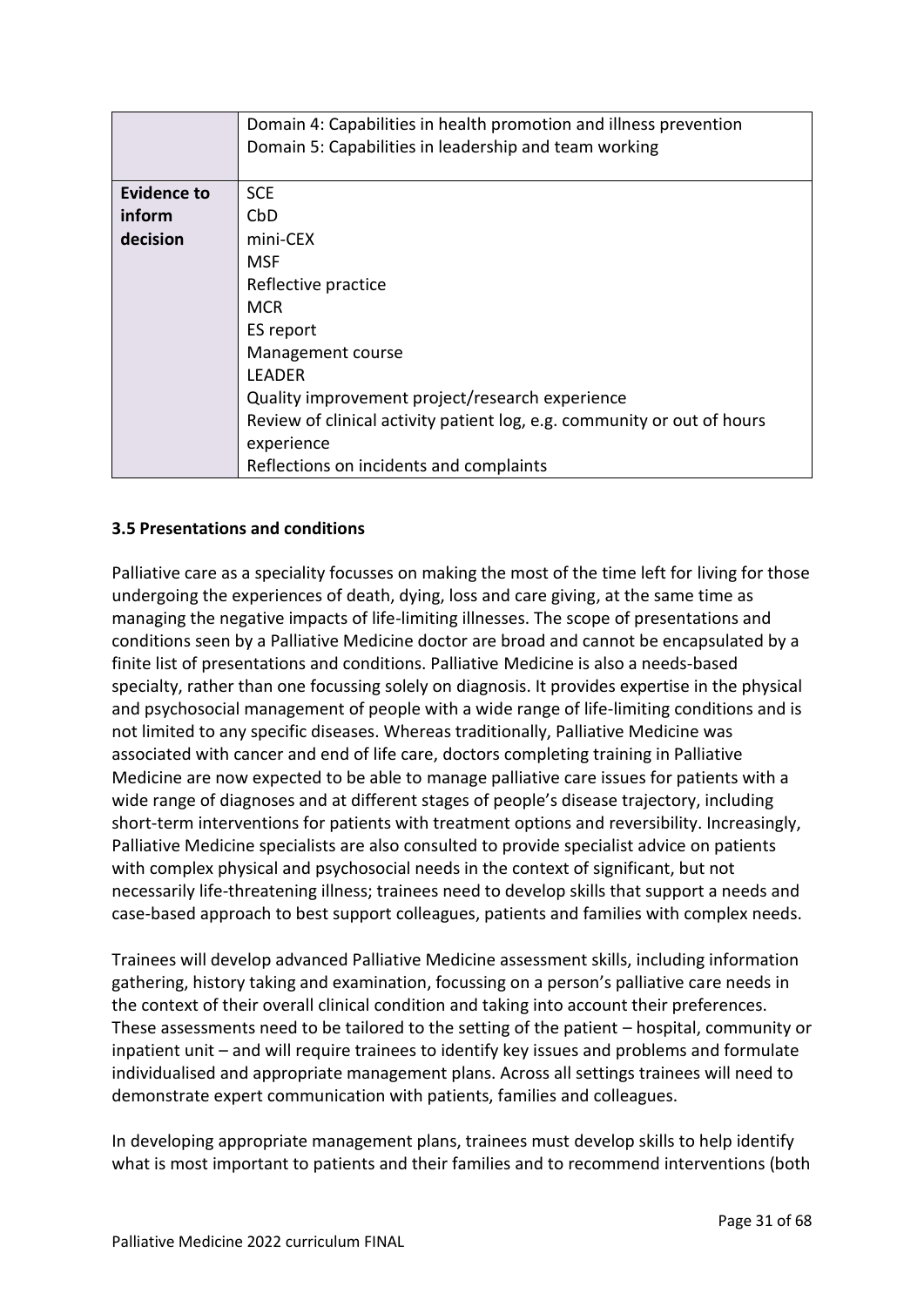non-pharmacological and pharmacological) that are most likely to improve well-being and minimise harm through the expert management of symptoms and other problems related to life-limiting illness. In doing so trainees need to take into account the potential for reversibility of new problems and judge which interventions are most likely to benefit individuals. Recognition of the unstable, deteriorating patient where recovery is uncertain in all care settings and the ability to identify when active interventions are and are not appropriate is a core skill.

The table below outlines the range of presentations and clinical issues managed by Palliative Medicine doctors. Knowledge of these conditions is essential to the practice of Palliative Medicine. The presentations outlined in the table provide the clinical context in which trainees should be able to demonstrate the CiPs and GPCs. In this spiral curriculum, trainees will expand and develop their knowledge, skills and attitudes around managing the range of patients with life-limiting conditions across all care settings. The patient should always be at the centre of knowledge, learning and care and have access to palliative care expertise in all settings. Our approach is to provide general guidance and not exhaustive detail, which would inevitably become out of date.

| Range of presentations/disease<br>processes/clinical issues | <b>Examples of areas to be explored</b>                                                                                                                                                                                                                                                                                                                                                                                                                                                                                                                                                    |
|-------------------------------------------------------------|--------------------------------------------------------------------------------------------------------------------------------------------------------------------------------------------------------------------------------------------------------------------------------------------------------------------------------------------------------------------------------------------------------------------------------------------------------------------------------------------------------------------------------------------------------------------------------------------|
| Cancer                                                      | Understanding of the presentation and current<br>$\bullet$<br>management of all major malignancies<br>Clinical management of common complications<br>of cancer (including paraneoplastic syndromes)<br>and cancer treatments<br>Management of the symptoms caused by<br>complications of cancer (including<br>paraneoplastic syndromes) and oncological<br>treatments<br>Management of cancer emergencies<br>Interface with acute oncology and supportive<br>care<br>Range of patient presentation and palliative care<br>need in all settings, including cancer centre and<br>cancer unit |
| Organ failure<br>Progressive neurological                   | Palliative management of people with cardiac<br>failure, renal failure, liver failure, chronic respiratory<br>disease; including the interface between primary,<br>secondary and tertiary care and importance of<br>advance care planning<br>Including stroke, MND, Parkinson's disease, multiple                                                                                                                                                                                                                                                                                          |
| conditions                                                  | sclerosis                                                                                                                                                                                                                                                                                                                                                                                                                                                                                                                                                                                  |
| Dementia                                                    | Including interface with care of the elderly, old age<br>psychiatry and primary care                                                                                                                                                                                                                                                                                                                                                                                                                                                                                                       |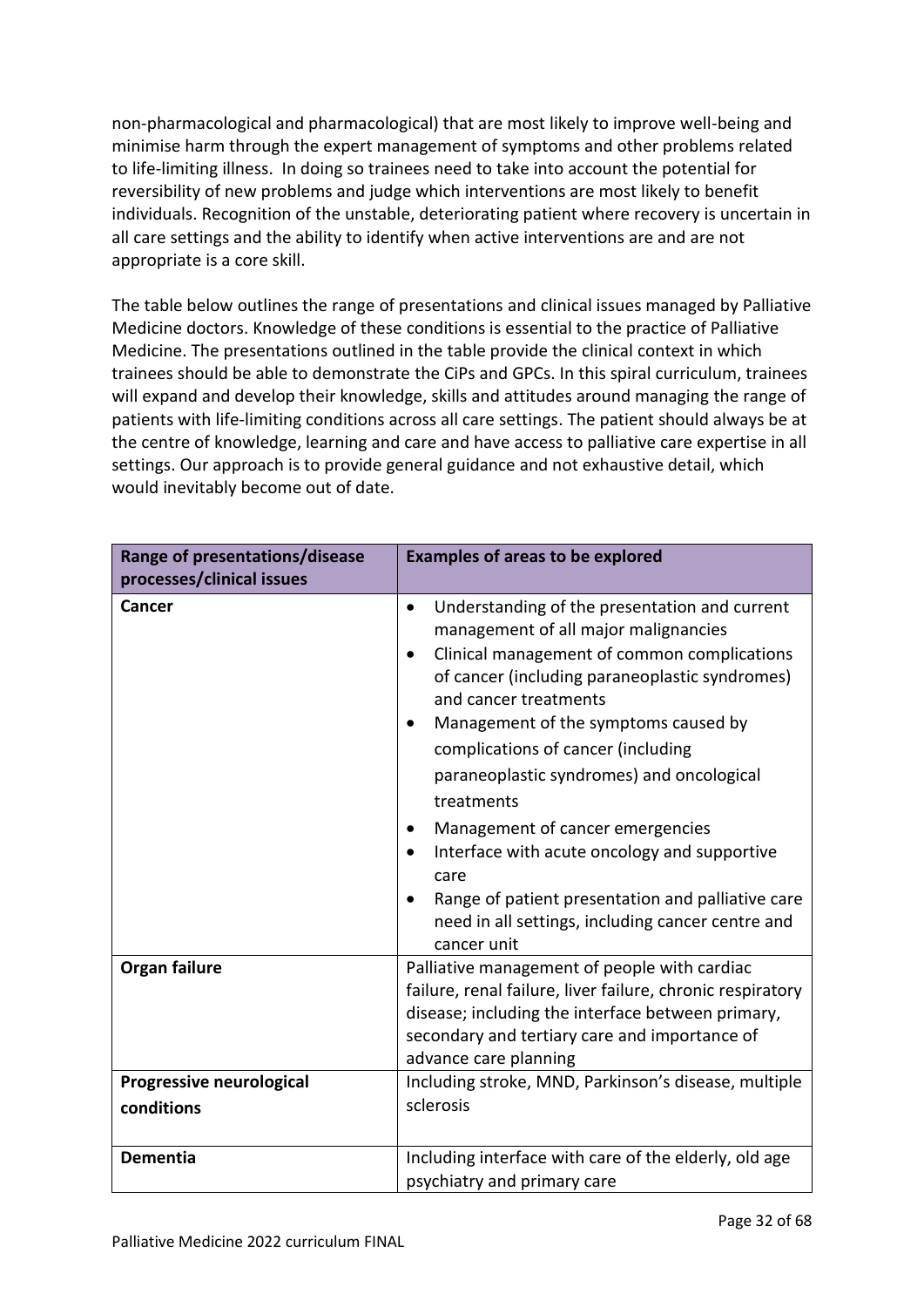| Range of presentations/disease                                                     | <b>Examples of areas to be explored</b>                                                                                                                                                                                                                                                                                                                                                                                                                                                                                                                                                                                                                                                                                                                                                                                                                                                                                                                                                                                                                            |
|------------------------------------------------------------------------------------|--------------------------------------------------------------------------------------------------------------------------------------------------------------------------------------------------------------------------------------------------------------------------------------------------------------------------------------------------------------------------------------------------------------------------------------------------------------------------------------------------------------------------------------------------------------------------------------------------------------------------------------------------------------------------------------------------------------------------------------------------------------------------------------------------------------------------------------------------------------------------------------------------------------------------------------------------------------------------------------------------------------------------------------------------------------------|
| processes/clinical issues                                                          |                                                                                                                                                                                                                                                                                                                                                                                                                                                                                                                                                                                                                                                                                                                                                                                                                                                                                                                                                                                                                                                                    |
|                                                                                    |                                                                                                                                                                                                                                                                                                                                                                                                                                                                                                                                                                                                                                                                                                                                                                                                                                                                                                                                                                                                                                                                    |
| <b>Frailty and multi-morbidity</b>                                                 | Including cross-specialty working and management<br>of complexity across all care settings<br>Relationship between frailty and ageing<br>$\bullet$<br>Recognition of frailty to inform care planning<br>Interface with multi-morbidity<br>$\bullet$<br>Impact of frailty on function, care provision and<br>prognostication<br>Awareness of multidisciplinary approaches to<br>care and management                                                                                                                                                                                                                                                                                                                                                                                                                                                                                                                                                                                                                                                                 |
| <b>Other potentially life-limiting</b>                                             | Including HIV, progressive auto-immune and                                                                                                                                                                                                                                                                                                                                                                                                                                                                                                                                                                                                                                                                                                                                                                                                                                                                                                                                                                                                                         |
| conditions                                                                         | inflammatory conditions                                                                                                                                                                                                                                                                                                                                                                                                                                                                                                                                                                                                                                                                                                                                                                                                                                                                                                                                                                                                                                            |
| <b>Life-limiting illnesses in Teenagers</b><br>and Young Adults (TYA) <sup>5</sup> | Awareness of the range of life-limiting illnesses<br>$\bullet$<br>in teenagers and young adults, such as<br>Duchenne Muscular Dystrophy, Cystic Fibrosis,<br>malignancies affecting the teenage and young<br>adult population, neuro-disability; including the<br>needs of young people moving from paediatric<br>to adult palliative care services<br>Awareness of services offered and models of<br>care delivered by paediatric palliative care<br>services across all settings<br>Awareness of specific needs of TYA group and<br>٠<br>ability to access specialist help and support<br>Awareness of the complexity of prognostication<br>in these patients<br>Awareness of ethical and legal frameworks for<br>decision-making in this population, supporting<br>the navigation of patients and those close to<br>them through the spectrum of childhood, Gillick<br>competence and the application of mental<br>capacity legislation in adults, taking into account<br>the family unit and often well-established<br>patterns of communication and behaviour |

<sup>5</sup> JRCPTB. Guidance on training in Adolescent and Young Adult Health Care (Including transition) 2018

[https://www.jrcptb.org.uk/sites/default/files/Guidance%20on%20training%20in%20Adolescent%20](https://www.jrcptb.org.uk/sites/default/files/Guidance%20on%20training%20in%20Adolescent%20and%20Young%20Adult%20Health%20Care%20August%202018.pdf) [and%20Young%20Adult%20Health%20Care%20August%202018.pdf](https://www.jrcptb.org.uk/sites/default/files/Guidance%20on%20training%20in%20Adolescent%20and%20Young%20Adult%20Health%20Care%20August%202018.pdf)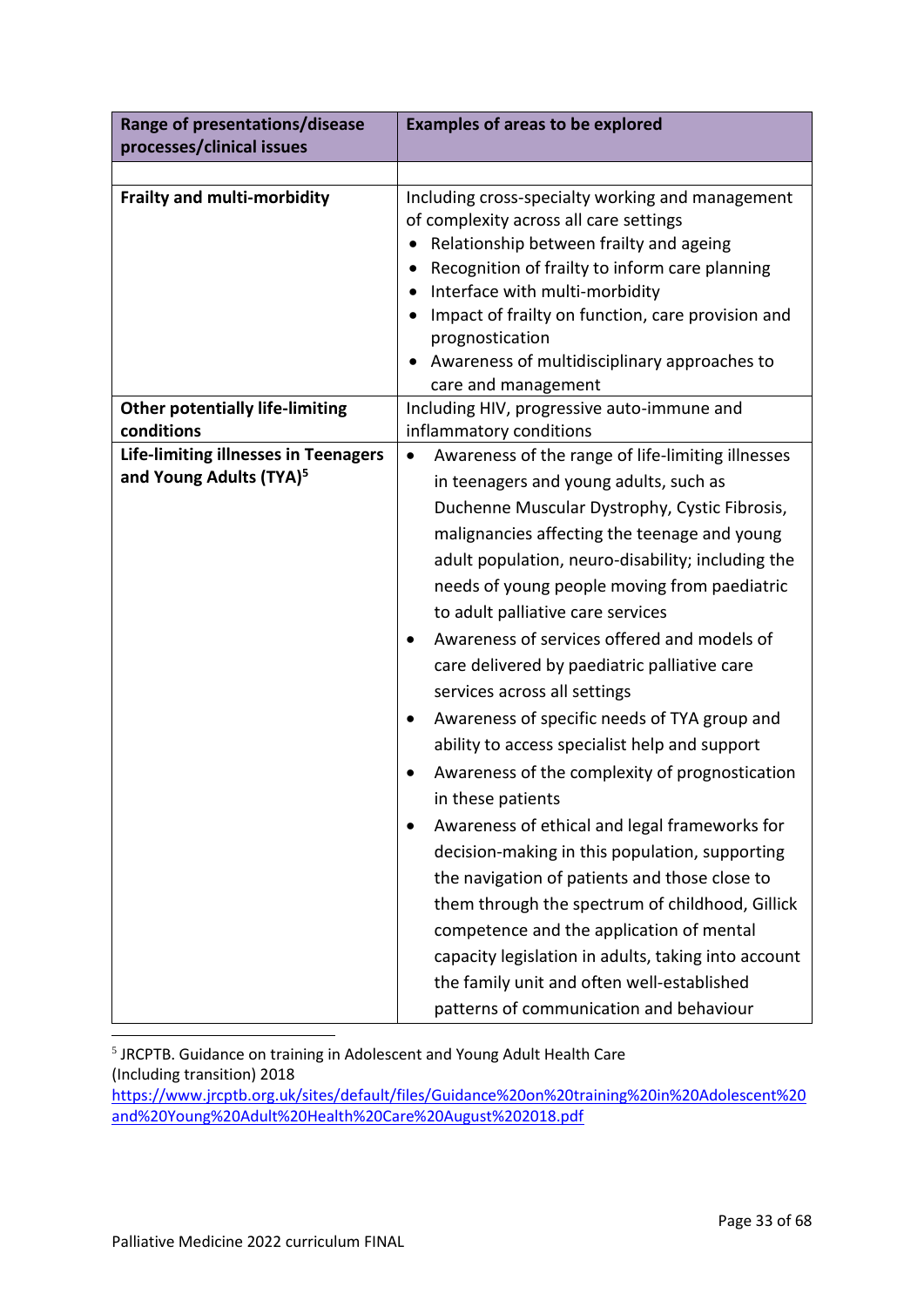| Range of presentations/disease                                       | <b>Examples of areas to be explored</b>                                                         |  |  |
|----------------------------------------------------------------------|-------------------------------------------------------------------------------------------------|--|--|
| processes/clinical issues<br><b>Survivorship and Supportive Care</b> | Understand the principles of supportive care and                                                |  |  |
|                                                                      | the interface between oncology, rehabilitation and                                              |  |  |
|                                                                      | other supportive care services                                                                  |  |  |
|                                                                      |                                                                                                 |  |  |
|                                                                      | Awareness of the evolving need for palliative care                                              |  |  |
|                                                                      | over the course of life-limiting illness, including                                             |  |  |
|                                                                      | Integration with active treatment                                                               |  |  |
|                                                                      | Significance of transition points                                                               |  |  |
|                                                                      | Interface with rehabilitation                                                                   |  |  |
|                                                                      | Ability to manage patients at all stages of a<br>disease trajectory (from curative treatment to |  |  |
|                                                                      | end of life care)                                                                               |  |  |
|                                                                      | Ability to work with primary care and other                                                     |  |  |
|                                                                      | specialists                                                                                     |  |  |
| Management of the dying patient                                      | Development of advanced skills in the<br>$\bullet$                                              |  |  |
|                                                                      | identification and management of patients that                                                  |  |  |
|                                                                      | are dying and their families - both to manage                                                   |  |  |
|                                                                      | complex dying and to support primary and                                                        |  |  |
|                                                                      | secondary care teams in the management of                                                       |  |  |
|                                                                      | non-complex dying                                                                               |  |  |
|                                                                      | Awareness of societal expectations and                                                          |  |  |
|                                                                      | perceptions in progressive and advanced                                                         |  |  |
|                                                                      | disease and death, including an awareness of                                                    |  |  |
|                                                                      | what constitutes quality of life and a "good                                                    |  |  |
|                                                                      | death"                                                                                          |  |  |
|                                                                      | Ability to support patients, those close to them<br>and colleagues in normalising death as an   |  |  |
|                                                                      | outcome, to recognise the possibility of death                                                  |  |  |
|                                                                      | and plan proactively                                                                            |  |  |
|                                                                      | Awareness of context in which palliative                                                        |  |  |
|                                                                      | medicine is practiced, including impact of                                                      |  |  |
|                                                                      | demographic changes in society; role of                                                         |  |  |
|                                                                      | community networks in supporting patients and                                                   |  |  |
|                                                                      | those close to them; opportunities for health                                                   |  |  |
|                                                                      | promotion; awareness of societal views and law                                                  |  |  |
|                                                                      | relating to physician assisted suicide and                                                      |  |  |
|                                                                      | euthanasia                                                                                      |  |  |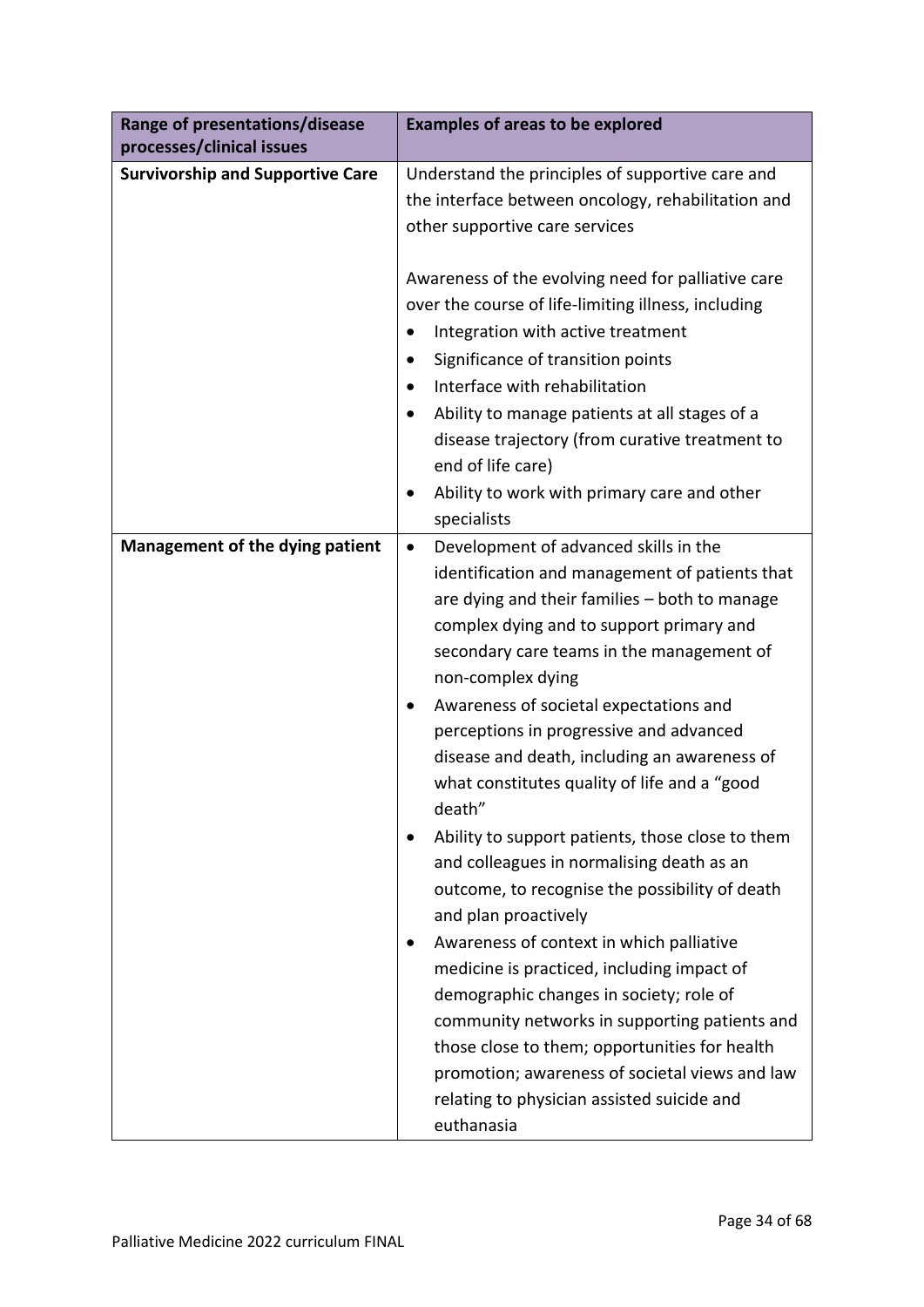| Range of presentations/disease<br>processes/clinical issues                                                                                                                                                                            | <b>Examples of areas to be explored</b>                                                                                                                                                                                                                                                                                                                                                                                                                                                                                                                                                                                                                                                                                                                                                                                                                                                                                                                                                                                                                                                                                                                                                                                                                                                        |
|----------------------------------------------------------------------------------------------------------------------------------------------------------------------------------------------------------------------------------------|------------------------------------------------------------------------------------------------------------------------------------------------------------------------------------------------------------------------------------------------------------------------------------------------------------------------------------------------------------------------------------------------------------------------------------------------------------------------------------------------------------------------------------------------------------------------------------------------------------------------------------------------------------------------------------------------------------------------------------------------------------------------------------------------------------------------------------------------------------------------------------------------------------------------------------------------------------------------------------------------------------------------------------------------------------------------------------------------------------------------------------------------------------------------------------------------------------------------------------------------------------------------------------------------|
| <b>Management of concurrent</b><br>$\bullet$<br>clinical problems in people with<br>life-limiting conditions<br>$\bullet$<br>٠                                                                                                         | Management of multi-morbidity and acute<br>exacerbations of long-term conditions<br>Safe management of specific conditions at the<br>end of life, e.g. diabetes, epilepsy/seizures,<br>cognitive impairment, gastro-intestinal failure<br>Management of psychiatric conditions<br>Management of psychological and spiritual<br>distress                                                                                                                                                                                                                                                                                                                                                                                                                                                                                                                                                                                                                                                                                                                                                                                                                                                                                                                                                        |
| Management of the complex,<br>$\bullet$<br>acutely unwell, unstable patient<br>across all palliative care settings,<br>including hospice and community<br>and including anticipatory<br>$\bullet$<br>planning for emergency situations | Identification and management of acute<br>oncology emergencies, e.g. MSCC, SVCO,<br>neutropenic sepsis, tracheal obstruction, bowel<br>obstruction and hypercalcaemia<br>Identification and management of non-<br>oncological emergencies, e.g. anaphylaxis,<br>severe sepsis, pulmonary embolism, acute<br>pulmonary oedema, seizures, ACS, stroke,<br>hyperglycaemia, hypoglycaemia,<br>hyponatraemia, major haemorrhage and cardiac<br>tamponade<br>Ability to assess the complex, unstable, acutely<br>unwell patient to determine reversibility,<br>patient preferences and feasibility of<br>appropriate individualised treatment escalation<br>plans, to enable people to be managed in the<br>most appropriate setting, including community<br>and usual place of care<br>Ability to work across the acute/community<br>interface (e.g. ED, AMU, ambulatory units,<br>community liaison, care homes) to support the<br>management of palliative care patients in the<br>most appropriate setting and support admission<br>avoidance where appropriate<br>Ability to deliver integrated care for people<br>across all care settings<br>Ability to share appropriate information across<br>services, including use of electronic record<br>systems, electronic care coordination systems |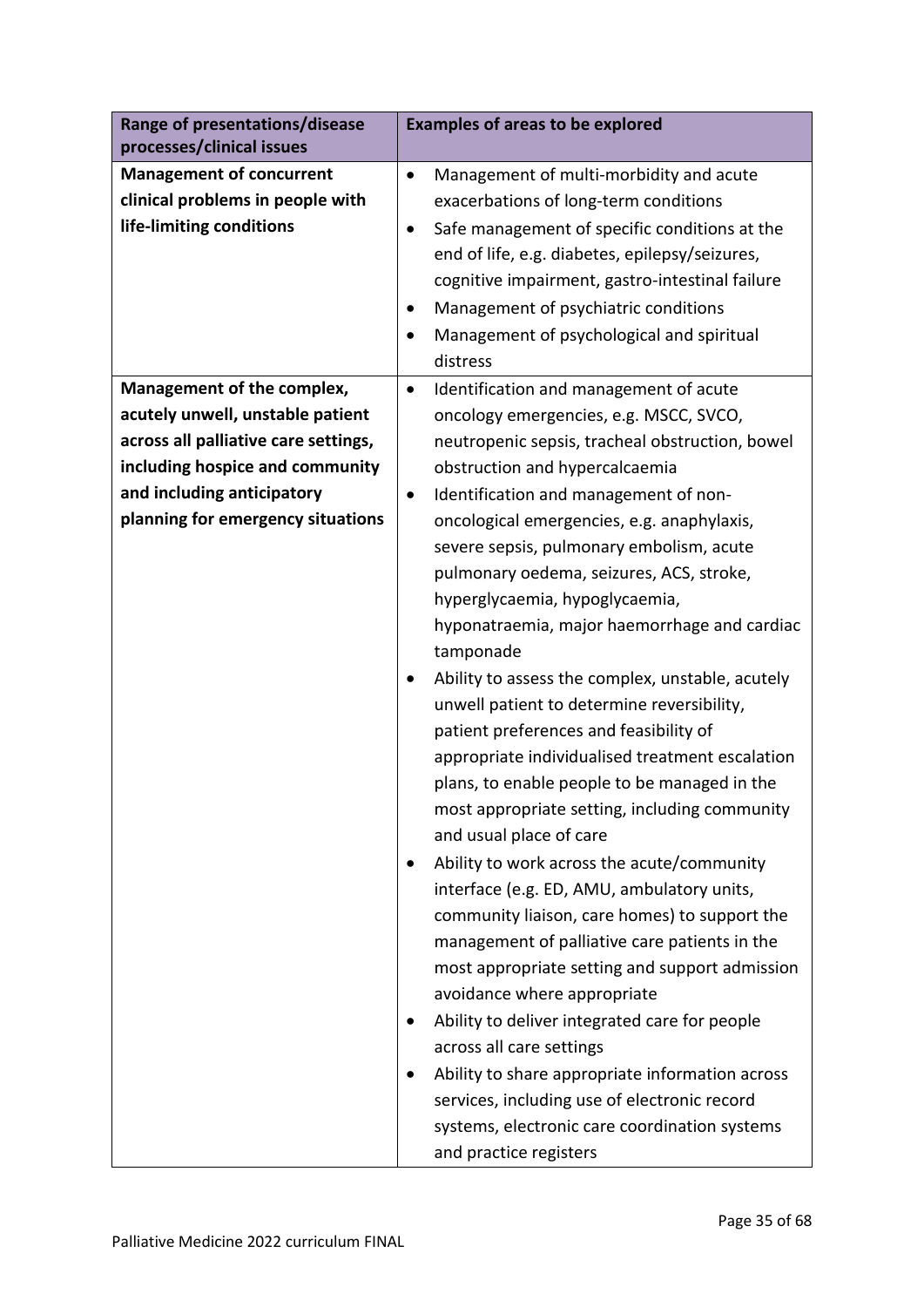| Range of presentations/disease<br>processes/clinical issues   | <b>Examples of areas to be explored</b>                                                         |
|---------------------------------------------------------------|-------------------------------------------------------------------------------------------------|
| Advance care planning in people<br>with life-limiting illness | Demonstrates ability to identify patient                                                        |
|                                                               | preferences at the end of life, in conjunction                                                  |
|                                                               | with those close to them, to support<br>achievement of realistic goals                          |
|                                                               | Demonstrates ability to sensitively discuss issues                                              |
|                                                               | around preferred place of care and death,                                                       |
|                                                               | including ability to facilitate a rapid                                                         |
|                                                               | discharge/transfer to a person's preferred place                                                |
|                                                               | of care                                                                                         |
|                                                               | Demonstrates ability to liaise with primary care,                                               |
|                                                               | social services, palliative care, third sector and                                              |
|                                                               | NHS-funded care providers when facilitating                                                     |
|                                                               | complex discharges for patients at the end of life                                              |
|                                                               | Support people to develop flexible, person-                                                     |
|                                                               | centred advance care plans, based on the needs                                                  |
|                                                               | of individual patients and their care setting                                                   |
| Loss, grief and bereavement                                   | Awareness of bereavement theories including<br>$\bullet$                                        |
|                                                               | the process of grieving, adjustment to loss and                                                 |
|                                                               | the social model of grief in adults and children                                                |
|                                                               | Ability to support and empower individuals                                                      |
|                                                               | facing loss and to support the acutely grieving                                                 |
|                                                               | person and/or those close to them, including                                                    |
|                                                               | the ability to anticipate and/or recognise                                                      |
|                                                               | abnormal grief and access specialist help                                                       |
|                                                               | Awareness of factors associated with prolonged                                                  |
|                                                               | or abnormal grief e.g. multiple losses, those in                                                |
|                                                               | disenfranchised positions or complex family                                                     |
|                                                               | structures                                                                                      |
|                                                               | Awareness of interface with religion, spiritual                                                 |
|                                                               | care and cultural influences on loss and grief                                                  |
|                                                               | Awareness of the range of services and social                                                   |
|                                                               | support available to support the bereaved and                                                   |
|                                                               | the role of communities in resolving grief                                                      |
|                                                               | Awareness of the opportunities for positive                                                     |
|                                                               | outcomes from bereavement through                                                               |
|                                                               | community engagement                                                                            |
| <b>Public health and health</b>                               | Understanding of the context in which Palliative<br>$\bullet$                                   |
| promotion in end of life care                                 | Medicine is practiced, recognising the benefits<br>of the biomedical approach of harm reduction |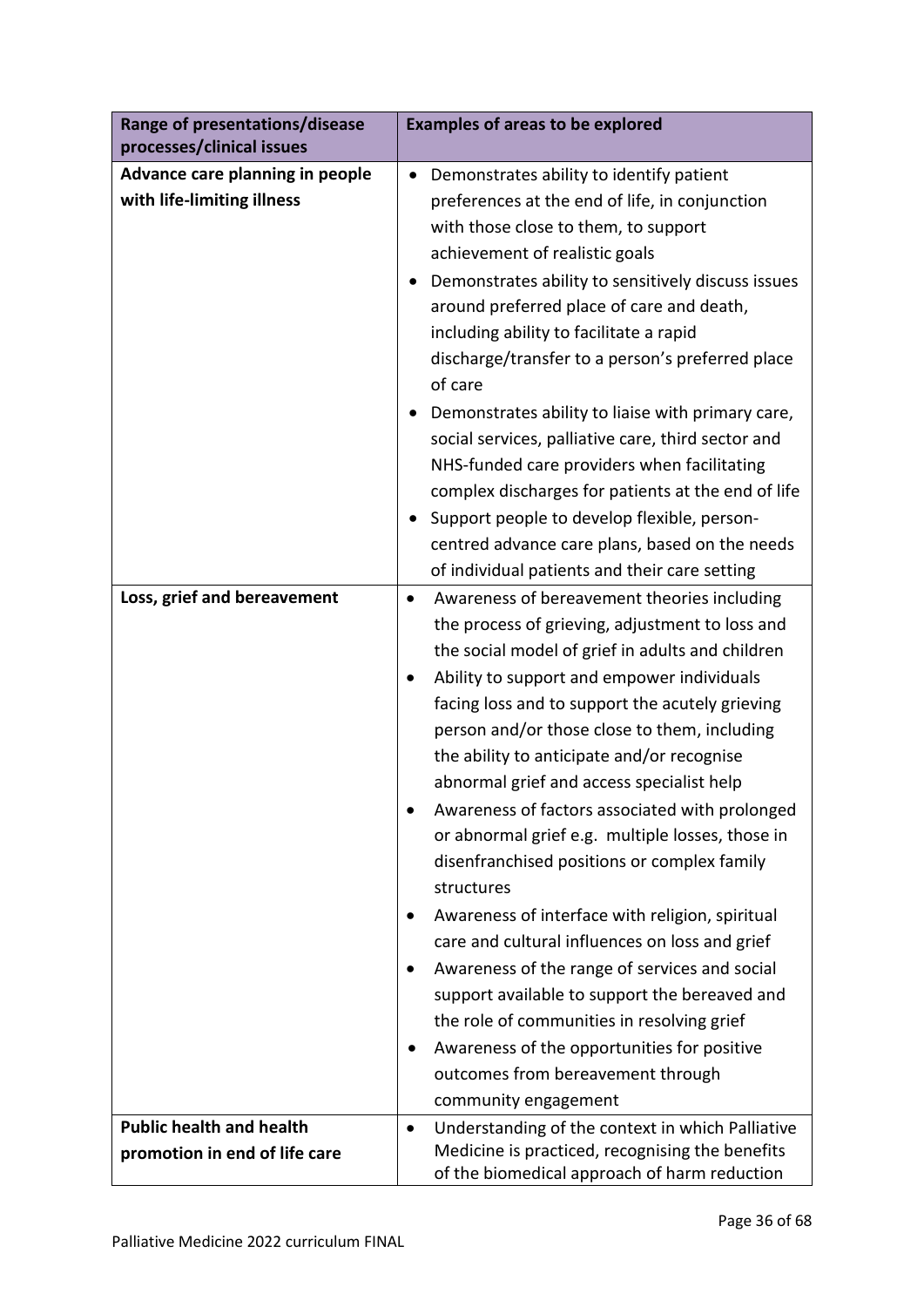| Range of presentations/disease  | <b>Examples of areas to be explored</b>                                                                                                                                                                                                                                                                                                                                                                                                                                                                                                                                                                                                                                                                                                                                                                                                                                                                                                                                                                                                                                                           |
|---------------------------------|---------------------------------------------------------------------------------------------------------------------------------------------------------------------------------------------------------------------------------------------------------------------------------------------------------------------------------------------------------------------------------------------------------------------------------------------------------------------------------------------------------------------------------------------------------------------------------------------------------------------------------------------------------------------------------------------------------------------------------------------------------------------------------------------------------------------------------------------------------------------------------------------------------------------------------------------------------------------------------------------------------------------------------------------------------------------------------------------------|
| processes/clinical issues       |                                                                                                                                                                                                                                                                                                                                                                                                                                                                                                                                                                                                                                                                                                                                                                                                                                                                                                                                                                                                                                                                                                   |
|                                 | and the opportunities of health and well-being<br>promotion, e.g. making every contact count<br>Understanding of the concepts of health and<br>٠<br>well-being promotion at the end of life to<br>improve access and experience of outcomes,<br>including the positive aspects of caring and<br>support at the end of life<br>Awareness of the role of community<br>engagement and development of new models<br>and systems to improve health and well-being<br>for patients with life-limiting conditions and<br>those close to them<br>Awareness of the range of community<br>٠<br>engagement initiatives nationally, including<br>compassionate communities and how these<br>interface with formal services<br>Awareness of the role of palliative care services<br>٠<br>in promoting and supporting community<br>engagement, including: (i) working in<br>partnership with communities; (ii)<br>understanding local needs and resources and<br>(iii) meeting these needs through a combination<br>of professional and community support<br>Awareness of the specific needs of those with<br>٠ |
|                                 | life-limiting illness in hard to reach groups, e.g.<br>the homeless, prisoners, traveller communities,<br>people with learning disabilities and mental<br>health issues, teenagers and young adults                                                                                                                                                                                                                                                                                                                                                                                                                                                                                                                                                                                                                                                                                                                                                                                                                                                                                               |
| <b>Self-care and resilience</b> | Demonstrates the ability to work with                                                                                                                                                                                                                                                                                                                                                                                                                                                                                                                                                                                                                                                                                                                                                                                                                                                                                                                                                                                                                                                             |
|                                 | supportive networks of care as an essential                                                                                                                                                                                                                                                                                                                                                                                                                                                                                                                                                                                                                                                                                                                                                                                                                                                                                                                                                                                                                                                       |
|                                 | component of palliative and end of life care                                                                                                                                                                                                                                                                                                                                                                                                                                                                                                                                                                                                                                                                                                                                                                                                                                                                                                                                                                                                                                                      |
|                                 | Recognises signs of stress and burnout in self                                                                                                                                                                                                                                                                                                                                                                                                                                                                                                                                                                                                                                                                                                                                                                                                                                                                                                                                                                                                                                                    |
|                                 | and others and takes action to seek or offer                                                                                                                                                                                                                                                                                                                                                                                                                                                                                                                                                                                                                                                                                                                                                                                                                                                                                                                                                                                                                                                      |
|                                 | support where appropriate                                                                                                                                                                                                                                                                                                                                                                                                                                                                                                                                                                                                                                                                                                                                                                                                                                                                                                                                                                                                                                                                         |
|                                 | Develops effective strategies to support                                                                                                                                                                                                                                                                                                                                                                                                                                                                                                                                                                                                                                                                                                                                                                                                                                                                                                                                                                                                                                                          |
|                                 | resilience and sustain career                                                                                                                                                                                                                                                                                                                                                                                                                                                                                                                                                                                                                                                                                                                                                                                                                                                                                                                                                                                                                                                                     |

In addition to the clinical skills outlined above, trainees will be expected to develop skills to work as part of highly specialised multi-professional teams and be able to support the development of newer roles, such as advanced nurse practitioners and physician associates, to support the delivery of sustainable palliative care services across all settings. As consultant leaders of such teams, trainees will be expected to develop skills in quality improvement, service development and evaluation throughout training.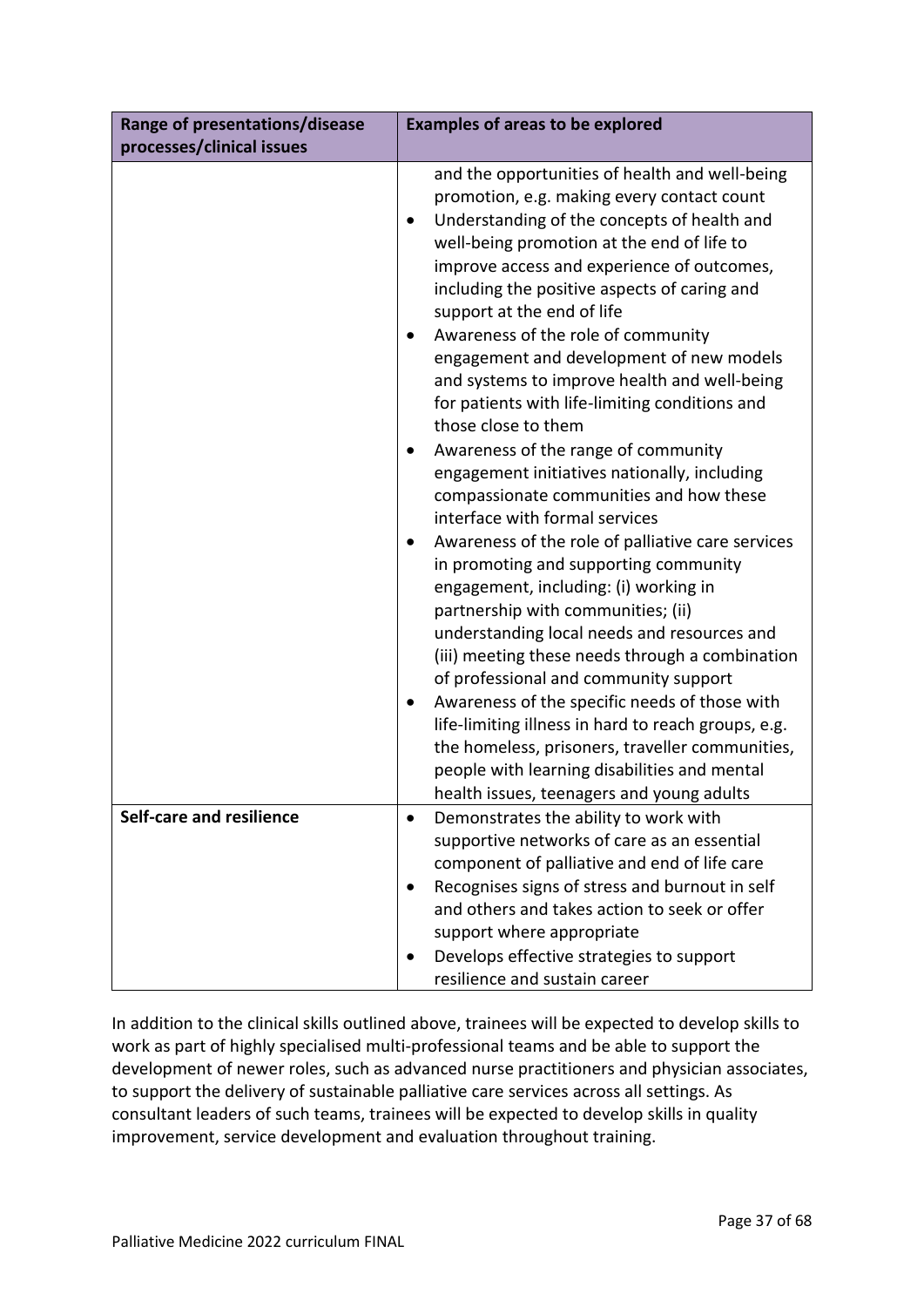As clinical leaders of the future, trainees also need to develop an awareness of the potential for broader community engagement, development and health promotion in end of life care, in which palliative care services have an important facilitatory role. There is evidence that community engagement initiatives improve a range of health and social care outcomes at the end of life. These include improving the relevance of services; development of knowledge, skills and capacity in communities; support for self-management and resilience in the face of death, dying and loss; reduced social isolation and its negative health consequences; reduced admissions to secondary care; improved outcomes for informal carers; and support for developing healthier attitudes to death, dying and loss<sup>678</sup>. Community initiatives such as compassionate communities and integrated care networks will be important in delivering sustainable services in the future and in addressing current inequalities in access to specialist palliative care services, which will become more marked as the potential need for palliative, supportive and end of life care increases in line with the predicted population changes.

The curriculum will ensure that doctors in palliative medicine have developed the requisite skills to work in both the NHS and third sector. Most palliative care inpatient units (hospices) and community teams have developed in the third sector and consultants working in these settings often need to take on significant management responsibility early in their careers. Trainees therefore need to work in such organisations, develop an understanding of organisational structures outside of the NHS and develop skills such as negotiation, to enable them to work within hospice management teams.

# <span id="page-37-0"></span>**3.6 Practical procedures**

By completion of specialty training, trainees need to be proficient in setting up and managing patients with a portable infusion (syringe) pump.

The curriculum recognises that complex palliative care patients are cared for in nonhospital/community settings and this is reflected in the remaining curriculum DOPS. Trainees should be able to manage patients with spinal lines, a tracheostomy, indwelling pleural/peritoneal catheters and non-invasive ventilation within a specialist palliative care or community setting (taking into account local guidelines and governance arrangements in that setting), recognise and respond to urgent problems but are not expected to be proficient in initiating the procedure itself.

For the purposes of assessment, a specialist palliative care setting can include:

 $^7$  Sallnow L, Richardson H, Murray S and Kellehear A. The impact of a new public health approach to end of life care: a systematic review. Palliative Medicine 2016;30(3):200-211<https://doi.org/10.1177/0269216315599869>

<sup>8</sup> Abel J, Kingston H, Scally A, Hartnoll J, Hannam G, Thomson-Moore A and Kellehear A. Reducing emergency hospital admissions: a population health complex intervention of an enhanced model of primary care and compassionate communities. Br J Gen Pract 2018;68(676):e803-e810. DOI: <https://doi.org/10.3399/bjgp18X699437>

<sup>&</sup>lt;sup>6</sup> Sallnow L and Paul S. Understanding community engagement in end of life care: developing conceptual clarity. Critical Public Health 2015; 25(2):231-238 https://doi.org/10.1080/09581596.2014.909582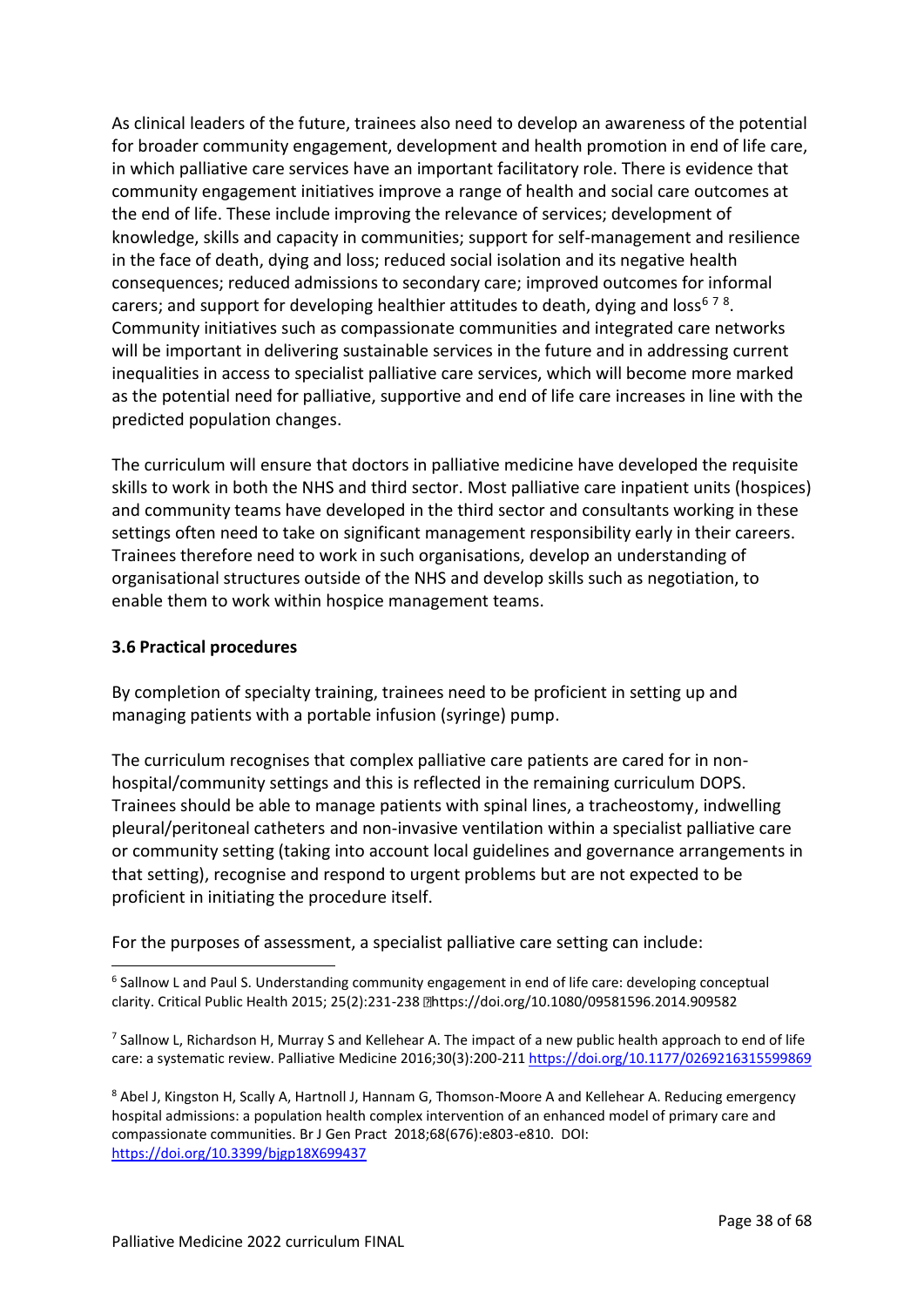- Consultant-led hospice / palliative care inpatient units
- Palliative medicine outpatient clinics
- Palliative care day centres
- Within a patient's home when supported by community palliative care teams
- Hospital palliative care team

Trainees are expected to seek advice from appropriate specialists if needed.

There are a number of procedural skills in which a trainee must become proficient.

| <b>Procedural Skill</b>   | <b>Proficient in skills</b> | <b>Proficient in Clinical</b> | <b>Assessment</b> |
|---------------------------|-----------------------------|-------------------------------|-------------------|
|                           | Lab                         | <b>Practice (assess</b>       | during training   |
|                           |                             | with patient)                 |                   |
| Syringe pump set up       | Yes                         | Yes                           | 3 x DOPS - range  |
|                           |                             |                               | of settings and   |
|                           |                             |                               | assessors         |
| NIV set up and            | Yes                         | Optional                      | 1 x DOPS          |
| troubleshooting, e.g.     |                             |                               |                   |
| checking the machine is   |                             |                               |                   |
| set up according to the   |                             |                               |                   |
| initiating team's advice, |                             |                               |                   |
| ensuring correct mask     |                             |                               |                   |
| position and patient      |                             |                               |                   |
| comfort, and be able to   |                             |                               |                   |
| assess common             |                             |                               |                   |
| problems/potential        |                             |                               |                   |
| emergencies and know      |                             |                               |                   |
| who to contact for        |                             |                               |                   |
| advice                    |                             |                               |                   |
| Spinal lines: principles, | Yes                         | Optional                      | 1 x DOPS          |
| indications and likely    |                             |                               |                   |
| complications in          |                             |                               |                   |
| relation to spinal lines  |                             |                               |                   |
| e.g. how to recognise a   |                             |                               |                   |
| problem, what to          |                             |                               |                   |
| inspect and who to call   |                             |                               |                   |
| for advice                |                             |                               |                   |
| Tracheostomy care:        | Yes                         | Optional                      | 1 x DOPS          |
| management of             |                             |                               |                   |
| common complications,     |                             |                               |                   |
| e.g. secretions and a     |                             |                               |                   |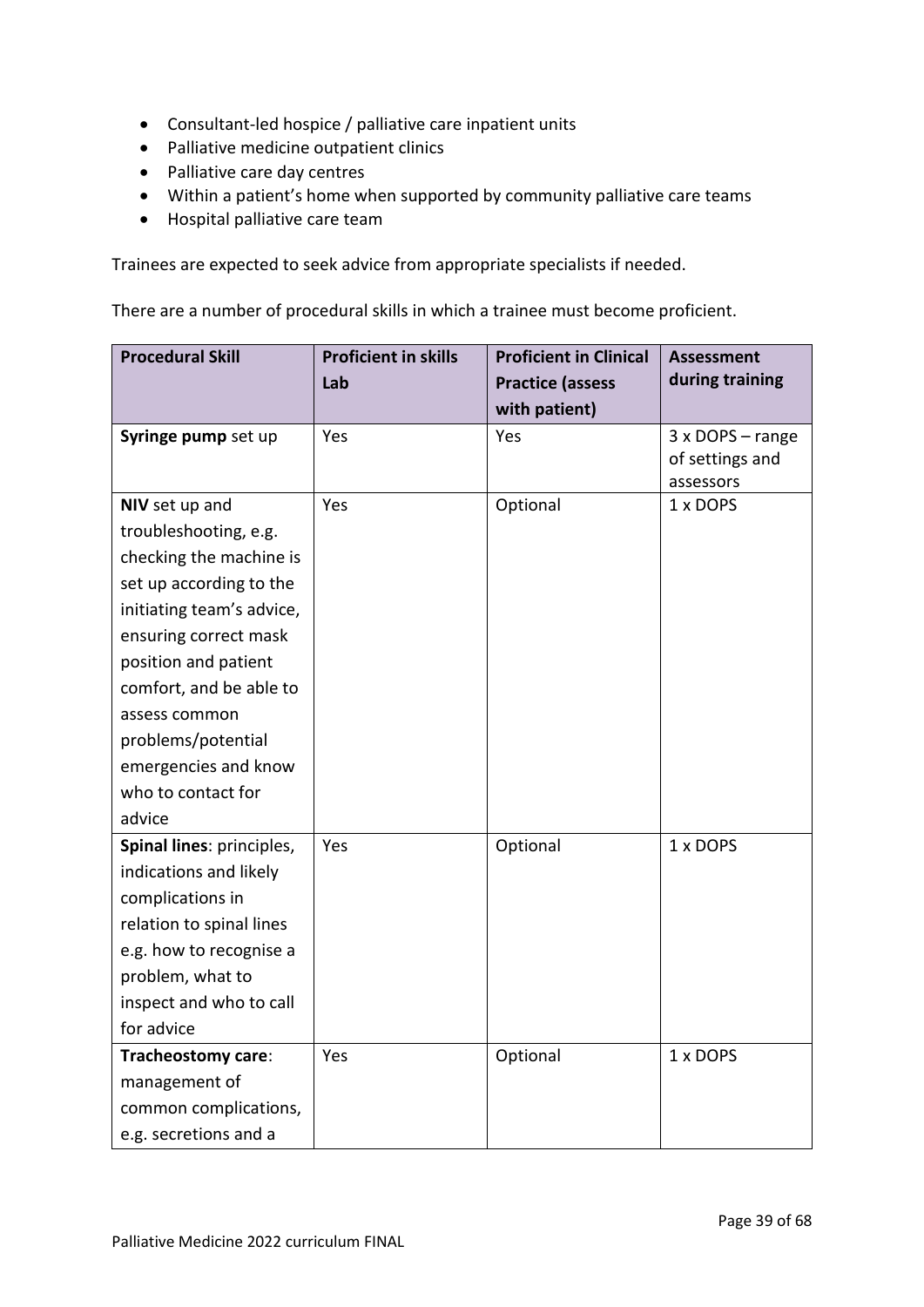| simple tube /            |     |     |          |
|--------------------------|-----|-----|----------|
| tracheostomy change      |     |     |          |
| <b>Indwelling</b>        | Yes | Yes | 1 x DOPS |
| pleural/peritoneal       |     |     |          |
| catheter: identification |     |     |          |
| of appropriate patients; |     |     |          |
| day to day management    |     |     |          |
| and troubleshooting of   |     |     |          |
| complications, e.g.      |     |     |          |
| displacement, infection, |     |     |          |
| blockage                 |     |     |          |

Trainees must be able to outline the indications for these procedures and recognise the importance of valid consent, aseptic technique, safe use of analgesia and local anaesthetics, minimisation of patient discomfort, and requesting help when appropriate. For all practical procedures, the trainee must be able to recognise complications and respond appropriately if they arise, including calling for help from colleagues in other specialties when necessary.

Trainees should receive training in procedural skills in a clinical skills lab if required. Assessment of procedural skills will be made using the direct observation of procedural skills (DOPS) tool. The table below sets out the minimum competency level expected for each of the practical procedures.

When a trainee has been signed off as being able to perform a procedure independently, they are not required to have any further assessment (DOPS) of that procedure, unless they or their educational supervisor think that this is required (in line with standard professional conduct).

| Procedure              | ST <sub>4</sub> | ST <sub>5</sub> | ST <sub>6</sub> | ST <sub>7</sub> |
|------------------------|-----------------|-----------------|-----------------|-----------------|
| Syringe Pump set up    | Direct          | Limited         | Limited         | Competent to    |
|                        | supervision     | supervision     | supervision     | set up          |
|                        |                 |                 |                 | independently   |
| NIV management         | Direct          |                 |                 | Competent in    |
|                        | supervision     |                 |                 | skills lab      |
| Spinal line management | <b>Direct</b>   |                 |                 | Competent in    |
|                        | supervision     |                 |                 | skills lab      |
| Tracheostomy care      | Direct          |                 |                 | Competent in    |
|                        | supervision     |                 |                 | skills lab      |
| Indwelling catheter    | <b>Direct</b>   | Limited         | Limited         | Competent to    |
| (pleural/ascitic)      | supervision     | supervision     | supervision     | manage          |
| management             |                 |                 |                 | complications   |
|                        |                 |                 |                 | and advise      |
|                        |                 |                 |                 | patients re:    |
|                        |                 |                 |                 | management      |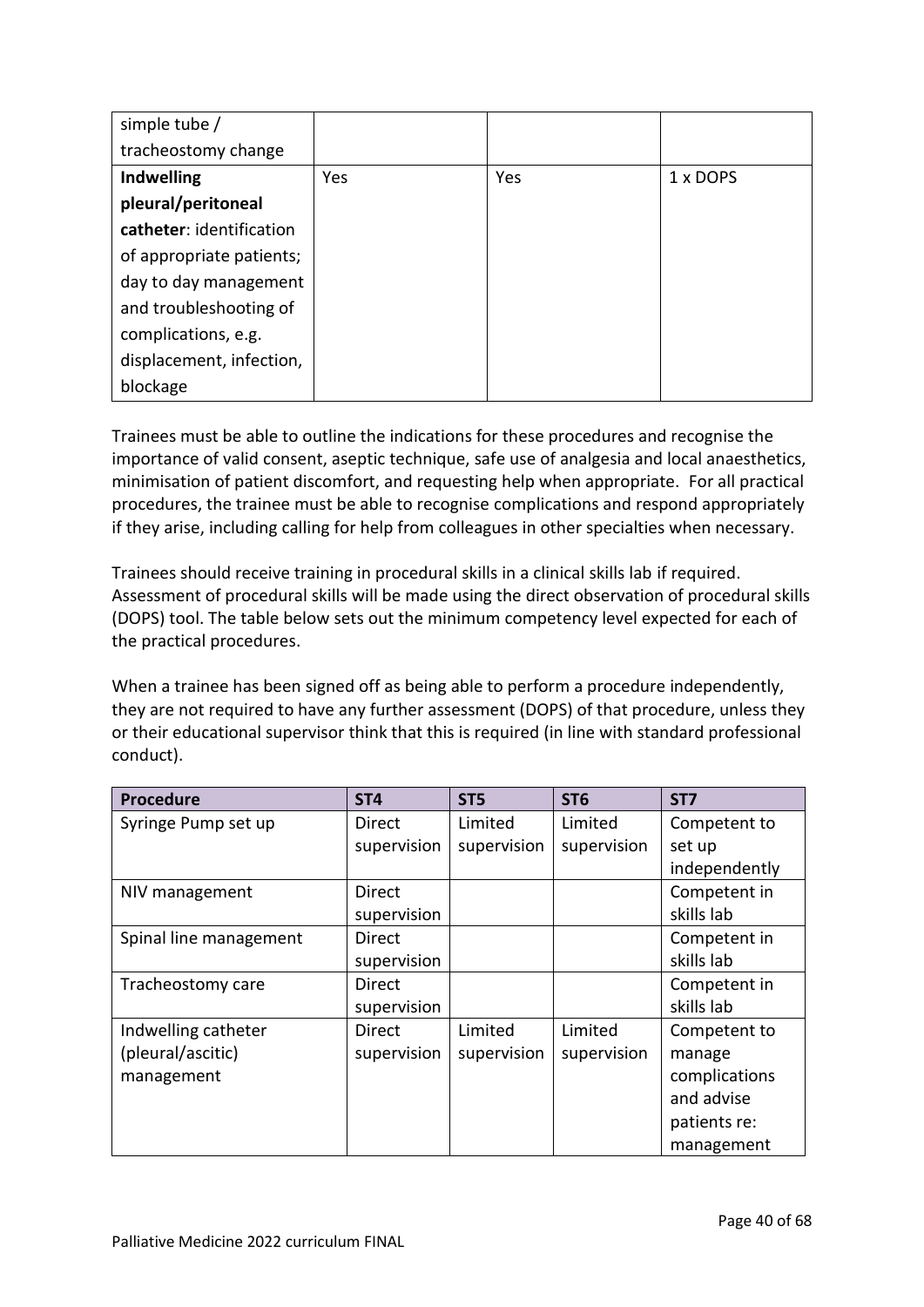# <span id="page-40-0"></span>**4 Learning and Teaching**

# <span id="page-40-1"></span>**4.1 The training programme**

The organisation and delivery of postgraduate training is the responsibility of the Health Education England (HEE), NHS Education for Scotland (NES), Health Education and Improvement Wales (HEIW) and the Northern Ireland Medical and Dental Training Agency (NIMDTA) – referred to from this point as 'deaneries'. A training programme director (TPD) will be responsible for coordinating the specialty training programme. In England, the local organisation and delivery of training is overseen by a school of medicine.

Progression through the programme will be determined by the Annual Review of Competency Progression (ARCP) process and the training requirements for each indicative year of training are summarised in the ARCP decision aid (available on the [JRCPTB website\)](http://www.jrcptb.org.uk/).

The sequence of training should ensure appropriate progression in experience and responsibility. The training to be provided at each training site is defined to ensure that, during the programme, the curriculum requirements are met and also that unnecessary duplication and educationally unrewarding experiences are avoided.

The following provides a guide on how training programmes should be focussed in each training year in order for trainees to gain the experience and develop the capabilities to the level required.

Trainees will have an appropriate clinical supervisor and a named educational supervisor. The clinical supervisor and educational supervisor may be the same person. It will be best practice for trainees to have an educational supervisor who practises internal medicine for periods of IM stage 2 training. Educational supervisors of IM trainees who do not themselves practise IM must take particular care to ensure that they obtain and consider detailed feedback from clinical supervisors who are knowledgeable about the trainees' IM performance and include this in their educational reports.

The core features that must be provided for any training programme to deliver this curriculum are:

- Training in a sequence of posts which provides experience of palliative medicine for patients with any diagnosis, in a full range of settings, including: patients' own homes, care homes (nursing and residential), day hospice, inpatient specialist palliative care units/hospice, and in acute and/or specialist hospitals. In order to develop the breadth of experience required to achieve the curriculum capabilities, it is recommended that a minimum indicative period of six months is spent in each of inpatient specialist palliative care unit/hospice, hospital and community, with local flexibility to how this is delivered
- Trainees must undertake the specialist palliative care training components of the curriculum through placements in services across a range of settings (inpatient, community and hospital), working with a full multi-professional specialist palliative care team as defined in the NICE Guidance on Supportive and Palliative Care (2004)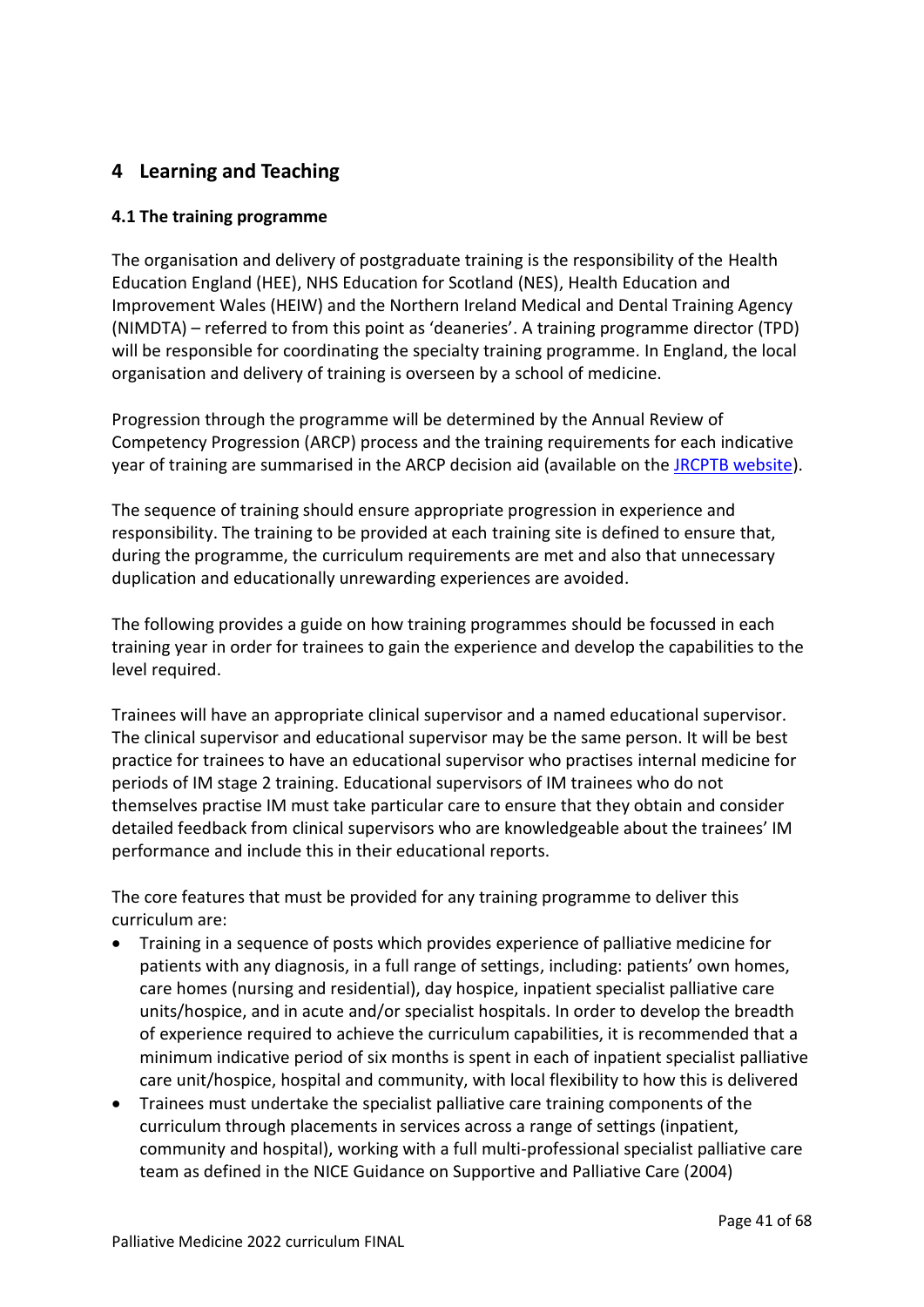- The majority of trainees will benefit from starting their training in an inpatient unit to develop their core palliative medicine knowledge and skills, which are then transferrable when working in an advisory capacity in hospital or community settings
- The minimum indicative training times allow for significant flexibility within training to allow individuals to meet training requirements; training programme directors and ARCP panels will provide oversight to ensure that training is balanced across the programme

# *Inpatient specialist palliative care (IPU)*

- A specialist palliative care unit is defined as a unit that is consultant-led, working with a multidisciplinary team that has the skills and training in specialist palliative care to manage and support the complex symptom, psychological and social needs of patients and families that cannot be managed in other settings.
- Blocks of training in an IPU are strongly recommended, however a flexible approach is needed, recognising that some placements will include concurrent experience in hospital or community
- Training in more than one IPU is recommended, to ensure experience across the training years and with a range of patient groups and service models
- Trainees will develop increasing capability to manage inpatients independently, both in and out of hours and over a consistent period as a senior trainee. They should be capable to manage certain acute and longstanding medical co-morbidities within the specialist inpatient setting but recognise when escalation to the acute sector may be necessary and appropriate
- Trainees will develop expert skills in patient-centred care, advance care planning, complex decision making and discharge planning, and the support of patients and families in crisis.
- Trainees will become aware of the pivotal role of the specialist in-patient unit as a point of access to expertise for primary and secondary care, delivering joined up and coordinated care for its local population
- Many IPU teams have a range of junior medical staff providing opportunities to support and supervise junior medical colleagues and physician associates, and work with specialty doctors, nursing colleagues, professions allied to medicine and therapists.
- Trainees will gain an understanding of IPU/hospice management, including the contribution of the third sector to NHS care; budget management and commissioning services; working with volunteers (including Trustees); involvement in governance and medicines management; and have the opportunity to be involved in service improvement.

## *Hospital Palliative Care*

- Experience working with an advisory/liaison hospital specialist palliative care team in an acute and/or specialist hospital (this can include work within a specialist hospital inpatient unit, but not exclusively), ideally with experience of managing patients in and out of hours
- By completion of training, trainees will be expected to be confident to triage, prioritise and assess new referrals; give telephone advice to colleagues; provide continuity of care to patients on a team's caseload; support other members of the multiprofessional team in managing their caseloads through application of expert medical knowledge and skill;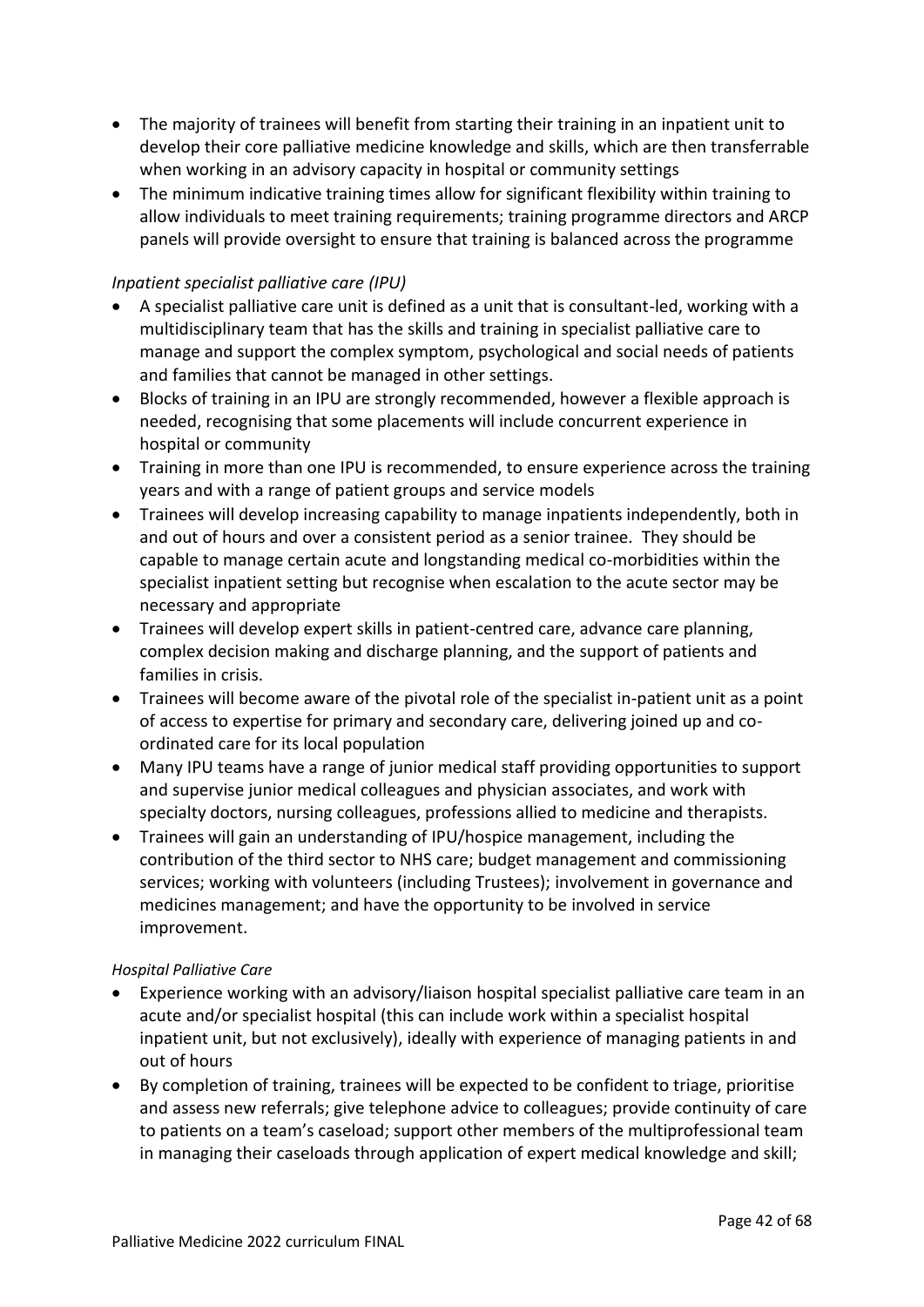liaise and negotiate safe and effective care plans with parent teams; and ensure the safe discharge of patients from hospital, including effective handover to community services

- Trainees need to be confident in a range of areas relating to hospital palliative medicine practice, including:
	- $\circ$  safely managing complex palliative care issues in hospital inpatients under the care of a parent team and in recognising the opportunities and limits of interventions in the acute setting
	- $\circ$  identification of those patients with more complex needs that would benefit from transfer to a specialist palliative care IPU
	- $\circ$  supporting parent clinical teams in recognising clinical uncertainty, including escalation and de-escalation of treatment/ interventions
	- $\circ$  supporting parent clinical teams in complex decision-making towards the end of life, including in intensive care, where there is conflict and where expert application of ethical and legal frameworks for people at the end of life is needed
	- $\circ$  managing patients in a consultative capacity in a hospital setting independently by the end of training

# *Community palliative care*

- The term community includes a range of settings and services, e.g. community specialist palliative care teams, outpatient clinics, day hospice and wellbeing services, home visits including care homes, ambulatory units and joint working with Primary Care and other community providers such as community geriatricians, learning disability and community mental health teams
- Over the course of training, cumulative experience is expected in community specialist palliative care to reflect the complexity of providing responsive palliative care, including acute intervention and rapid response, as well as coordinating longer term management for those with multi-morbidity, frailty and palliative care needs outside the acute hospital sector
- Trainees will develop capability to manage acute and unpredictable care needs in the patient's usual setting to avoid acute admission where this is inappropriate or unwanted by the patient, as well as working with community teams and primary care networks to anticipate and coordinate care in long-term conditions. Trainees should gain experience of providing palliative care to disadvantaged groups such as homeless, displaced and traveller groups; those in secure community units and prisons; and those with specific needs such as learning disability and drug and alcohol misuse
- Blocks of training, working predominantly in the community are strongly recommended, but a flexible approach is needed to ensure that trainees gain adequate experience across the training years and with a range of patient groups and service models. Trainees should demonstrate the ability to work across different community settings, develop skills to assess and manage patients independently and with primary care and other health and social care professionals and gain a comprehensive understanding of the range of community services available.
- Trainees should have exposure to service commissioning and development in the community setting, understand how services are adapted to meet evolving patient needs, political and public health priorities and the challenge of integrating patient centred care across acute and community settings both in and out of hours.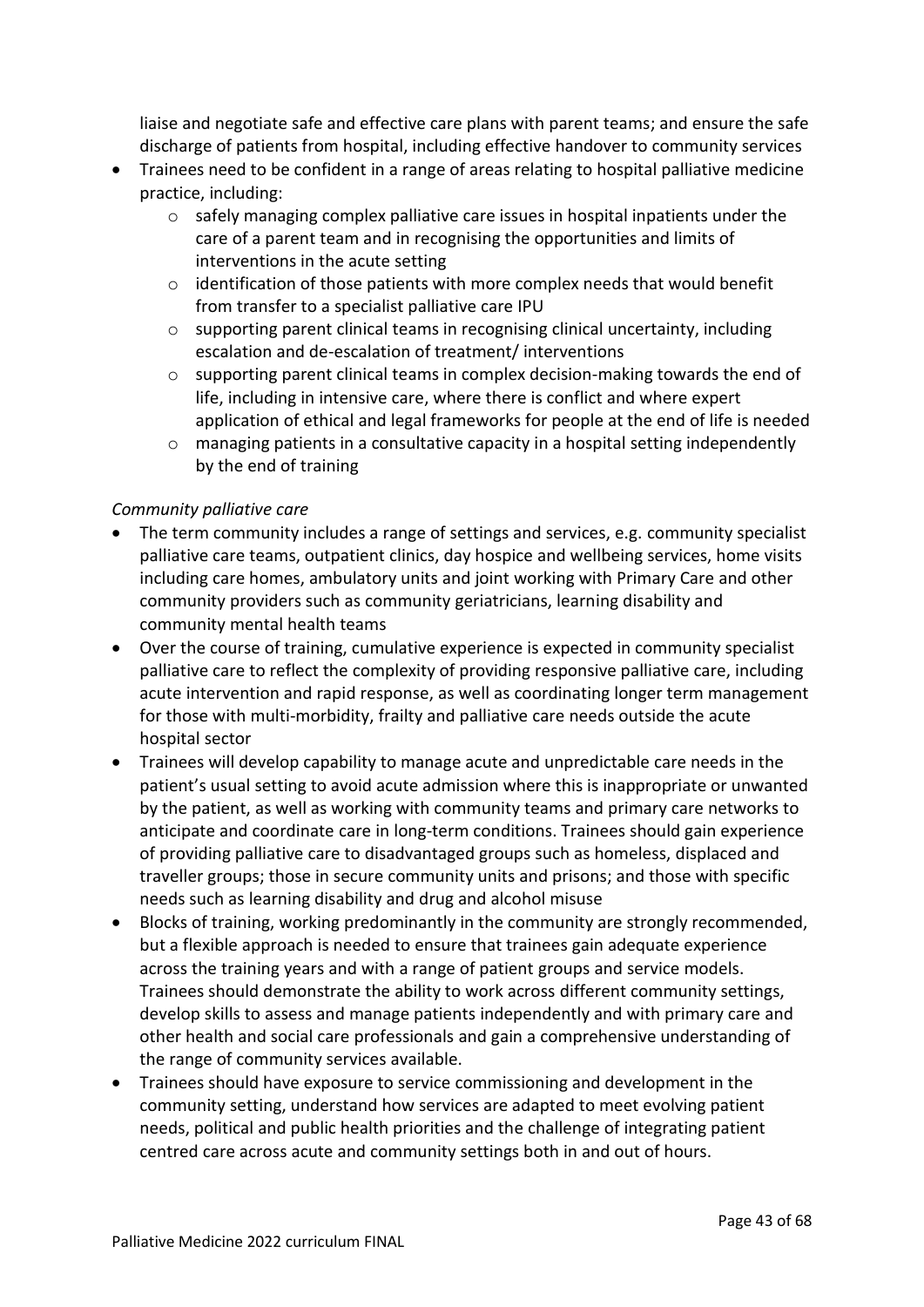## *Cancer and oncology training*

- Exposure to a range of oncology experience during training. This may include:
	- $\circ$  Awareness of and ability to recognise the range of acute oncology presentations in all care settings
	- $\circ$  Ability to assess patients presenting with new metastatic cancer, including cancer of unknown primary, and to support clinical teams in investigation and management, based on patient preferences and performance status
	- $\circ$  Knowledge of the use of systemic anticancer therapies (including likely benefits and toxicities); participating in cancer site specialist multidisciplinary teams; working alongside acute oncology services
	- $\circ$  Knowledge of indications for radiotherapy, likely toxicity and outcome of palliative treatments
	- o Awareness of the complications of radical treatments in order to support oncology teams in managing severe symptoms
- Experience of working in a cancer centre is highly recommended, as it is recognised that the complexity of patients managed in a tertiary setting will be different to those managed in other settings

## *Non-cancer training*

• Exposure to a range of non-cancer conditions across different palliative care settings during training; including experience of joint working with other medical specialties, e.g. care of the elderly, e.g. in joint clinics or undertaking joint visits in the community

## *Out of hours' palliative care*

- Experience of working in all palliative care setting out of hours. By the end of training trainees need to:
	- o Demonstrate the ability to undertake face to face assessments of new patient and those with new problems;
	- o Formulate effective and safe management plans
	- o Manage problems independently (as clinically appropriate) over the course of the on-call period. This should include safe mechanisms for handover and handback of patients, especially where trainees are covering several palliative care services on call.
	- $\circ$  Demonstrate the ability to provide telephone advice to healthcare professionals out of hours across hospital, specialist inpatient and community settings; Demonstrate ability to prioritise and effectively manage workload when working across multiple settings on call;
	- o By the end of training be able to manage a caseload independently out of hours Experience of working alongside primary care and with other specialist clinicians, delivering shared care and undertaking joint assessments across all settings

## *Communication Skills*

• Training in advanced communication skills (attendance at a locally-approved course, in addition to demonstration of expert communication via CiPs and workplace-based assessments, particularly MSF and the patient survey)

## *Other Requirements*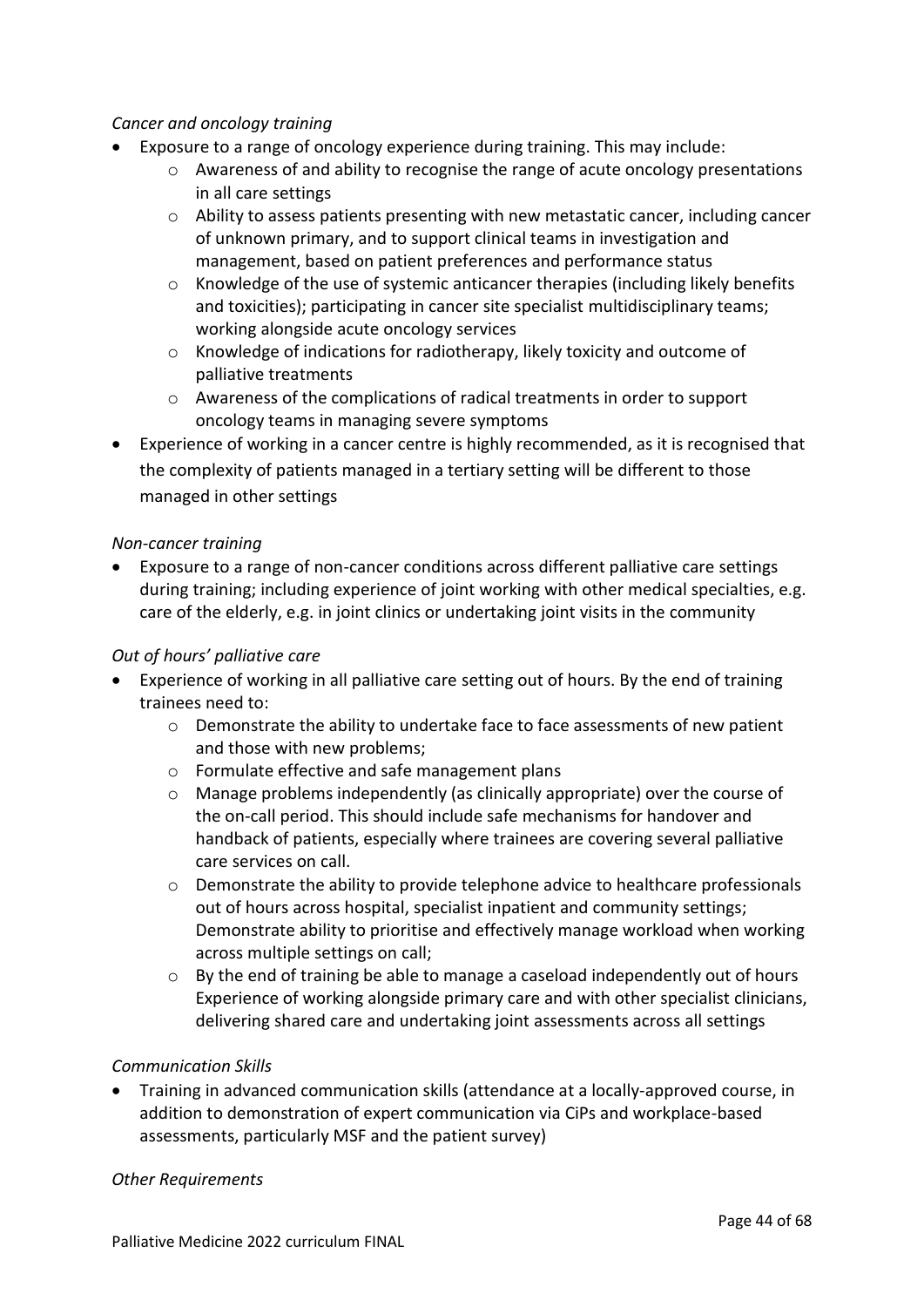- Training in teaching to enable trainees to develop their skills to independently enhance, facilitate and educate the wider multi-professional team in the delivery of palliative and end of life care across settings
- Training in management and leadership, including the core knowledge and skills required to lead palliative care services in the third sector
- Experience of joint working with chronic pain services (including observation of nerve blocking techniques and of the management of epidural and/or intrathecal catheters for cancer pain)
- Experience of working closely with other specialist services, including: care of the elderly; liaison psychiatry/psychology services; social services; chaplaincy services; pharmacy; rehabilitation services; primary care; discharge teams and bereavement services. This list is not exhaustive and it is recommended that specialist experience is integrated into palliative care placements.
- Exposure to paediatric palliative care and TYA services to support the care of patients transitioning from paediatric to adult services
- Experience of working with NHS and third sector providers within the training programme
- Awareness of the development of genomics and personalised medicine and potential impact on patients' care and treatment
- Development of strategies to support self-awareness/self-management, via reflection, feedback and the use of supervision, to enable trainees to develop the coping skills and resilience to sustain a career in the speciality
- Training in health-promotion and community engagement in end of life care to increase awareness of the possibilities to be realised through working in partnership with local communities

# <span id="page-44-0"></span>**4.2 Teaching and learning methods**

The curriculum will be delivered through a variety of learning experiences and will achieve the capabilities described in the syllabus through a variety of learning methods. There will be a balance of different modes of learning from formal teaching programmes to experiential learning 'on the job'. The proportion of time allocated to different learning methods may vary depending on the nature of the attachment within a rotation.

This section identifies the types of situations in which a trainee will learn.

**Work-based experiential learning** - The content of work-based experiential learning is decided by the local faculty for education but includes active participation in:

# **Reviewing patients with consultants**

It is important that trainees have an opportunity to present at least a proportion of the patients whom they have admitted to their consultant for senior review in order to obtain immediate feedback into their performance (which may be supplemented by an appropriate WBA such as an ACAT, mini-CEX or CBD). This may be accomplished when working alongside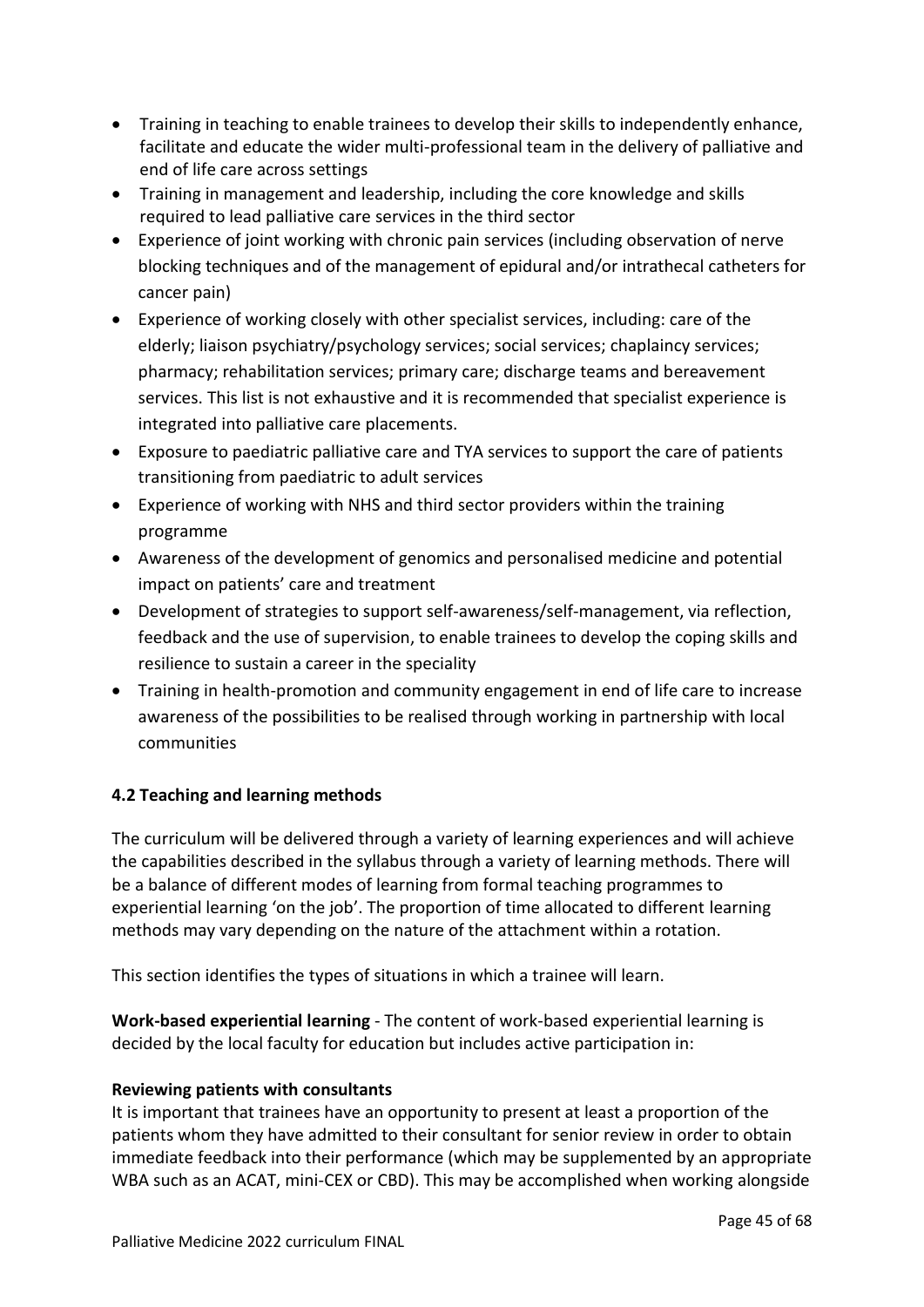a consultant in the hospital, specialist inpatient unit or community setting, or following out of hours work supervised by a consultant.

# **Personal ward rounds and provision of ongoing clinical care on specialist medical ward attachments**

Every patient seen, on the ward, outpatients or community, provides a learning opportunity, which will be enhanced by following the patient through the course of their illness. The experience of the evolution of patients' problems over time is a critical part both of the diagnostic process as well as management. Patients seen should provide the basis for critical reading and reflection on clinical problems.

# **Ward rounds by more senior doctors**

Every time a trainee observes another doctor reviewing a patient, there is an opportunity for learning. Ward rounds should be led by a more senior doctor and include feedback on clinical and decision-making skills.

## **Multi-disciplinary team meetings**

There are many situations where clinical problems are discussed with clinicians in other disciplines. These provide excellent opportunities for observation of clinical reasoning.

# **Community and outpatient settings**

Palliative Medicine trainees will undertake part of their training in the community. For the purposes of the curriculum, this includes outpatient clinics (see below); patient's own home; care homes; ambulatory units; primary care and day hospice. Trainees may undertake joint consultations with another doctor or nurse specialist but are also expected to become proficient in independent assessment. By the end of training, trainees will have developed the skills to assess and manage patients both with colleagues and independently and have gained a comprehensive understanding of the range of community services available.

# **Outpatient clinics (Palliative Medicine or other specialty clinics conducted either face to face or remotely via telephone or video consultation)**

The educational objectives of attending clinics are:

- To understand the management of chronic diseases and/or assess patient's palliative care needs in an outpatient setting.
- Be able to assess a patient in a defined time-frame.
- To interpret and act on the referral to clinic/service.
- To propose an investigation (as appropriate) and management plan in a setting different from the acute medical situation.
- To review and amend existing plans.
- To write an acceptable letter back to the referrer and patient.
- To communicate effectively with the patient and those close to them and other health care professionals.

These objectives can be achieved in a variety of settings including hospitals, day care/ambulatory facilities and the community. The clinic might be primarily run by a specialist nurse (or other qualified health care professionals) rather than a consultant physician. After initial induction, trainees will review patients under direct supervision. The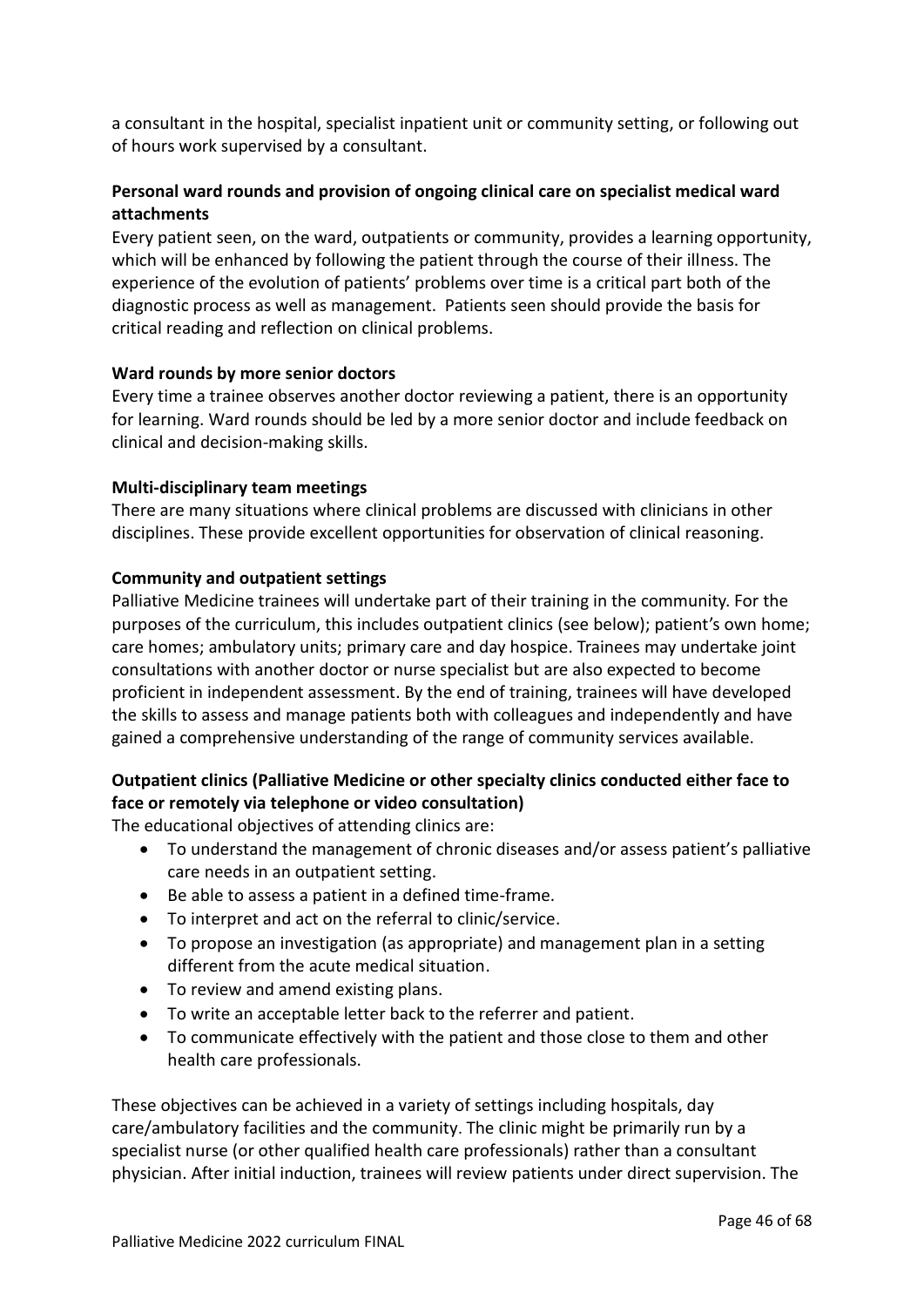degree of responsibility taken by the trainee will increase as competency increases. Trainees should see a range of new and follow-up patients and present their findings to their clinical supervisor. Clinic letters written by the trainee should also be reviewed and feedback given.

The number of patients that a trainee should see in each clinic is not defined, neither is the time that should be spent in clinic, but as a guide this should be a minimum of two hours.

Clinic experience should be used as an opportunity to undertake supervised learning events and reflection.

Trainees have supervised responsibility for the care of inpatients or community patients if they hold a caseload. This includes day-to-day review of clinical conditions, note keeping, and the initial management of the acutely ill patient with referral to and liaison with clinical colleagues as necessary. The degree of responsibility taken by the trainee will increase as competency increases. There should be appropriate levels of clinical supervision throughout training, with increasing clinical independence and responsibility.

## **Formal postgraduate teaching**

The content of these sessions is determined by the local faculty of medical education and will be based on the curriculum. There are many opportunities throughout the year for formal teaching in the local postgraduate teaching sessions and at regional, national and international meetings. Many of these are organised by the Royal Colleges of Physicians.

Suggested activities include:

- a programme of formal bleep-free regular teaching sessions (face to face or via remote platforms) to cohorts of trainees (e.g. a weekly training hour for IM teaching within a training site)
- case presentations
- research, audit and quality improvement projects
- lectures and small group teaching
- Grand Rounds
- clinical skills demonstrations and teaching
- critical appraisal and evidence based medicine and journal clubs
- joint specialty meetings
- attendance at training programmes organised on a deanery or regional basis, which are designed to cover aspects of the training programme outlined in this curriculum.

**Learning with peers** - There are many opportunities for trainees to learn with their peers across the multi-disciplinary team as well as other specialties. Local postgraduate teaching opportunities allow trainees of varied levels of experience to come together for small group sessions.

## **Independent self-directed learning**

Trainees will use this time in a variety of ways depending upon their stage of learning. Suggested activities include:

• reading, including web-based material such as e-Learning for Healthcare (e-LfH)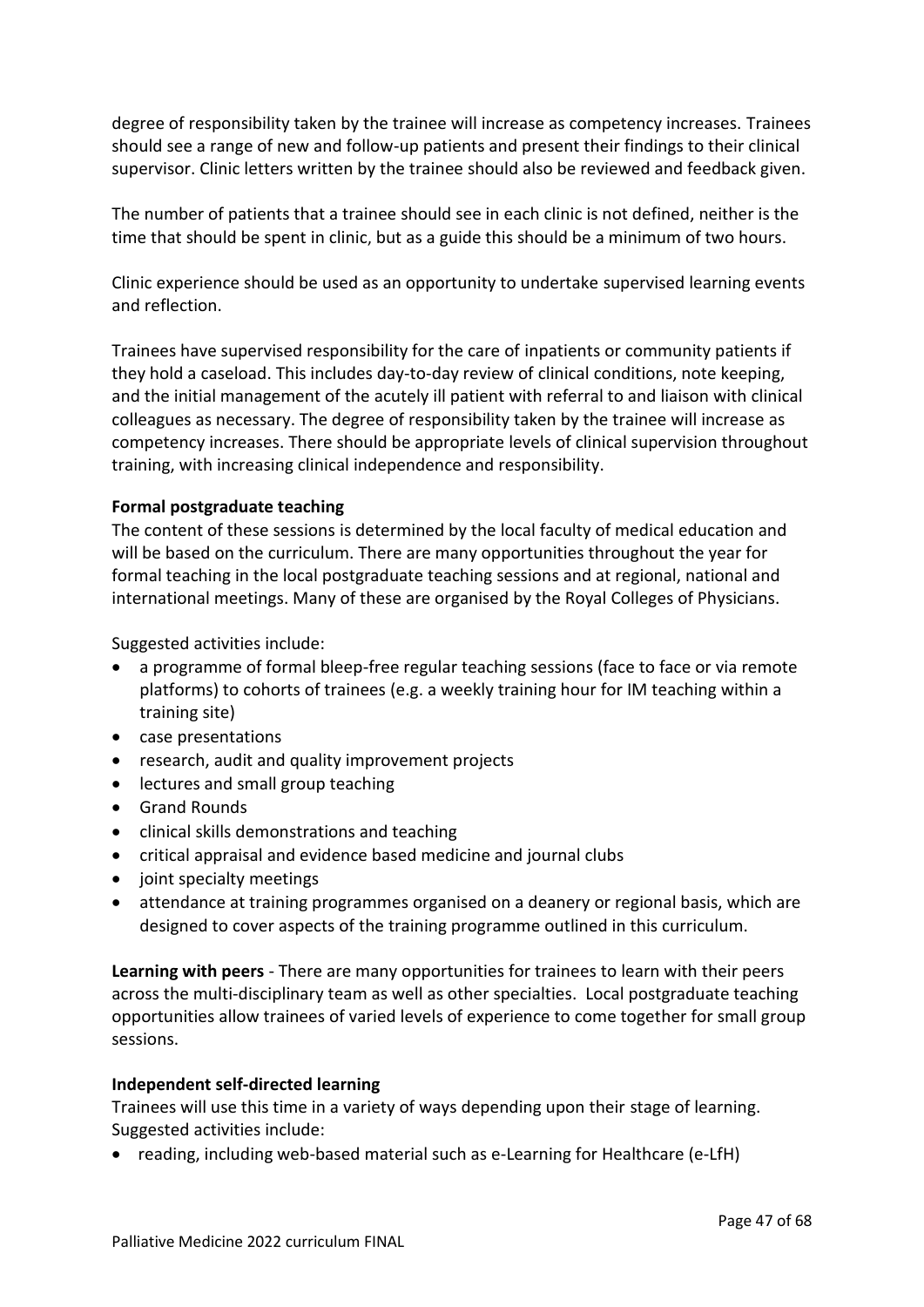- maintenance of personal portfolio (self-assessment, reflective learning, personal development plan)
- audit, quality improvement and research projects
- reading journals
- achieving personal learning goals beyond the essential, core curriculum

#### **Formal study courses**

Time to be made available for formal courses is encouraged, subject to local conditions of service. Examples include management and leadership courses and communication courses, which are particularly relevant to patient safety and experience.

#### <span id="page-47-0"></span>**4.3 Academic training**

The four nations have different arrangements for academic training and doctors in training should consult the local deanery for further guidance.

Trainees may train in academic medicine as an academic clinical fellow (ACF), academic clinical lecturer (ACL) or equivalent.

Some trainees may opt to do research leading to a higher degree without being appointed to a formal academic programme. This new curriculum should not impact in any way on the facility to take time out of programme for research (OOPR) but as now, such time requires discussion between the trainee, the TPD and the Deanery as to what is appropriate together with guidance from the appropriate SAC that the proposed period and scope of study is sensible.

## <span id="page-47-1"></span>**4.4 Taking time out of programme**

There are a number of circumstances when a trainee may seek to spend some time out of specialty training, such as undertaking a period of research or taking up a fellowship post. All such requests must be agreed by the postgraduate dean in advance and trainees are advised to discuss their proposals as early as possible. Full guidance on taking time out of programme can be found in the Gold Guide.

## <span id="page-47-2"></span>**4.5 Acting up as a consultant**

A trainee coming towards the end of their training may spend up to three months "actingup" as a consultant, provided that a consultant supervisor is identified for the post and satisfactory progress is made. As long as the trainee remains within an approved training programme, the GMC does not need to approve this period of "acting up" and their original CCT date will not be affected. More information on acting up as a consultant can be found in the Gold Guide.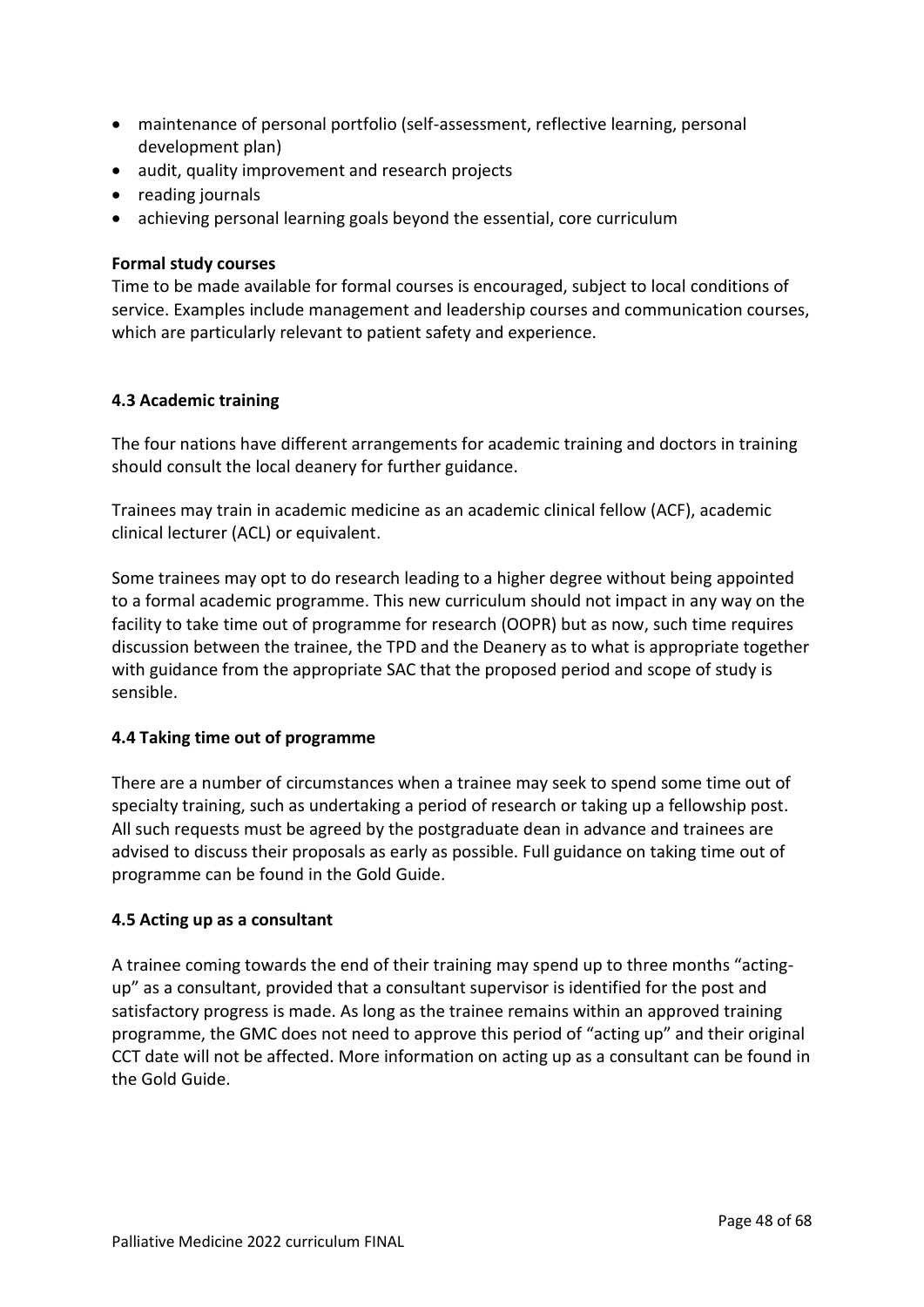# <span id="page-48-0"></span>**5 Programme of Assessment**

## <span id="page-48-1"></span>**5.1 Purpose of assessment**

The purpose of the programme of assessment is to:

- assess trainees' actual performance in the workplace
- enhance learning by providing formative assessment, enabling trainees to receive immediate feedback, understand their own performance and identify areas for development
- drive learning and enhance the training process by making it clear what is required of trainees and motivating them to ensure they receive suitable training and experience
- demonstrate trainees have acquired the GPCs and meet the requirements of GMP
- ensure that trainees possess the essential underlying knowledge required for their specialty
- provide robust, summative evidence that trainees are meeting the curriculum standards during the training programme
- inform the ARCP, identifying any requirements for targeted or additional training where necessary and facilitating decisions regarding progression through the training programme
- identify trainees who should be advised to consider changes of career direction.

# <span id="page-48-2"></span>**5.2 Programme of Assessment**

Our programme of assessment refers to the integrated framework of exams, assessments in the workplace and judgements made about a learner during their approved programme of training. The purpose of the programme of assessment is to robustly evidence, ensure and clearly communicate the expected levels of performance at critical progression points in, and to demonstrate satisfactory completion of training as required by the curriculum.

The programme of assessment is comprised of several different individual types of assessment. A range of assessments are needed to generate the necessary evidence required for global judgements to be made about satisfactory performance, progression in, and completion of, training. All assessments, including those conducted in the workplace, are linked to the relevant curricular learning outcomes (e.g. through the blueprinting of assessment system to the stated curricular outcomes).

The programme of assessment emphasises the importance and centrality of professional judgement in making sure learners have met the learning outcomes and expected levels of performance set out in the approved curricula. Assessors will make accountable, professional judgements. The programme of assessment includes how professional judgements are used and collated to support decisions on progression and satisfactory completion of training.

The assessments will be supported by structured feedback for trainees. Assessment tools will be both formative and summative and have been selected on the basis of their fitness for purpose.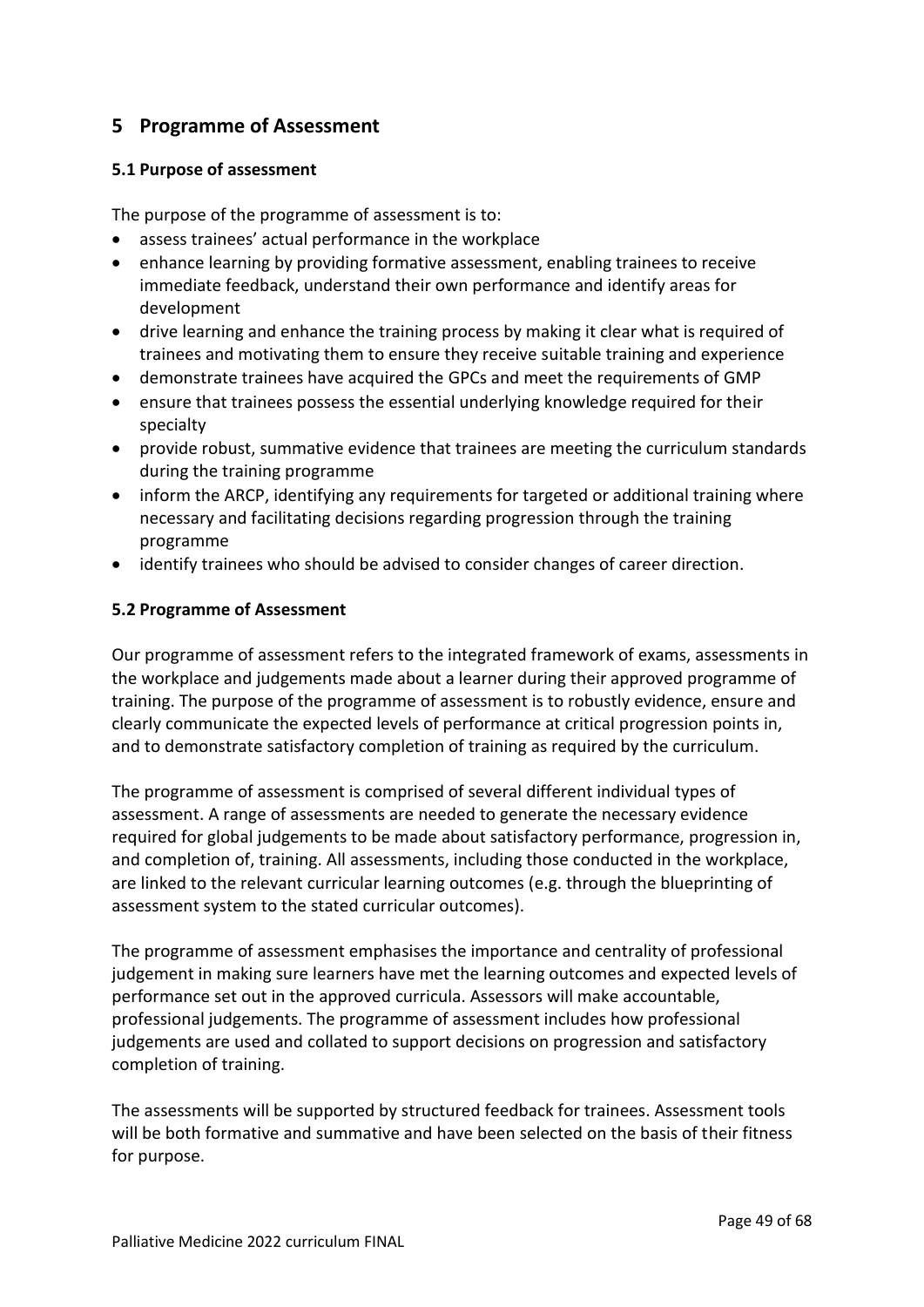Assessment will take place throughout the training programme to allow trainees continually to gather evidence of learning and to provide formative feedback. Those assessment tools which are not identified individually as summative will contribute to summative judgements about a trainee's progress as part of the programme of assessment. The number and range of these will ensure a reliable assessment of the training relevant to their stage of training and achieve coverage of the curriculum.

Reflection and feedback should be an integral component to all SLEs and WBPAs. In order for trainees to maximise benefit, reflection and feedback should take place as soon as possible after an event. Every clinical encounter can provide a unique opportunity for reflection and feedback and this process should occur frequently. Feedback should be of high quality and should include an action plan for future development for the trainee. Both trainees and trainers should recognise and respect cultural differences when giving and receiving feedback.

## <span id="page-49-0"></span>**5.3 Assessment of CiPs**

Assessment of CiPs involves looking across a range of different skills and behaviours to make global decisions about a learner's suitability to take on particular responsibilities or tasks.

Clinical supervisors and others contributing to assessment will provide formative feedback to the trainee on their performance throughout the training year. This feedback will include a global rating in order to indicate to the trainee and their educational supervisor how they are progressing at that stage of training. To support this, workplace based assessments and multiple consultant reports will include global assessment anchor statements.

#### **Global assessment anchor statements**

- $\triangleright$  Below expectations for this year of training; may not meet the requirements for critical progression point
- $\triangleright$  Meeting expectations for this year of training; expected to progress to next stage of training
- $\triangleright$  Above expectations for this year of training; expected to progress to next stage of training

Towards the end of the training year, trainees will make a self-assessment of their progression for each CiP and record this in the eportfolio with signposting to the evidence to support their rating.

The educational supervisor (ES) will review the evidence in the eportfolio including workplace based assessments, feedback received from clinical supervisors (via the Multiple Consultant Report) and the trainee's self-assessment and record their judgement on the trainee's performance in the ES report, with commentary.

For **generic CiPs**, the ES will indicate whether the trainee is meeting expectations or not using the global anchor statements above. Trainees will need to be meeting expectations for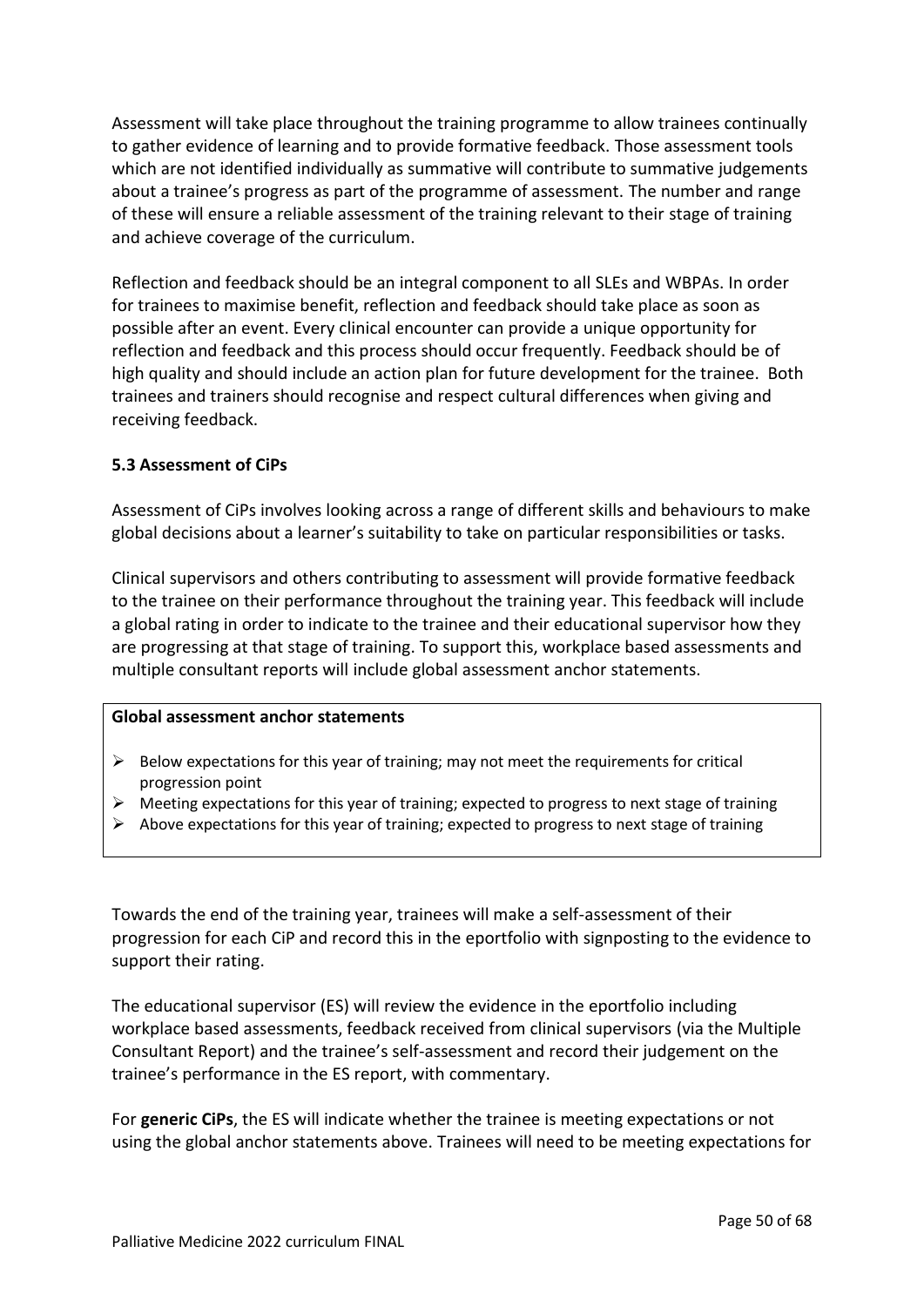the stage of training as a minimum to be judged satisfactory to progress to the next training year.

For **clinical and specialty CiPs**, the ES will make an entrustment decision for each CiP and record the indicative level of supervision required with detailed comments to justify their entrustment decision. The ES will also indicate the most appropriate global anchor statement (see above) for overall performance.

| Level   | <b>Descriptor</b>                                                                       |
|---------|-----------------------------------------------------------------------------------------|
| Level 1 | <b>Entrusted to observe only</b> – no provision of clinical care                        |
| Level 2 | <b>Entrusted to act with direct supervision:</b>                                        |
|         | The trainee may provide clinical care, but the supervising physician is physically      |
|         | within the hospital or other site of patient care and is immediately available if       |
|         | required to provide direct bedside supervision                                          |
| Level 3 | <b>Entrusted to act with indirect supervision:</b>                                      |
|         | The trainee may provide clinical care when the supervising physician is not physically  |
|         | present within the hospital or other site of patient care, but is available by means of |
|         | telephone and/or electronic media to provide advice, and can attend at the bedside if   |
|         | required to provide direct supervision                                                  |
| Level 4 | <b>Entrusted to act unsupervised</b>                                                    |
|         |                                                                                         |

# **Level descriptors for clinical and specialty CiPs**

The ARCP will be informed by the ES report and the evidence presented in the eportfolio. The ARCP panel will make the final summative judgement on whether the trainee has achieved the generic outcomes and the appropriate level of supervision for each CiP. The ARCP panel will determine whether the trainee can progress to the next year/level of training in accordance with the Gold Guide. ARCPs will be held for each training year. The final ARCP will ensure trainees have achieved level 4 in all CiPs for the critical progression point at completion of training.

# <span id="page-50-0"></span>**5.4 Critical progression points**

There will be a key progression point on completion of specialty training. Trainees will be required to be entrusted at level 4 in all CiPs in order to achieve an ARCP outcome 6 and be recommended for a CCT.

The educational supervisor report will make a recommendation to the ARCP panel as to whether the trainee has met the defined levels for the CiPs and acquired the procedural competence required for each year of training. The ARCP panel will make the final decision on whether the trainee can be signed off and progress to the next year/level of training [see section 5.6].

The outline grids below set out the expected level of supervision and entrustment for the IM clinical CiPs and the specialty CiPs and include the critical progression points across the whole training programme.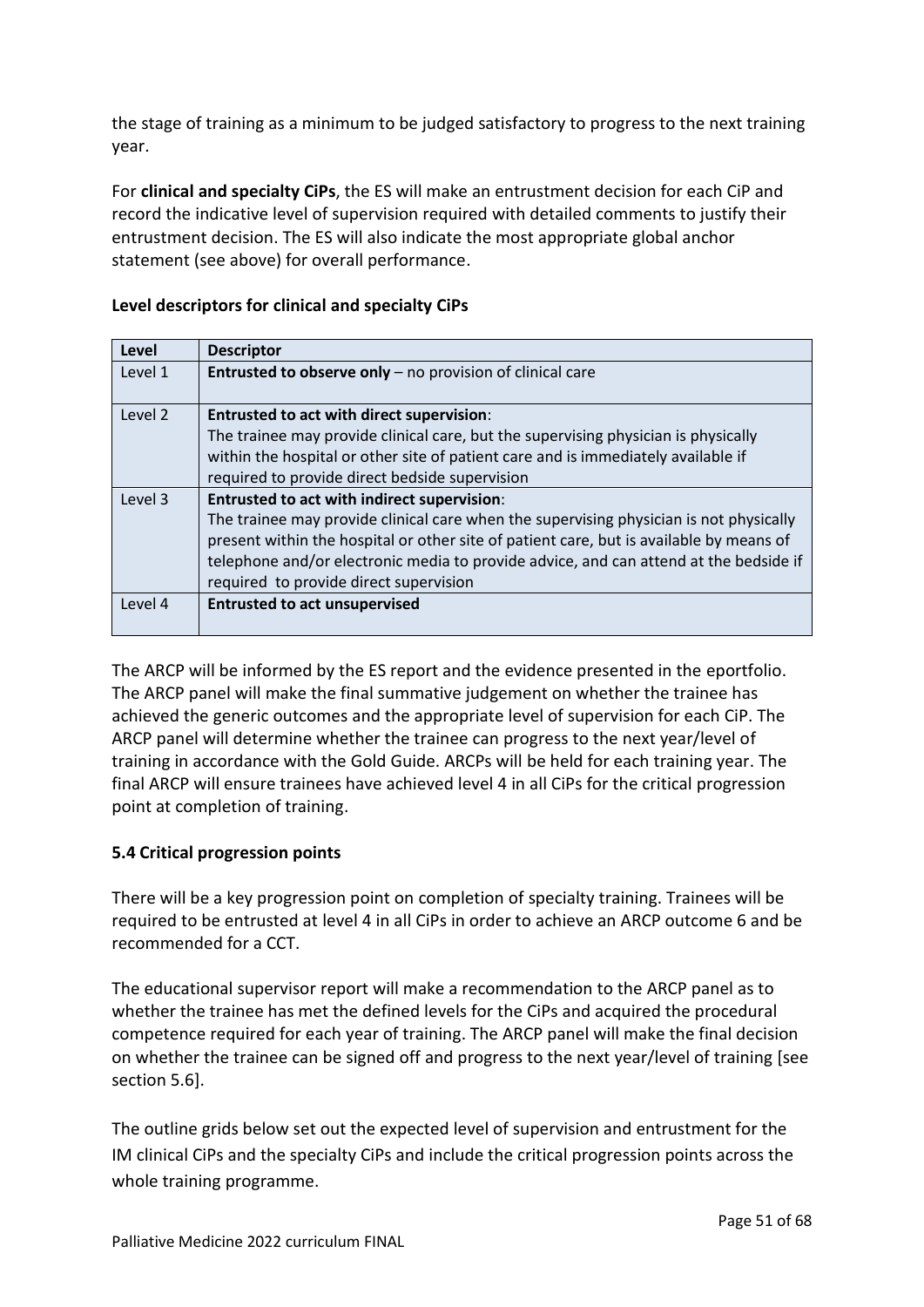#### **Table 1: Outline grid of levels expected for Internal Medicine clinical capabilities in practice (CiPs)**

#### **Level descriptors**

Level 1: Entrusted to observe only – no clinical care Level 2: Entrusted to act with direct supervision Level 3: Entrusted to act with indirect supervision Level 4: Entrusted to act unsupervised

**Internal Medicine stage 2 + specialty training**  $\begin{bmatrix} CCT \end{bmatrix}$ **Specialty CiP ST4 ST5 ST6 ST7** 1. Managing an acute unselected take **3 3 3 4** 2. Managing the acute care of patients within a medical specialty service  $\begin{array}{ccc} \n\end{array}$  **2**  $\begin{array}{ccc} \n\end{array}$  **3**  $\begin{array}{ccc} \n\end{array}$  **4** CRITICAL PROGRESSION POINT **CRITICAL PROGRESSION POINT** 3. Providing continuity of care to medical inpatients **<sup>3</sup> <sup>3</sup> <sup>3</sup> <sup>4</sup>** 4. Managing outpatients with long term conditions **<sup>3</sup> <sup>3</sup> <sup>3</sup> <sup>4</sup>** 5. Managing medical problems in patients in other specialties and special **3 3 3 4** cases 6. Managing an MDT including discharge planning  $\begin{array}{ccc} 3 & 3 & 3 \end{array}$  **4** 7. Delivering effective resuscitation and managing the deteriorating **4 4 4 4** patient 8. Managing end of life and applying palliative care skills **<sup>3</sup> <sup>3</sup> <sup>3</sup> <sup>4</sup>**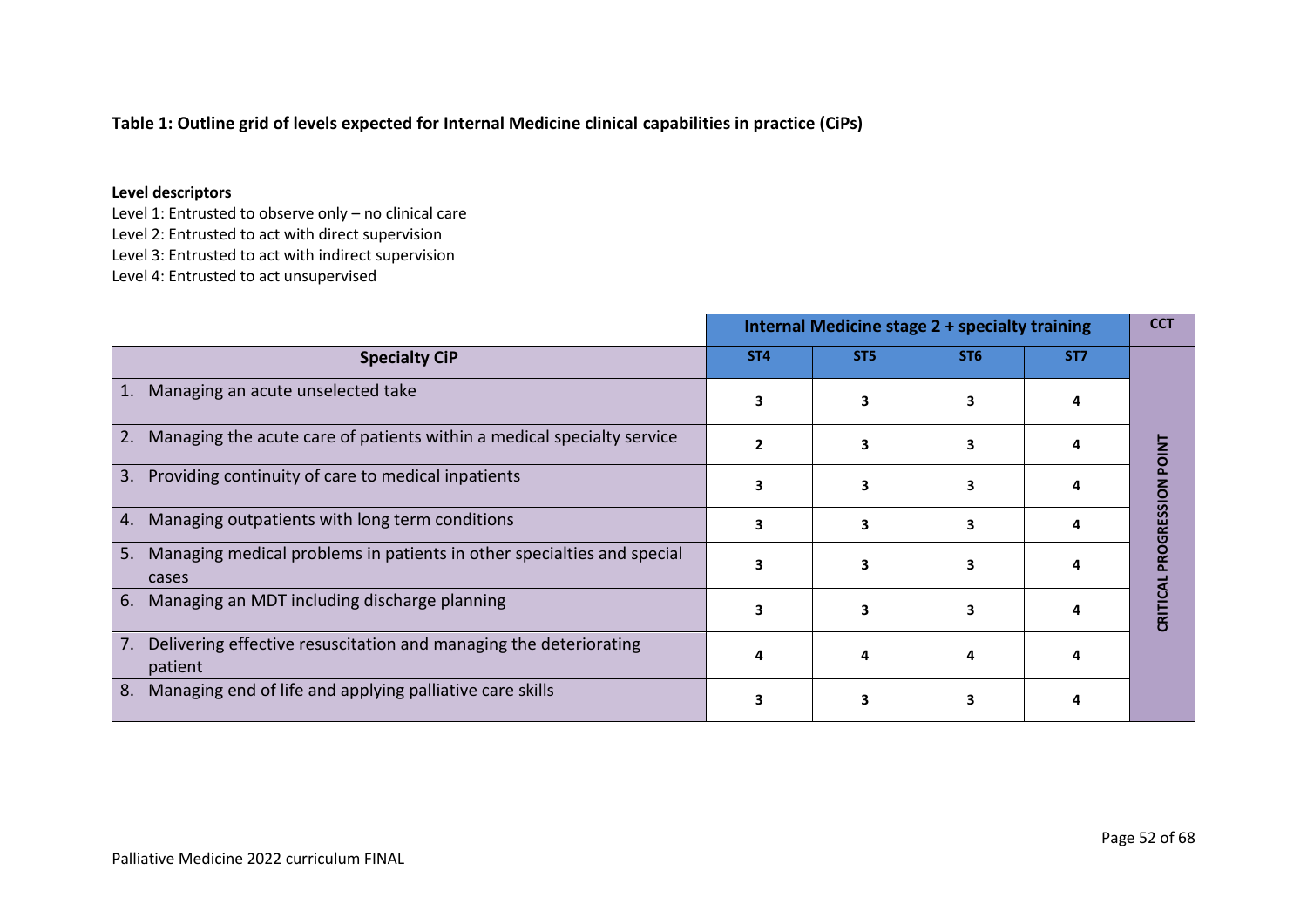**Table 2: Outline grid of levels expected for Palliative Medicine specialty capabilities in practice (CiPs)**

**Levels to be achieved by the end of each training year for specialty CiPs** 

#### **Level descriptors**

Level 1: Entrusted to observe only – no clinical care

Level 2: Entrusted to act with direct supervision

Level 3: Entrusted to act with indirect supervision

Level 4: Entrusted to act unsupervised

| <b>Specialty CiP</b>                                                                                                                                          |                      | ST <sub>4</sub> | ST <sub>5</sub> | ST <sub>6</sub> | ST <sub>7</sub> |  |
|---------------------------------------------------------------------------------------------------------------------------------------------------------------|----------------------|-----------------|-----------------|-----------------|-----------------|--|
| Managing patients with life limiting conditions across all care<br>settings                                                                                   |                      |                 |                 |                 |                 |  |
| Ability to manage complex pain in people with life limiting<br>2.<br>conditions across all care settings                                                      | <b>TAIO</b>          |                 |                 |                 |                 |  |
| Demonstrates the ability to manage complex symptoms<br>3.<br>secondary to life limiting conditions across all care settings                                   |                      |                 |                 |                 |                 |  |
| Ability to demonstrate effective advanced communication skills<br>4.<br>with patients, those close to them and colleagues across all<br>care settings         | SSION<br>ш<br>ច<br>Q |                 |                 |                 |                 |  |
| Ability to manage, lead and provide optimal care of the<br>5.<br>complex dying patient and those close to them across all care<br>settings                    | CRITICA              |                 |                 |                 |                 |  |
| Manages delivery of holistic psychosocial care including<br>6.<br>religious, cultural and spiritual care across all care settings<br>across all care settings |                      |                 |                 |                 |                 |  |
| Demonstrates the ability to lead a palliative care service in any<br>7.<br>setting, including those in the third sector                                       |                      |                 |                 |                 |                 |  |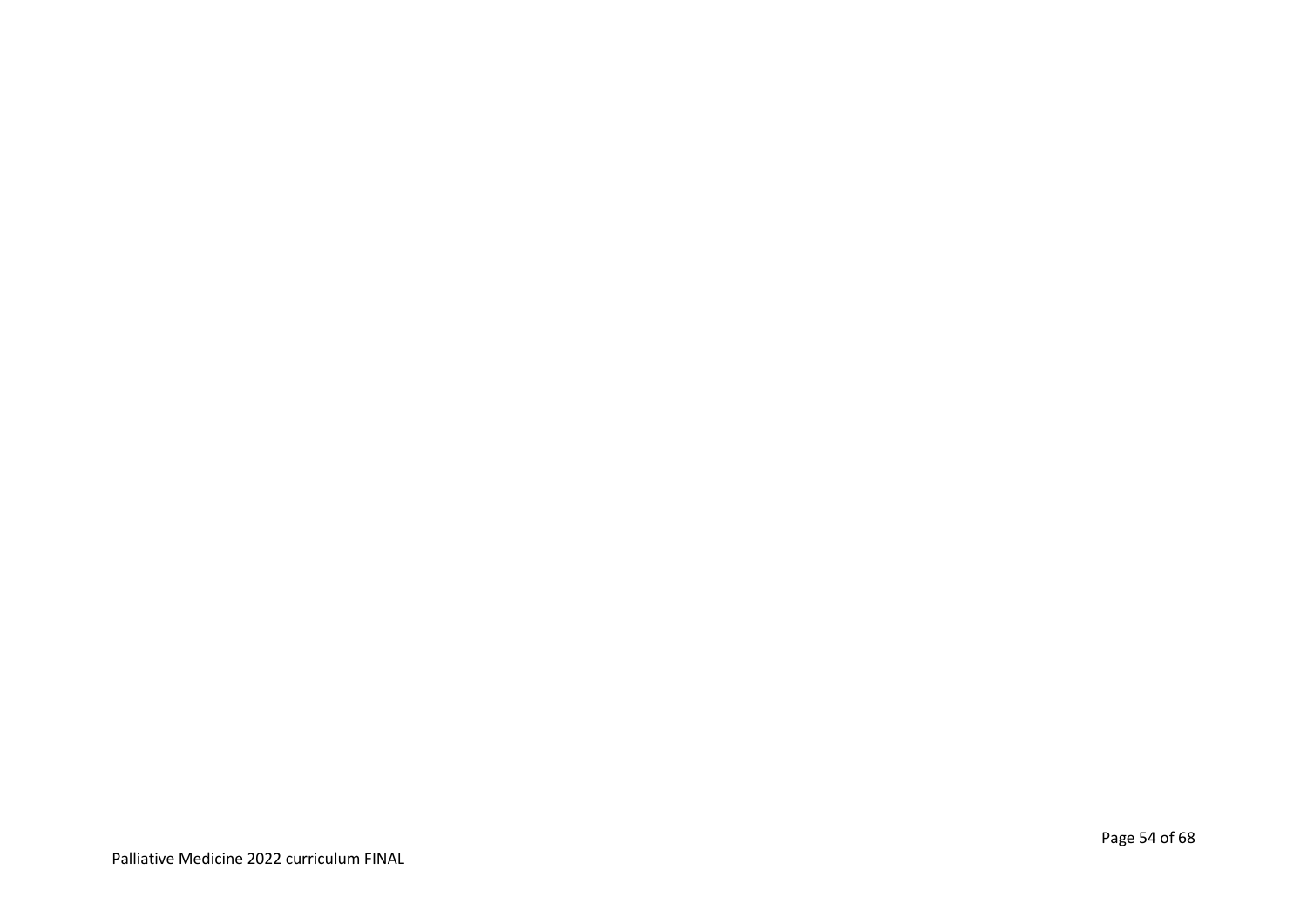## <span id="page-54-0"></span>**5.5 Evidence of progress**

The following methods of assessment will provide evidence of progress in the integrated programme of assessment. The requirements for each training year/level are stipulated in the ARCP decision aid [\(www.jrcptb.org.uk\)](http://www.jrcptb.org.uk/).

#### *Summative assessment*

#### **Examinations and certificates**

• Palliative Medicine Specialty Certificate Examination (SCE)

The Specialty Certificate Examination has been developed by the Federation of Royal Colleges of Physicians in conjunction with the specialist society. The examination tests the extra knowledge base that trainees have acquired since taking the MRCP(UK) diploma. The knowledge base itself must be associated with adequate use of such knowledge and passing this examination must be combined with satisfactory progress in workplace based assessments for the trainee to successfully reach the end of training and be awarded the CCT in add specialty. Information is available on the [MRCPUK website.](https://www.mrcpuk.org/mrcpuk-examinations/specialty-certificate-examinations/specialties/respiratory-medicine)

## **Workplace-based assessment (WPBA)**

• Direct Observation of Procedural Skills (DOPS) – summative

## *Formative assessment*

## **Supervised Learning Events (SLEs)**

- Acute Care Assessment Tool (ACAT)
- Case-Based Discussions (CbD)
- mini-Clinical Evaluation Exercise (mini-CEX)
- Clinical Leadership Development (LEADER)

## **WPBA**

- Direct Observation of Procedural Skills (DOPS) formative
- Multi-Source Feedback (MSF)
- Patient Survey (PS)
- Quality Improvement Project Assessment Tool (QIPAT)
- Teaching Observation (TO)

## **Supervisor reports**

- Multiple Consultant Report (MCR)
- Educational Supervisor Report (ESR)

These methods are described briefly below. More information and guidance for trainees and assessors are available in the eportfolio and on the JRCPTB website [\(www.jrcptb.org.uk\)](http://www.jrcptb.org.uk/).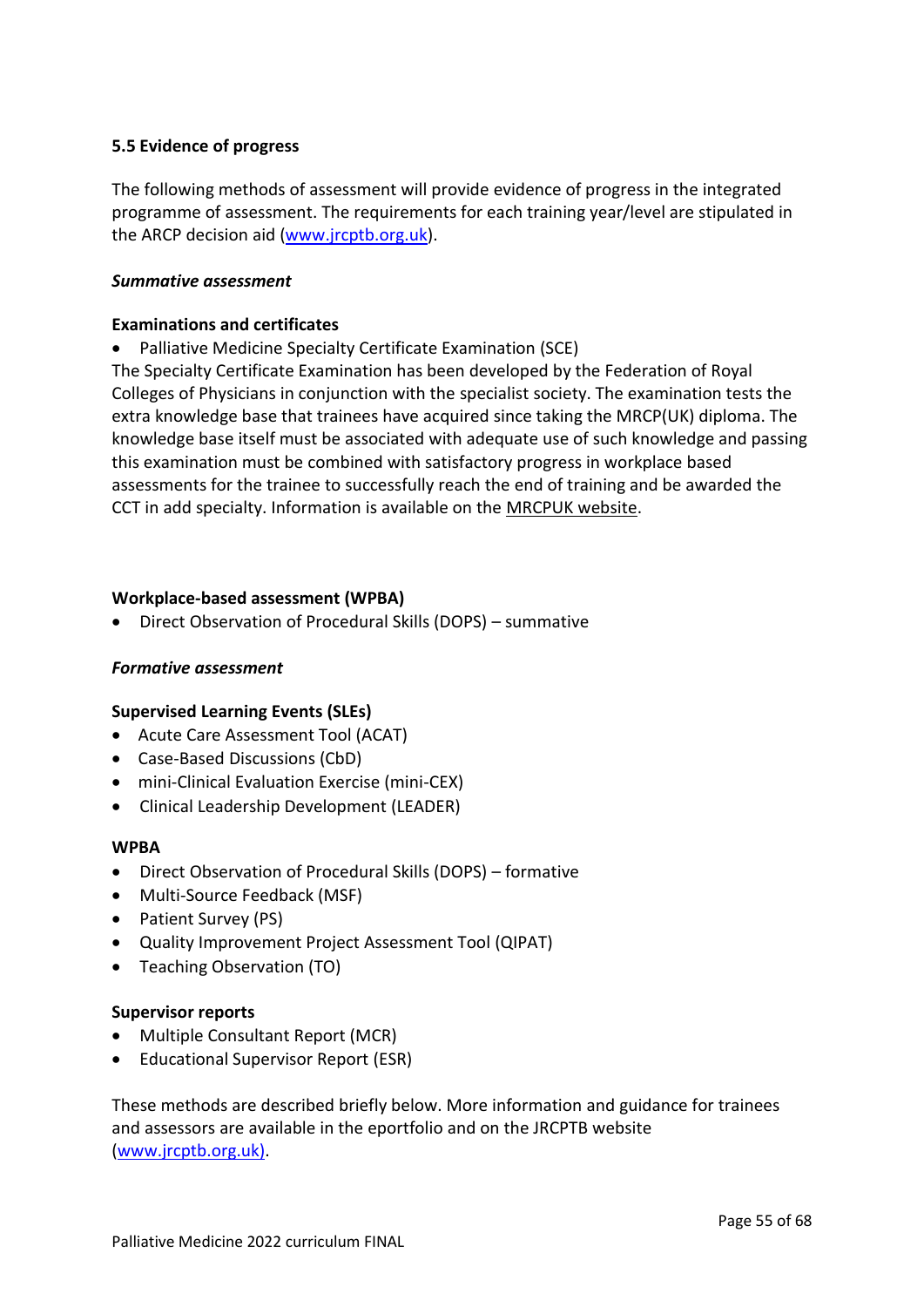Assessment should be recorded in the trainee's eportfolio. These methods include feedback opportunities as an integral part of the programme of assessment.

# **Acute Care Assessment Tool (ACAT)**

The ACAT is designed to assess and facilitate feedback on a doctor's performance during their practice on the acute medical take. It is primarily for assessment of their ability to prioritise, to work efficiently, to work with and lead a team, and to interact effectively with nursing and other colleagues. It can also be used for assessment and feedback in relation to care of individual patients. Any doctor who has been responsible for the supervision of the acute medical take can be the assessor for an ACAT.

# **Case-based Discussion (CbD)**

The CbD assesses the performance of a trainee in their management of a patient to provide an indication of competence in areas such as clinical reasoning, decision-making and application of medical knowledge in relation to patient care. It also serves as a method to document conversations about, and presentations of, cases by trainees. The CbD should focus on a written record (such as written case notes, out-patient letter, and discharge summary). A typical encounter might be when presenting newly referred patients in the out-patient department.

# **mini-Clinical Evaluation Exercise (mini-CEX)**

This tool evaluates a clinical encounter with a patient to provide an indication of competence in skills essential for good clinical care such as history taking, examination and clinical reasoning. The trainee receives immediate feedback to aid learning. The mini-CEX can be used at any time and in any setting when there is a trainee and patient interaction and an assessor is available.

# **Direct Observation of Procedural Skills (DOPS)**

A DOPS is an assessment tool designed to evaluate the performance of a trainee in undertaking a practical procedure, against a structured checklist. The trainee receives immediate feedback to identify strengths and areas for development. DOPS can be undertaken as many times as the trainee and their supervisor feel is necessary (formative). A trainee can be regarded as competent to perform a procedure independently after they are signed off as such by an appropriate assessor (summative).

## **Multi-source feedback (MSF)**

This tool is a method of assessing generic skills such as communication, leadership, team working, reliability etc, across the domains of Good Medical Practice. This provides systematic collection and feedback of performance data on a trainee, derived from a number of colleagues. 'Raters' are individuals with whom the trainee works, and includes doctors, administrative staff, and other allied professionals. Raters should be agreed with the educational supervisor at the start of the training year. The trainee will not see the individual responses by raters. Feedback is given to the trainee by the Educational Supervisor.

## **Clinical Leadership Development (LEADER)**

The LEADER is an assessment that has been in use by the Royal College of Paediatrics, to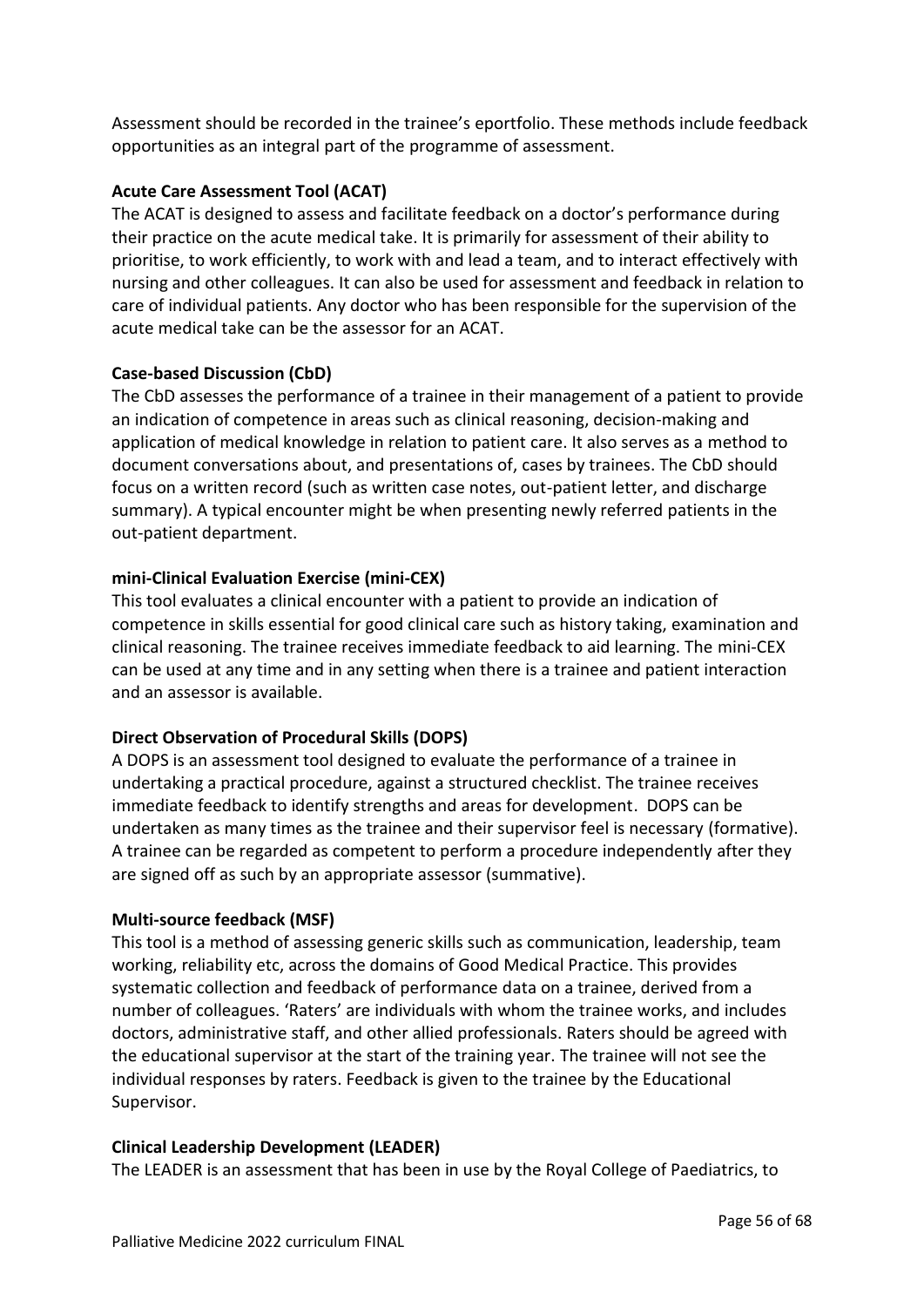assess clinical leadership skills. The domains assessed are Leadership in a team; Effective services; Acting in a team; Direction setting; and Reflection. Palliative medicine consultants usually have to take on clinical leadership roles early in their careers and a more formal assessment of the development of leadership skills, e.g. chairing multidisciplinary and nonclinical meetings is required. The tool was piloted prior to use in the new curriculum.

#### **Patient Survey (PS)**

The PS addresses issues, including the behaviour of the doctor and effectiveness of the consultation, which are important to patients. It is intended to assess the trainee's performance in areas such as interpersonal skills, communication skills and professionalism by concentrating solely on their performance during one consultation; these areas are seen as critical for the effective practice of a palliative medicine doctor. As patient surveys can be challenging in palliative medicine, as the patients are so unwell, responses from those close to patients (including relatives and informal carers) will be accepted. As feedback in the palliative care setting is challenging, an indicative minimum of 15 responses will be required (but the trainee should aim for 30.)

## **Quality Improvement Project Assessment Tool (QIPAT)**

The QIPAT is designed to assess a trainee's competence in completing a quality improvement project. The QIPAT can be based on review of quality improvement project documentation or on a presentation of the quality improvement project at a meeting. If possible, the trainee should be assessed on the same quality improvement project by more than one assessor.

## **Teaching Observation (TO)**

The TO form is designed to provide structured, formative feedback to trainees on their competence at teaching. The TO can be based on any instance of formalised teaching by the trainee which has been observed by the assessor. The process should be trainee-led (identifying appropriate teaching sessions and assessors).

## **Multiple Consultant Report (MCR)**

The MCR captures the views of consultant supervisors based on observation on a trainee's performance in practice. The MCR feedback and comments received give valuable insight into how well the trainee is performing, highlighting areas of excellence and areas of support required. MCR feedback will be available to the trainee and contribute to the educational supervisor's report.

## **Educational supervisors report (ESR)**

The ES will periodically (at least annually) record a longitudinal, global report of a trainee's progress based on a range of assessment, potentially including observations in practice or reflection on behaviour by those who have appropriate expertise and experience. The ESR can incorporate commentary or reports from longitudinal observations, such as from supervisors or formative assessments demonstrating progress over time.

## <span id="page-56-0"></span>**5.6 Decisions on progress (ARCP)**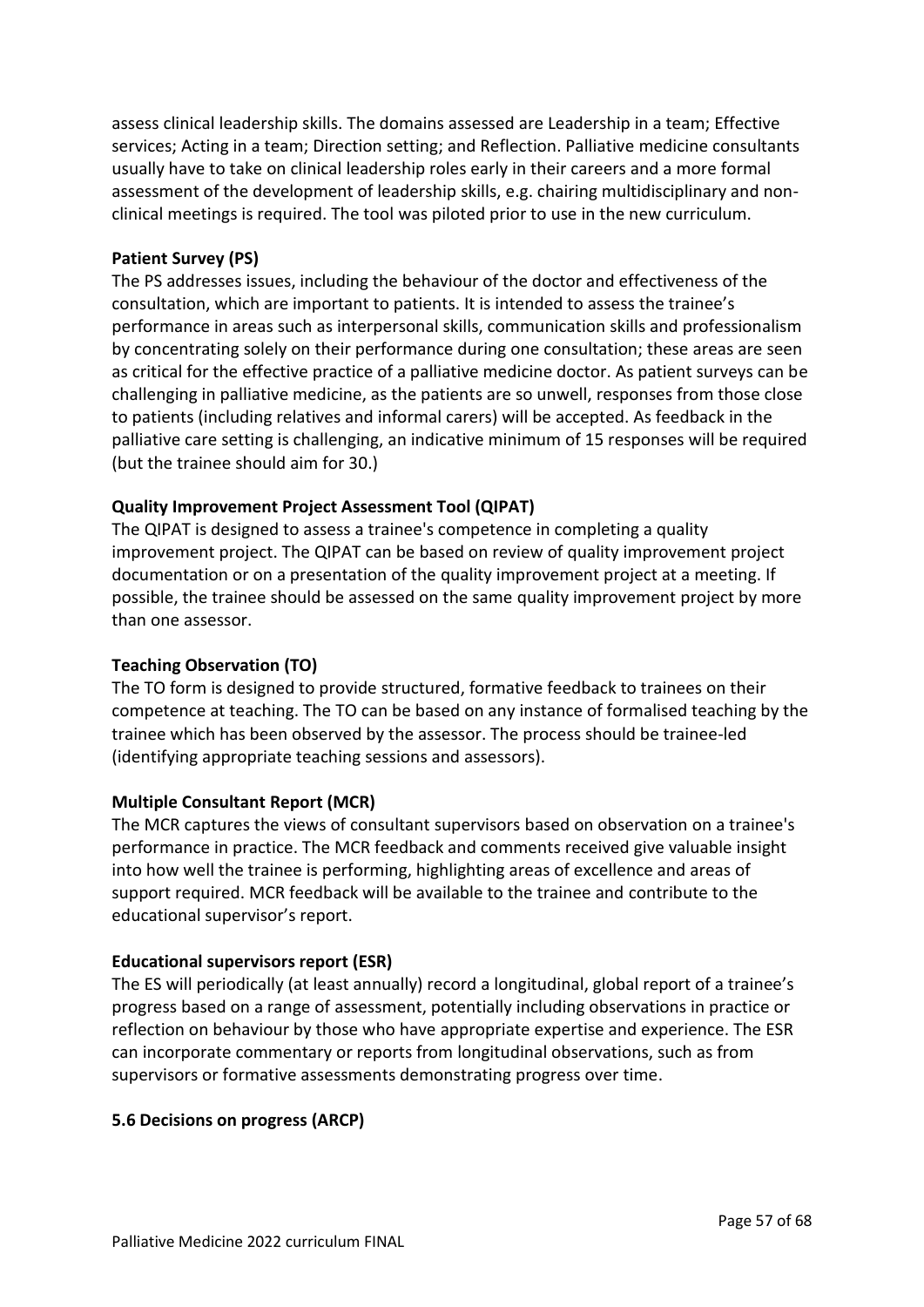The decisions made at critical progression points and upon completion of training should be clear and defensible. They must be fair and robust and make use of evidence from a range of assessments, potentially including exams and observations in practice or reflection on behaviour by those who have appropriate expertise or experience. They can also incorporate commentary or reports from longitudinal observations, such as from supervisors or formative assessments demonstrating progress over time.

Periodic (at least annual) review should be used to collate and systematically review evidence about a doctor's performance and progress in a holistic way and make decisions about their progression in training. The annual review of progression (ARCP) process supports the collation and integration of evidence to make decisions about the achievement of expected outcomes.

Assessment of CiPs involves looking across a range of different skills and behaviours to make global decisions about a learner's suitability to take on particular responsibilities or tasks, as do decisions about the satisfactory completion of presentations/conditions and procedural skills set out in this curriculum. The outline grid in section 5.4 sets out the level of supervision expected for each of the clinical and specialty CiPs. The table of practical procedures sets out the minimum level of performance expected at the end of each year or training. The requirements for each year of training are set out in the ARCP decision aid [\(www.jrcptb.org.uk\)](http://www.jrcptb.org.uk/).

The ARCP process is described in the Gold Guide. Deaneries are responsible for organising and conducting ARCPs. The evidence to be reviewed by ARCP panels should be collected in the trainee's eportfolio.

There should be review of the trainee's progress to identify any outstanding targets that the trainee will need to complete to meet all the learning outcomes for completion training approximately 12-18 months before CCT. This should include an external assessor from outside the training programme.

In order to guide trainees, supervisors and the ARCP panel, JRCPTB has produced an ARCP decision aid, which sets out the requirements for a satisfactory ARCP outcome at the end of each training year and critical progression point. The ARCP decision aid is available on the JRCPTB website [www.jrcptb.org.uk.](http://www.jrcptb.org.uk/)

Poor performance should be managed in line with the Gold Guide.

# <span id="page-57-0"></span>**5.7 Assessment blueprint**

The tables below show the possible methods of assessment for each CiP. It is not expected that every method will be used for each competency and additional evidence may be used to help make a judgement on capability.

**KEY**

| <b>CbD</b><br><b>ACAT</b><br>Case-based discussion<br>care assessment tool<br>Acute |
|-------------------------------------------------------------------------------------|
|-------------------------------------------------------------------------------------|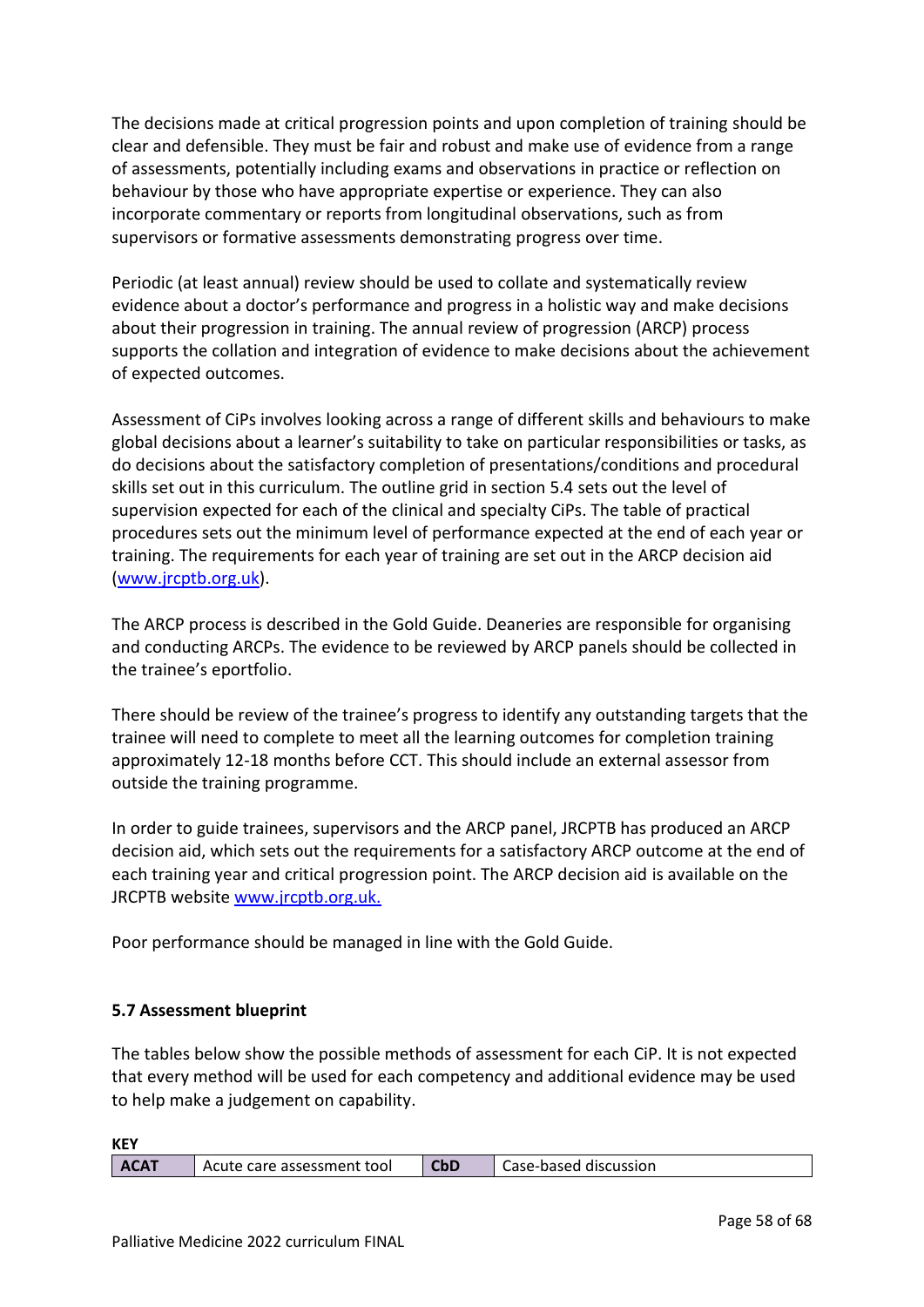| <b>DOPS</b> | Direct observation of      | Mini-         | Mini-clinical evaluation exercise      |
|-------------|----------------------------|---------------|----------------------------------------|
|             | procedural skills          | <b>CEX</b>    |                                        |
| <b>MCR</b>  | Multiple consultant report | <b>MSF</b>    | Multi source feedback                  |
| <b>PS</b>   | Patient survey             | <b>QIPAT</b>  | Quality improvement project assessment |
|             |                            |               | tool                                   |
| <b>TO</b>   | Teaching observation       | <b>LEADER</b> | Clinical leadership development        |

# **Blueprint for WPBAs mapped to CiPs**

| <b>Learning outcomes</b>                      | ACAT       | GaD        | DOPS       | <b>NCR</b> |            | SIN        | <b>S</b>   | <b>QIPAT</b> | $\vec{c}$  |               |
|-----------------------------------------------|------------|------------|------------|------------|------------|------------|------------|--------------|------------|---------------|
|                                               |            |            |            |            | Mini-CEX   |            |            |              |            | <b>LEADER</b> |
|                                               |            |            |            |            |            |            |            |              |            |               |
| <b>Generic CiPs</b>                           |            |            |            |            |            |            |            |              |            |               |
| Able to function successfully within NHS      |            |            |            | v          |            | $\sqrt{ }$ |            |              |            |               |
| organisational and management systems         |            |            |            |            |            |            |            |              |            |               |
| Able to deal with ethical and legal issues    |            | $\sqrt{ }$ | $\sqrt{ }$ | $\sqrt{ }$ | $\sqrt{ }$ | $\sqrt{ }$ |            |              |            |               |
| related to clinical practice                  |            |            |            |            |            |            |            |              |            |               |
| Communicates effectively and is able to share |            |            |            | $\sqrt{ }$ |            | $\sqrt{ }$ | $\sqrt{ }$ |              |            |               |
| decision making, while maintaining            |            |            |            |            |            |            |            |              |            |               |
| appropriate situational awareness,            |            |            |            |            |            |            |            |              |            |               |
| professional behaviour and professional       |            |            |            |            |            |            |            |              |            |               |
| judgement                                     |            |            |            |            |            |            |            |              |            |               |
| Is focussed on patient safety and delivers    |            |            |            | $\sqrt{ }$ |            | $\sqrt{ }$ |            | $\sqrt{ }$   |            |               |
| effective quality improvement in patient care |            |            |            |            |            |            |            |              |            |               |
| Carrying out research and managing data       |            |            |            | $\sqrt{ }$ |            | $\sqrt{ }$ |            |              |            |               |
| appropriately                                 |            |            |            |            |            |            |            |              |            |               |
| Acting as a clinical teacher and clinical     |            |            |            | $\sqrt{ }$ |            | $\sqrt{ }$ |            |              | $\sqrt{ }$ |               |
| supervisor                                    |            |            |            |            |            |            |            |              |            |               |
| <b>Clinical CiPs</b>                          |            |            |            |            |            |            |            |              |            |               |
| Managing an acute unselected take             | $\sqrt{ }$ | $\sqrt{ }$ |            | v          |            | $\sqrt{ }$ |            |              |            |               |
| Managing an acute specialty-related take      | $\sqrt{ }$ | $\sqrt{ }$ |            | $\sqrt{ }$ |            | $\sqrt{ }$ |            |              |            |               |
| Providing continuity of care to medical       | $\sqrt{ }$ |            | $\sqrt{ }$ | $\sqrt{ }$ | $\sqrt{ }$ | $\sqrt{ }$ |            |              |            |               |
| inpatients, including management of           |            |            |            |            |            |            |            |              |            |               |
| comorbidities and cognitive impairment        |            |            |            |            |            |            |            |              |            |               |
| Managing patients in an outpatient clinic,    | $\sqrt{ }$ |            |            | $\sqrt{ }$ | $\sqrt{ }$ |            | $\sqrt{ }$ |              |            |               |
| ambulatory or community setting, including    |            |            |            |            |            |            |            |              |            |               |
| management of long term conditions            |            |            |            |            |            |            |            |              |            |               |
| Managing medical problems in patients in      | $\sqrt{ }$ | $\sqrt{ }$ |            | $\sqrt{ }$ |            |            |            |              |            |               |
| other specialties and special cases           |            |            |            |            |            |            |            |              |            |               |
| Managing a multi-disciplinary team including  | V          |            |            | v          |            | V          |            |              |            |               |
| effective discharge planning                  |            |            |            |            |            |            |            |              |            |               |
| Delivering effective resuscitation and        | $\sqrt{ }$ |            | $\sqrt{ }$ | $\sqrt{ }$ |            | $\sqrt{ }$ |            |              |            |               |
| managing the acutely deteriorating patient    |            |            |            |            |            |            |            |              |            |               |
| Managing end of life and applying palliative  |            | $\sqrt{ }$ |            | $\sqrt{ }$ | $\sqrt{ }$ | $\sqrt{ }$ |            |              |            |               |
| care skills                                   |            |            |            |            |            |            |            |              |            |               |
| Practical procedural skills                   |            |            | $\sqrt{ }$ |            |            |            |            |              |            |               |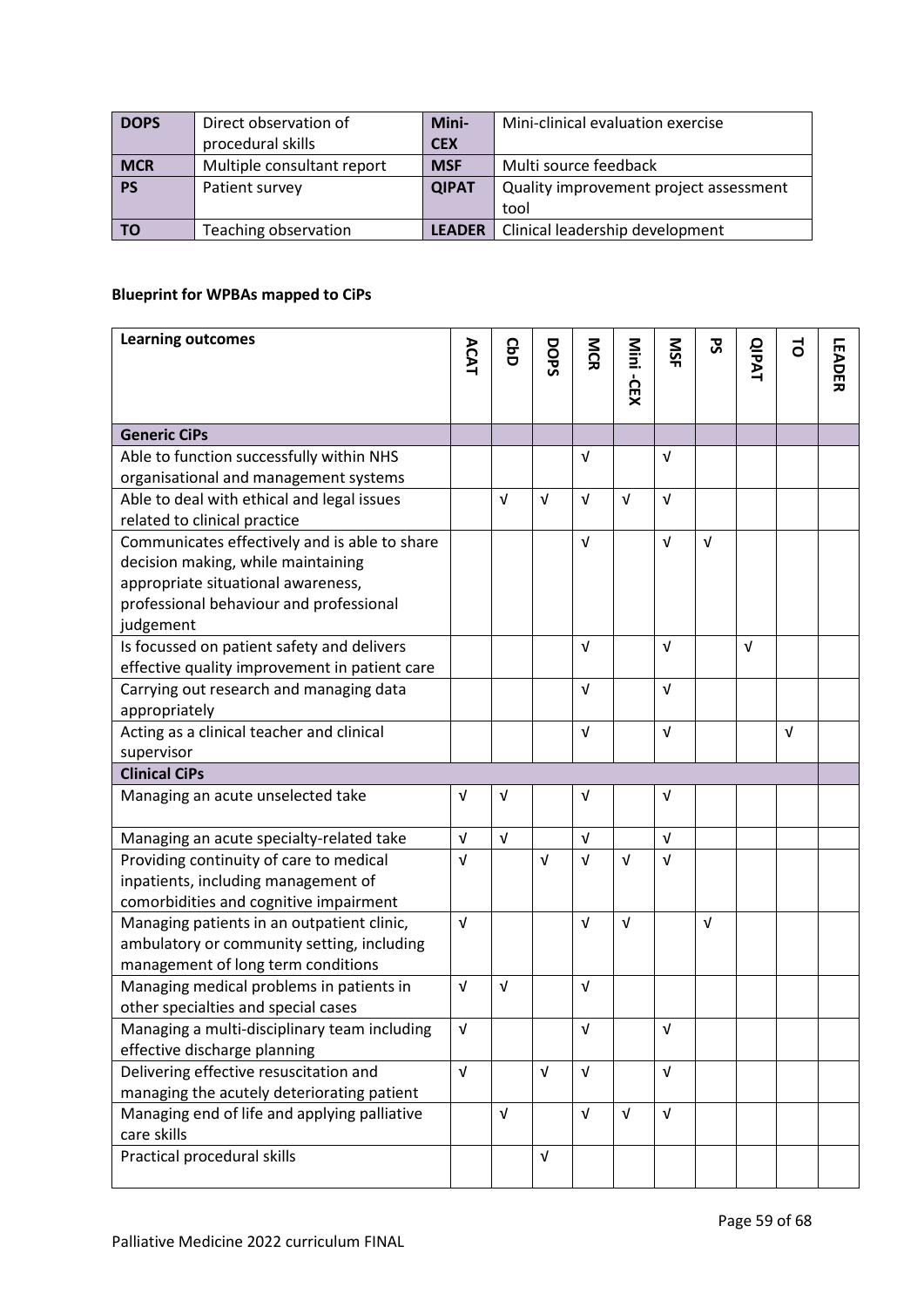| <b>Learning outcomes</b>                          | ACAT | <b>GbD</b> | DOPS | <b>NCR</b> | Nini<br>-GEX | <b>NSF</b> | უ<br>ა     | <b>QIPAT</b> | 5 | <b>LEADER</b> |
|---------------------------------------------------|------|------------|------|------------|--------------|------------|------------|--------------|---|---------------|
|                                                   |      |            |      |            |              |            |            |              |   |               |
| <b>Palliative Medicine Specialty CiPs</b>         |      |            |      |            |              |            |            |              |   |               |
| Managing patients with life limiting conditions   |      | V          | v    | v          | v            |            | V          |              |   | $\sqrt{ }$    |
| across all care settings                          |      |            |      |            |              |            |            |              |   |               |
| Ability to manage complex pain in people with     |      | $\sqrt{ }$ |      |            | $\sqrt{ }$   |            |            |              |   |               |
| life limiting conditions across all care settings |      |            |      |            |              |            |            |              |   |               |
| Demonstrates the ability to manage complex        |      | $\sqrt{ }$ |      |            | $\sqrt{ }$   |            |            |              |   |               |
| symptoms secondary to life limiting               |      |            |      |            |              |            |            |              |   |               |
| conditions across all care settings               |      |            |      |            |              |            |            |              |   |               |
| Ability to demonstrate effective advanced         |      | $\sqrt{ }$ |      | $\sqrt{ }$ |              | $\sqrt{ }$ | $\sqrt{ }$ |              |   |               |
| communication skills with patients, those         |      |            |      |            |              |            |            |              |   |               |
| close to them and colleagues across all care      |      |            |      |            |              |            |            |              |   |               |
| settings                                          |      |            |      |            |              |            |            |              |   |               |
| Ability to manage, lead and provide optimal       |      | $\sqrt{ }$ |      | $\sqrt{ }$ | $\sqrt{ }$   |            | $\sqrt{ }$ |              |   | $\sqrt{ }$    |
| care of the complex dying patient and those       |      |            |      |            |              |            |            |              |   |               |
| close to them across all care settings            |      |            |      |            |              |            |            |              |   |               |
| Manages delivery of holistic psychosocial care    |      | $\sqrt{ }$ |      |            | $\sqrt{ }$   |            | $\sqrt{ }$ |              |   |               |
| including religious, cultural and spiritual care  |      |            |      |            |              |            |            |              |   |               |
| across all care settings                          |      |            |      |            |              |            |            |              |   |               |
| Demonstrates the ability to lead a palliative     |      |            |      |            |              |            |            | $\sqrt{ }$   |   | $\sqrt{ }$    |
| care service in any setting, including those in   |      |            |      |            |              |            |            |              |   |               |
| the third sector                                  |      |            |      |            |              |            |            |              |   |               |

# **Blueprint for knowledge based assessment (SCE)**

|                       |          | <b>Learning outcomes</b>                                        |            | SCE/KBA/<br>Diploma |
|-----------------------|----------|-----------------------------------------------------------------|------------|---------------------|
| <b>Specialty CiPs</b> |          |                                                                 |            |                     |
| 1.                    |          | Managing patients with life limiting conditions across all care | <b>SCE</b> |                     |
|                       | settings |                                                                 |            |                     |
|                       | $\Omega$ | Concurrent clinical problems                                    |            |                     |
|                       | $\Omega$ | Management of emergencies                                       |            |                     |
|                       | $\Omega$ | Rehabilitation and public health/health promotion               |            |                     |
|                       | $\circ$  | Cancer and supportive care                                      |            |                     |
|                       | $\Omega$ | Range of non-cancer life-limiting conditions                    |            |                     |
|                       | ◯        | Ethics and law                                                  |            |                     |
| 2.                    |          | Ability to manage complex pain in people with life limiting     | <b>SCE</b> |                     |
|                       |          | conditions across all care settings                             |            |                     |
| 3.                    |          | Demonstrates the ability to manage complex symptoms             | <b>SCE</b> |                     |
|                       |          |                                                                 |            |                     |
|                       | $\Omega$ | Clinical problems/symptom related to life limiting              |            |                     |
|                       |          | disease                                                         |            |                     |
|                       | O        | Pharmacology and therapeutics                                   |            |                     |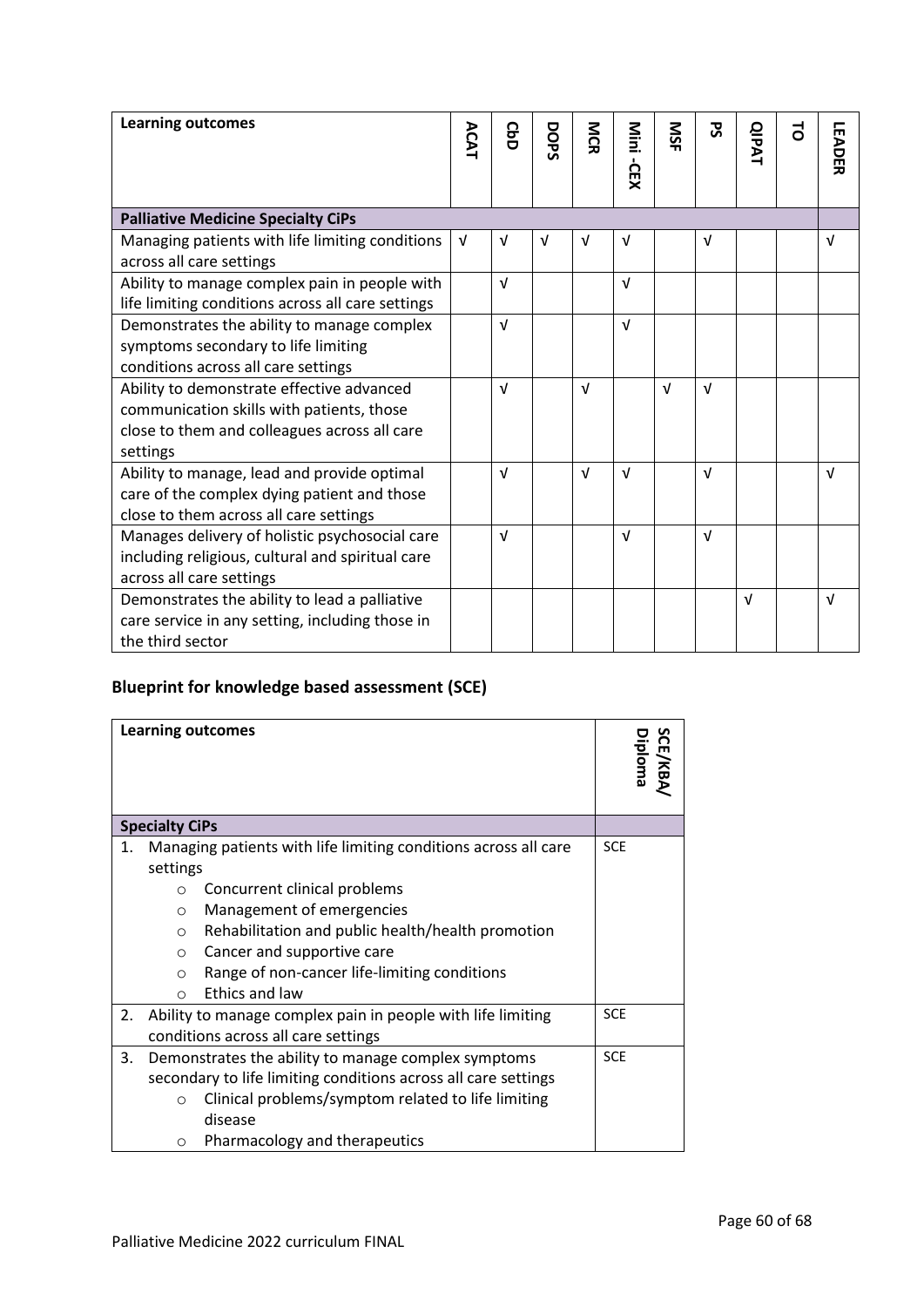|    | <b>Learning outcomes</b>                                                                                                             | n<br><b>CE/KBA</b><br>Diploma |
|----|--------------------------------------------------------------------------------------------------------------------------------------|-------------------------------|
| 4. | Ability to manage, lead and provide optimal care of the<br>complex dying patient and those close to them across all care<br>settings | <b>SCE</b>                    |
| 5. | Manages delivery of holistic psychosocial care including<br>religious, cultural and spiritual care across all care settings          | <b>SCE</b>                    |
| 6. | Demonstrates the ability to lead a palliative care service in any<br>setting, including those in the third sector                    | <b>SCE</b>                    |

# <span id="page-60-0"></span>**6 Supervision and feedback**

This section of the curriculum describes how trainees will be supervised, and how they will receive feedback on performance. For further information please refer to the AoMRC guidance on Improving feedback and reflection to improve learning<sup>9</sup>.

Access to high quality, supportive and constructive feedback is essential for the professional development of the trainee. Trainee reflection is an important part of the feedback process and exploration of that reflection with the trainer should ideally be a two-way dialogue. Effective feedback is known to enhance learning and combining self-reflection to feedback promotes deeper learning.

Trainers should be supported to deliver valuable and high quality feedback. This can be by providing face to face training to trainers. Trainees would also benefit from such training as they frequently act as assessors to junior doctors, and all involved could also be shown how best to carry out and record reflection.

# <span id="page-60-1"></span>**6.1 Supervision**

All elements of work in training posts must be supervised with the level of supervision varying depending on the experience of the trainee and the clinical exposure and case mix undertaken. Outpatient and referral supervision must routinely include the opportunity to discuss all cases with a supervisor if appropriate. As training progresses the trainee should have the opportunity for increasing autonomy, consistent with safe and effective care for the patient.

Organisations must make sure that each doctor in training has access to a named clinical supervisor and a named educational supervisor. Depending on local arrangements these roles may be combined into a single role of educational supervisor. However, it is preferred that a trainee has a single named educational supervisor for (at least) a full training year, in

<sup>&</sup>lt;sup>9</sup> [Improving feedback and reflection to improve learning. A practical guide for trainees and trainers](http://www.aomrc.org.uk/publications/reports-guidance/improving-feedback-reflection-improve-learning-practical-guide-trainees-trainers/)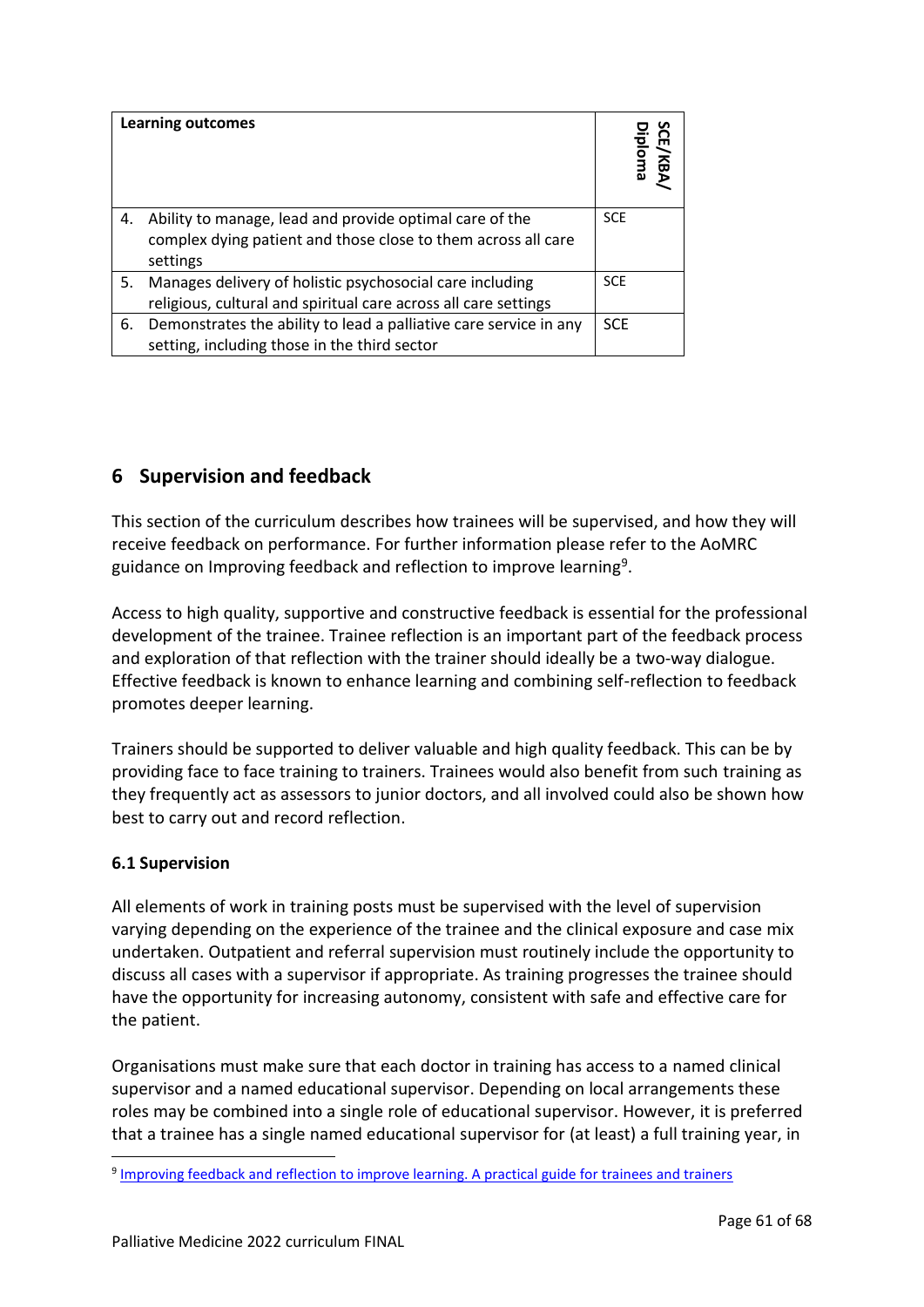which case the clinical supervisor is likely to be a different consultant during some placements.

The role and responsibilities of supervisors have been defined by the GMC in their standards for medical education and training $^{10}$ .

# **Educational supervisor**

The educational supervisor is responsible for the overall supervision and management of a doctor's educational progress during a placement or a series of placements. The educational supervisor regularly meets with the doctor in training to help plan their training, review progress and achieve agreed learning outcomes. The educational supervisor is responsible for the educational agreement, and for bringing together all relevant evidence to form a summative judgement about progression at the end of the placement or a series of placements. Trainees on a dual training program may have a single educational supervisor responsible for their internal medicine and specialty training, or they may have two educational supervisors, one responsible for internal medicine and one for specialty.

## **Clinical supervisor**

Consultants responsible for patients that a trainee looks after provide clinical supervision for that trainee and thereby contribute to their training; they may also contribute to assessment of their performance by completing a 'Multiple Consultant Report (MCR)' and other WPBAs. A trainee may also be allocated (for instance, if they are not working with their educational supervisor in a particular placement) a named clinical supervisor, who is responsible for reviewing the trainee's training and progress during a particular placement. It is expected that a named clinical supervisor will provide a MCR for the trainee to inform the Educational Supervisor's report.

The educational and (if relevant) clinical supervisors, when meeting with the trainee, should discuss issues of clinical governance, risk management and any report of any untoward clinical incidents involving the trainee. If the service lead (clinical director) has any concerns about the performance of the trainee, or there are issues of doctor or patient safety, these would be discussed with the clinical and educational supervisors (as well as the trainee). These processes, which are integral to trainee development, must not detract from the statutory duty of the trust to deliver effective clinical governance through its management systems.

Educational and clinical supervisors need to be formally recognised by the GMC to carry out their roles<sup>11</sup>. It is essential that training in assessment is provided for trainers and trainees in order to ensure that there is complete understanding of the assessment system, assessment methods, their purposes and use. Training will ensure a shared understanding and a consistency in the use of the WPBAs and the application of standards.

Opportunities for feedback to trainees about their performance will arise through the use of the workplace-based assessments, regular appraisal meetings with supervisors, other meetings and discussions with supervisors and colleagues, and feedback from ARCP.

 $10$  [Promoting excellence: standards for medical education and training](http://www.gmc-uk.org/education/standards.asp)

<sup>&</sup>lt;sup>11</sup> [Recognition and approval of trainers](http://www.gmc-uk.org/education/10264.asp)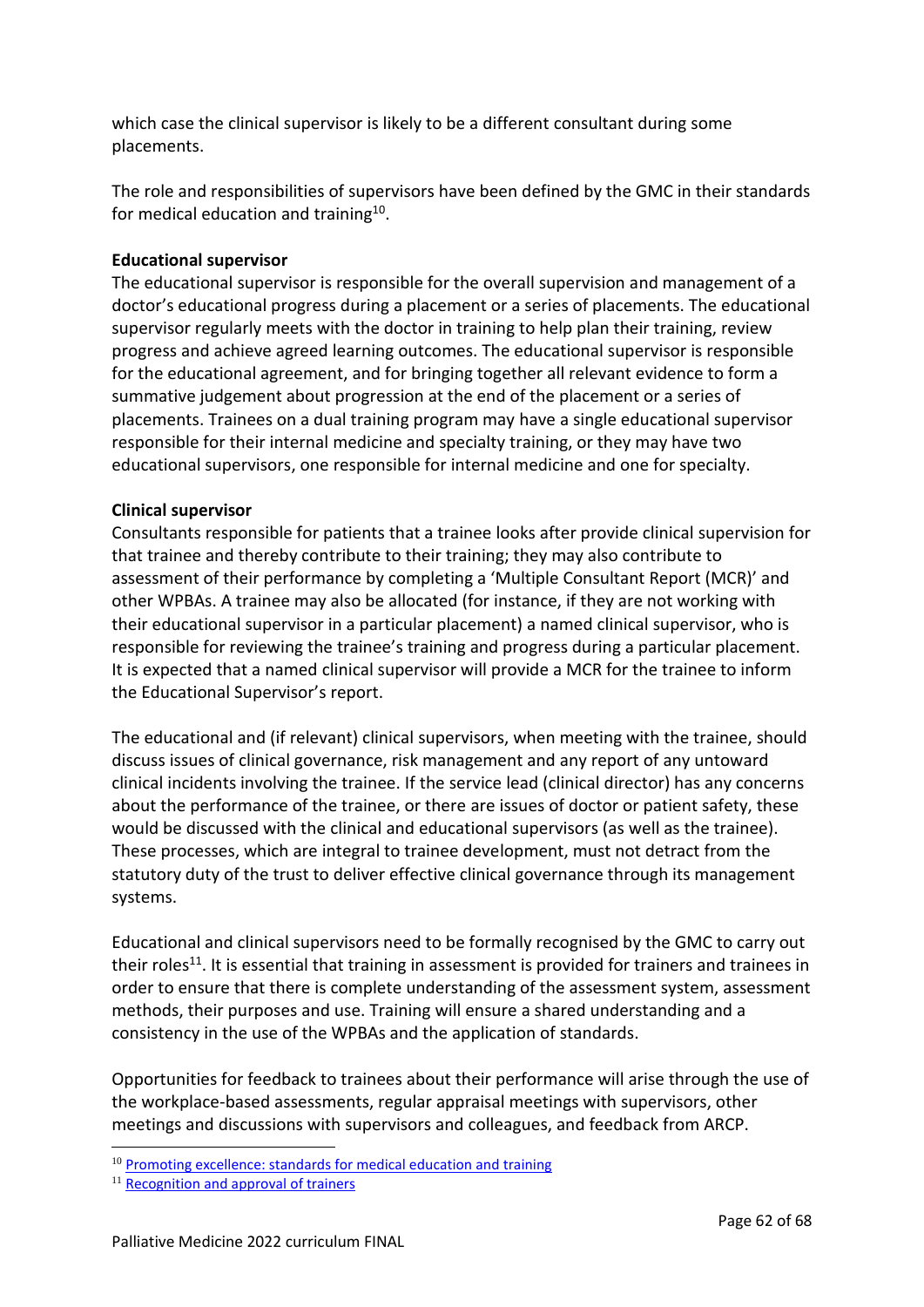## **Trainees**

Trainees should make the safety of patients their first priority and they should not be practising in clinical scenarios which are beyond their experiences and competencies without supervision. Trainees should actively devise individual learning goals in discussion with their trainers and should subsequently identify the appropriate opportunities to achieve said learning goals. Trainees would need to plan their WPBAs accordingly to enable their WPBAs to collectively provide a picture of their development during a training period. Trainees should actively seek guidance from their trainers in order to identify the appropriate learning opportunities and plan the appropriate frequencies and types of WPBAs according to their individual learning needs. It is the responsibility of trainees to seek feedback following learning opportunities and WPBAs. Trainees should self-reflect and self-evaluate regularly with the aid of feedback. Furthermore, trainees should formulate action plans with further learning goals in discussion with their trainers.

# <span id="page-62-0"></span>**6.2 Appraisal**

A formal process of appraisals and reviews underpins training. This process ensures adequate supervision during training provides continuity between posts and different supervisors and is one of the main ways of providing feedback to trainees. All appraisals should be recorded in the eportfolio.

## **Induction Appraisal**

The trainee and educational supervisor should have an appraisal meeting at the beginning of each post to review the trainee's progress so far, agree learning objectives for the post ahead and identify the learning opportunities presented by the post. Reviewing progress through the curriculum will help trainees to compile an effective Personal Development Plan (PDP) of objectives for the upcoming post. This PDP should be agreed during the Induction Appraisal. The trainee and supervisor should also both sign the educational agreement in the e-portfolio at this time, recording their commitment to the training process.

## **Mid-point Review**

This meeting between trainee and educational supervisor is not mandatory (particularly when an attachment is shorter than 6 months) but is encouraged, particularly if either the trainee or educational or clinical supervisor has training concerns, or the trainee has been set specific targeted training objectives at their ARCP). At this meeting, trainees should review their PDP with their supervisor using evidence from the e-portfolio. Workplacebased assessments and progress through the curriculum can be reviewed to ensure trainees are progressing satisfactorily, and attendance at educational events should also be reviewed. The PDP can be amended at this review.

## **End of Attachment Appraisal**

Trainees should review the PDP and curriculum progress with their educational supervisor using evidence from the e-portfolio. Specific concerns may be highlighted from this appraisal. The end of attachment appraisal form should record the areas where further work is required to overcome any shortcomings. Further evidence of competence in certain areas may be needed, such as planned workplace-based assessments, and this should be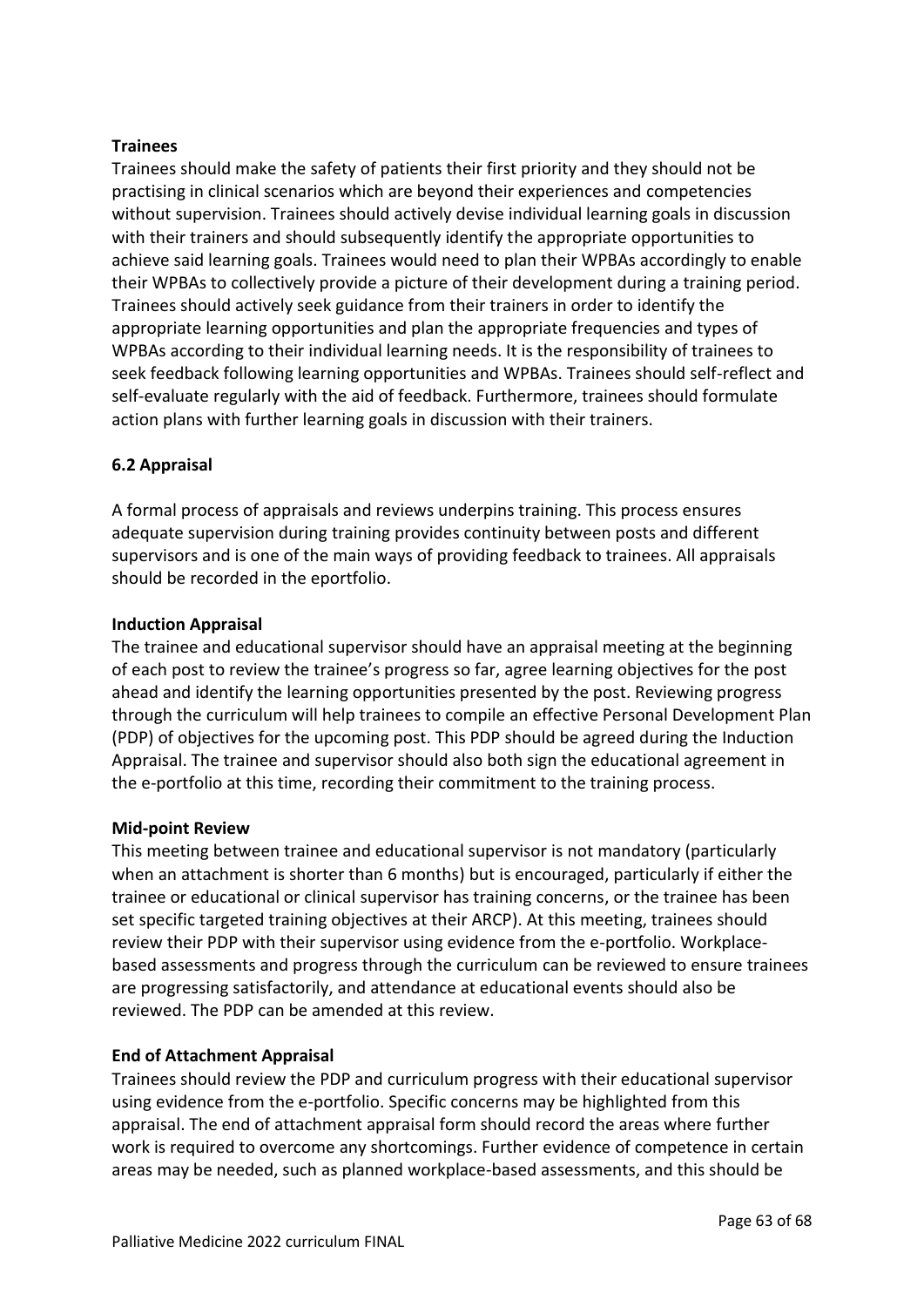recorded. If there are significant concerns following the end of attachment appraisal then the programme director should be informed. Supervisors should also identify areas where a trainee has performed about the level expected and highlight successes.

# <span id="page-63-0"></span>**7 Quality Management**

The organisation of training programs is the responsibility of the deaneries. The deaneries will oversee programmes for postgraduate medical training in their regions. The Schools of Medicine in England, Wales and Northern Ireland and the Medical Specialty Training Board in Scotland will undertake the following roles:

- oversee recruitment and induction of trainees into the specialty
- allocate trainees into particular rotations appropriate to their training needs
- oversee the quality of training posts provided locally
- ensure adequate provision of appropriate educational events
- ensure curricula implementation across training programmes
- oversee the workplace-based assessment process within programmes
- coordinate the ARCP process for trainees
- provide adequate and appropriate career advice
- provide systems to identify and assist doctors with training difficulties
- provide flexible training.

Educational programmes to train educational supervisors and assessors in workplace-based assessment may be delivered by deaneries or by the colleges, or both.

Development, implementation, monitoring and review of the curriculum are the responsibility of the JRCPTB and the SAC. The committee will be formally constituted with representatives from each health region in England, from the devolved nations and with trainee and lay representation. It will be the responsibility of the JRCPTB to ensure that curriculum developments are communicated to heads of school, regional specialty training committees and TPDs.

The JRCPTB has a role in quality management by monitoring and driving improvement in the standard of all medical specialties on behalf of the three Royal Colleges of Physicians in Edinburgh, Glasgow and London. The SACs are actively involved in assisting and supporting deaneries to manage and improve the quality of education within each of their approved training locations. They are tasked with activities central to assuring the quality of medical education such as writing the curriculum and assessment systems, reviewing applications for new posts and programmes, provision of external advisors to deaneries and recommending trainees eligible for CCT or Certificate of Eligibility for Specialist Registration (CESR).

JRCPTB uses data from six quality datasets across its specialties and subspecialties to provide meaningful quality management. The datasets include the GMC national Training Survey (NTS) data, ARCP outcomes, examination outcomes, new consultant survey, external advisor reports and the monitoring visit reports.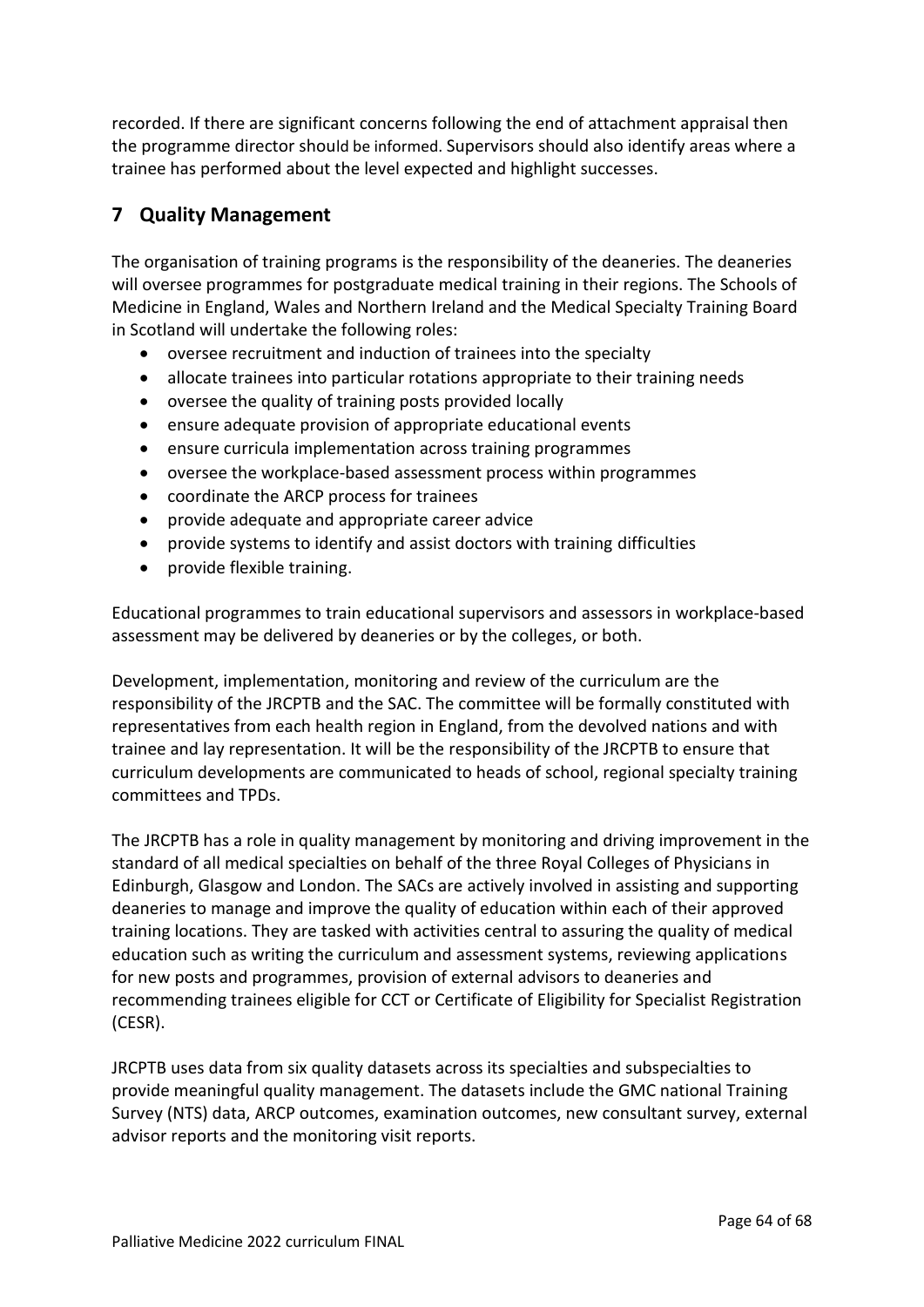Quality criteria have been developed to drive up the quality of training environments and ultimately improve patient safety and experience. These are monitored and reviewed by JRCPTB to improve the provision of training and ensure enhanced educational experiences.

# <span id="page-64-0"></span>**8 Intended use of curriculum by trainers and trainees**

This curriculum and ARCP decision aid are available from the Joint Royal Colleges of Physicians Training Board (JRCPTB) via the websit[e www.jrcptb.org.uk.](http://www.jrcptb.org.uk/)

Clinical and educational supervisors should use the curriculum and decision aid as the basis of their discussion with trainees, particularly during the appraisal process. Both trainers and trainees are expected to have a good knowledge of the curriculum and should use it as a guide for their training programme.

Each trainee will engage with the curriculum by maintaining an eportfolio. The trainee will use the curriculum to develop learning objectives and reflect on learning experiences.

## **Recording progress in the eportfolio**

On enrolling with JRCPTB trainees will be given access to the eportfolio. The eportfolio allows evidence to be built up to inform decisions on a trainee's progress and provides tools to support trainees' education and development.

The trainee's main responsibilities are to ensure the eportfolio is kept up to date, arrange assessments and ensure they are recorded, prepare drafts of appraisal forms, maintain their personal development plan, record their reflections on learning and record their progress through the curriculum.

The supervisor's main responsibilities are to use eportfolio evidence such as outcomes of assessments, reflections and personal development plans to inform appraisal meetings. They are also expected to update the trainee's record of progress through the curriculum, write end-of-attachment appraisals and supervisor's reports.

Deaneries, training programme directors, college tutors and ARCP panels may use the eportfolio to monitor the progress of trainees for whom they are responsible.

JRCPTB will use summarised, anonymous eportfolio data to support its work in quality assurance.

All appraisal meetings, personal development plans and workplace based assessments (including MSF) should be recorded in the eportfolio. Trainees are encouraged to reflect on their learning experiences and to record these in the eportfolio. Reflections can be kept private or shared with supervisors.

Reflections, assessments and other eportfolio content should be used to provide evidence towards acquisition of curriculum capabilities. Trainees should add their own self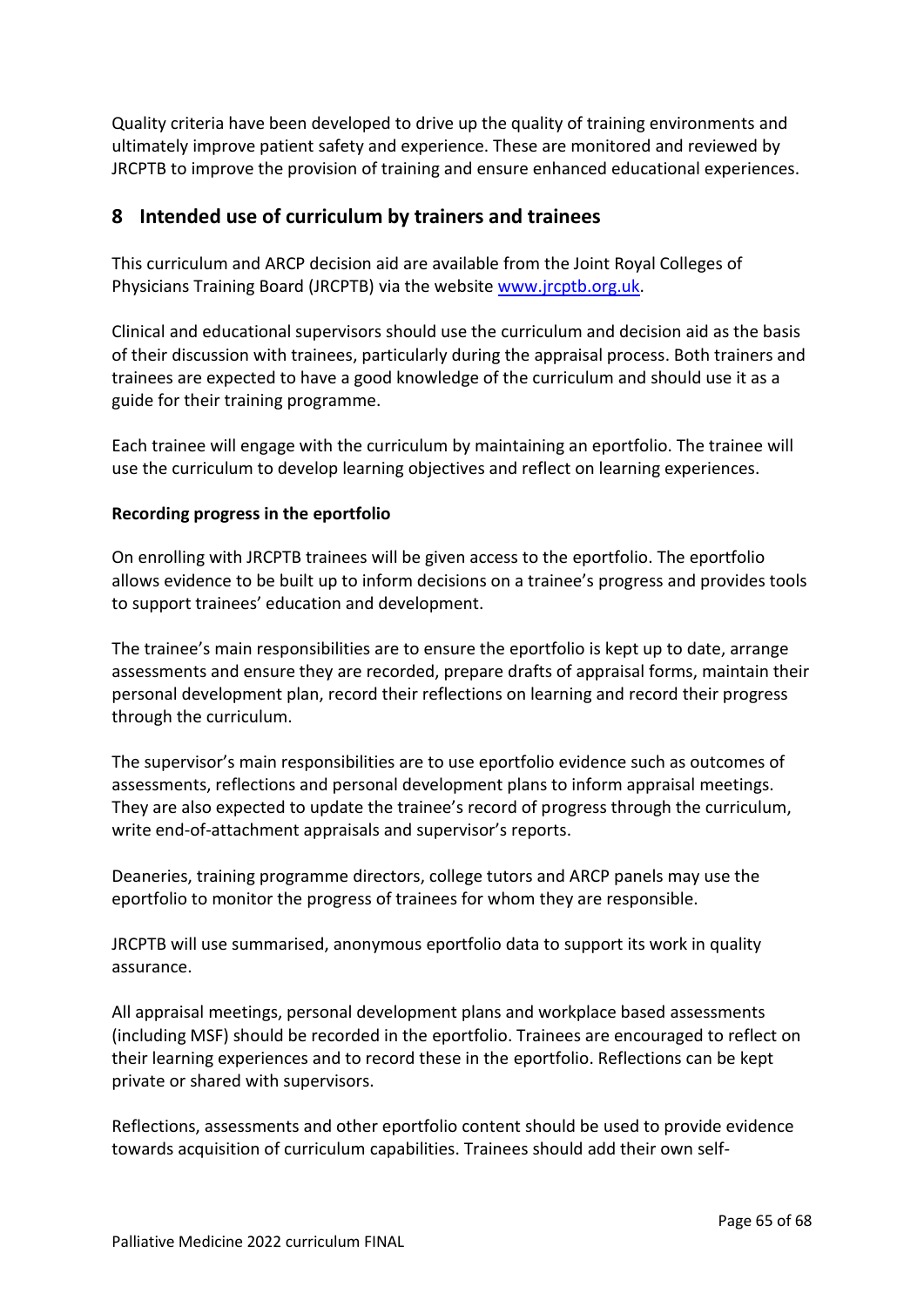assessment ratings to record their view of their progress. The aims of the self-assessment are:

- to provide the means for reflection and evaluation of current practice
- to inform discussions with supervisors to help both gain insight and assists in developing personal development plans.
- to identify shortcomings between experience, competency and areas defined in the curriculum so as to guide future clinical exposure and learning.

Supervisors can sign-off and comment on curriculum capabilities to build up a picture of progression and to inform ARCP panels.

# <span id="page-65-0"></span>**9 Equality and diversity**

The Royal Colleges of Physicians will comply, and ensure compliance, with the requirements of equality and diversity legislation set out in the Equality Act 2010.

The Federation of the Royal Colleges of Physicians believes that equality of opportunity is fundamental to the many and varied ways in which individuals become involved with the Colleges, either as members of staff and Officers; as advisers from the medical profession; as members of the Colleges' professional bodies or as doctors in training and examination candidates.

Deaneries quality assurance will ensure that each training programme complies with the equality and diversity standards in postgraduate medical training as set by GMC. They should provide access to a professional support unit or equivalent for trainees requiring additional support.

Compliance with anti-discriminatory practice will be assured through:

- monitoring of recruitment processes
- ensuring all College representatives and Programme Directors have attended appropriate training sessions prior to appointment or within 12 months of taking up post
- Deaneries ensuring that educational supervisors have had equality and diversity training (for example, an e-learning module) every three years
- Deaneries ensuring that any specialist participating in trainee interview/appointments committees or processes has had equality and diversity training (at least as an emodule) every three years
- ensuring trainees have an appropriate, confidential and supportive route to report examples of inappropriate behaviour of a discriminatory nature. Deaneries and Programme Directors must ensure that on appointment trainees are made aware of the route in which inappropriate or discriminatory behaviour can be reported and supplied with contact names and numbers. Deaneries must also ensure contingency mechanisms are in place if trainees feel unhappy with the response or uncomfortable with the contact individual
- providing resources to trainees needing support (for example, through the provision of a professional support unit or equivalent)
- monitoring of College Examinations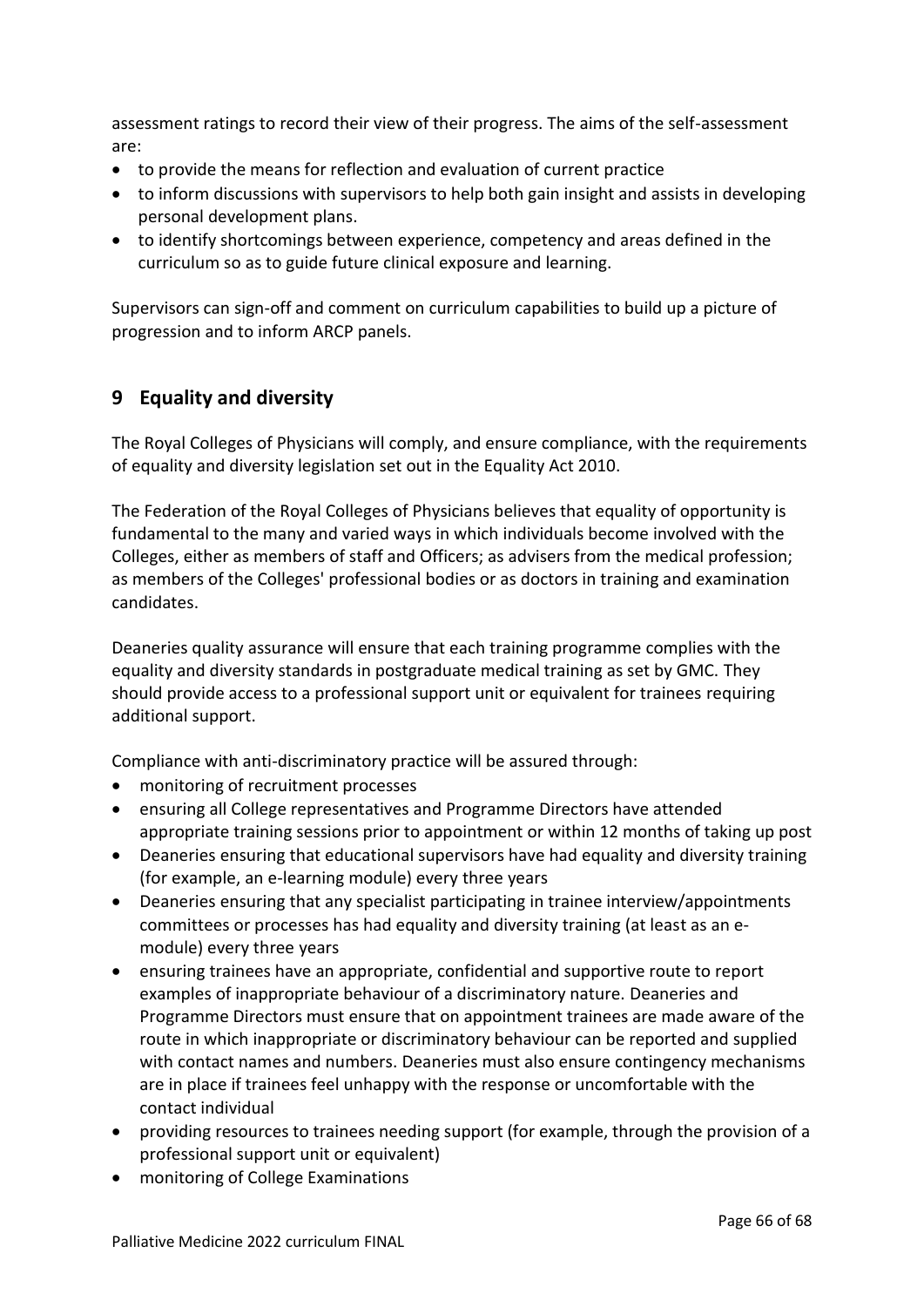• ensuring all assessments discriminate on objective and appropriate criteria and do not unfairly advantage or disadvantage a trainee with any of the Equality Act 2010 protected characteristics. All efforts shall be made to ensure the participation of people with a disability in training through reasonable adjustments.